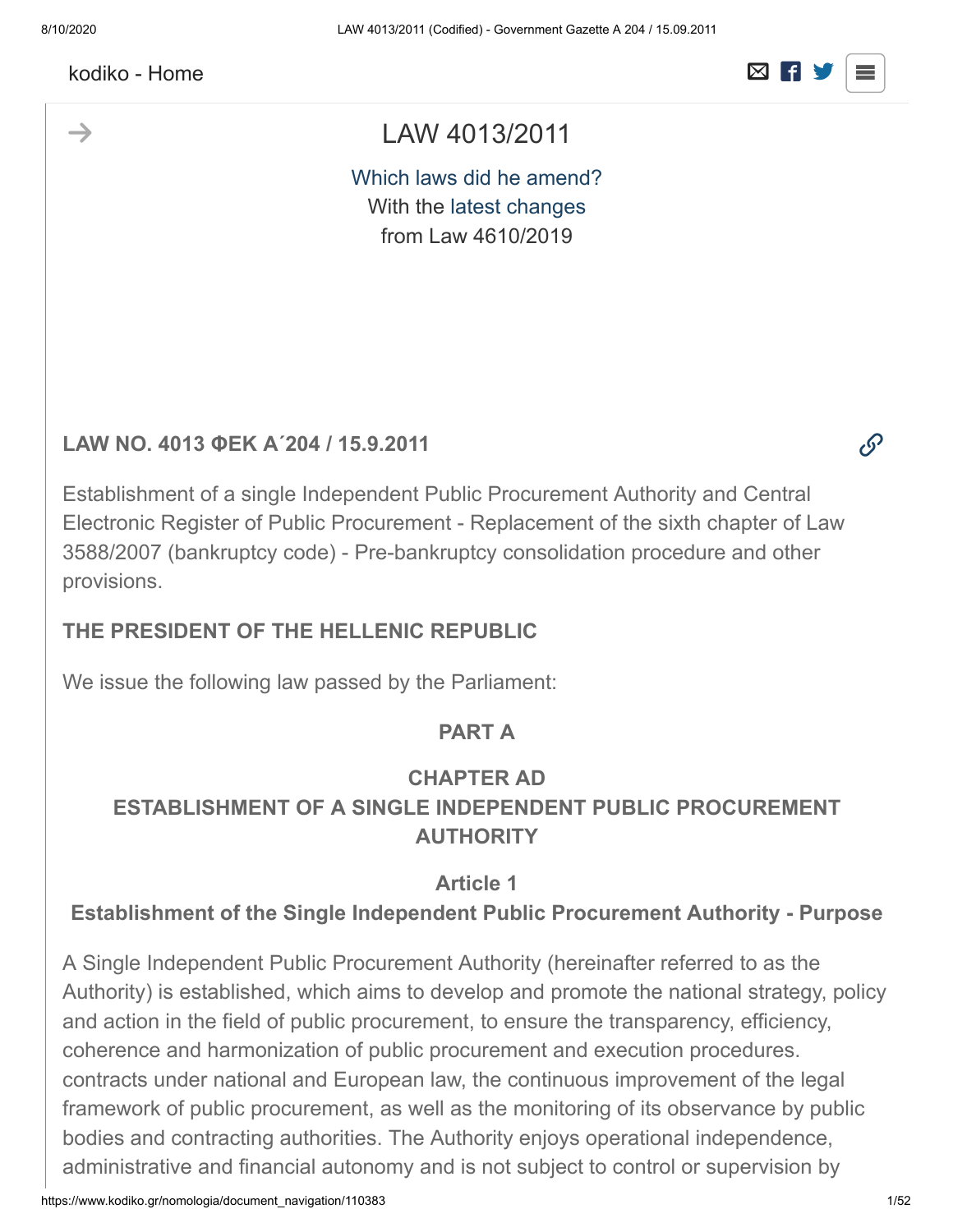#### government bodies or any other independent or administrative authority is administrative authority is  $\Box$  $s_{\text{c}}$  and  $s_{\text{c}}$  are control of the Greek Parliament in accordance with a control of the Greek Parliament in accordance with a control of the Greek Parliament in accordance with a control of the Greek Parliament in

**Pulles of Procedure of the Greek Parliament.**  $\rightarrow$ 

# **Article 2 Scope - Responsibilities of the Authority**

**1** . For the application of this law as public contracts are meant the public contracts that have as object the execution of works, the supply of goods and the provision of services, in their respective meanings in the current legislation for public contracts, as currently defined in Law 4412 / 2016 (AD147) and in Directives 2014/24 / EU and 2014/25 / EU but regardless of the estimated value of these contracts.

This law also includes the framework agreements, the dynamic purchasing systems, as well as the contracts for the concession of public works and services within the meaning of the current legislation and especially today within the meaning of Law 4413/2016 (AD 148) and the Directive. 2014/23 / EU. The provisions of this law do not apply to contracts that fall within the scope of Law 3978/2011 (AD 137), to contracts that are exempted from this law in accordance with articles 17 and 24 thereof, as well as to contracts that are concluded under Article 346 of the Treaty on the Functioning of the European Union (TFEU).

As amended by [Par.1 Article 21 LAW 4441/2016](javascript:void(0);) and is valid from 6/12/2016 [See the evolution of the paragraph](https://www.kodiko.gr/nomologia/document?id=245789)

**2** . The Authority has the following responsibilities:

a) Supervises and coordinates the action of the central administration bodies in the field of public procurement and can participate in collective government bodies with responsibility for public procurement, which are recommended according to article 15 par. 2 case bd of p.d. . 63/2005 (A΄ 98). Also, in order to consolidate and uniformly develop and implement public procurement law, the Authority may convene coordination meetings with representatives of central government bodies and set up working groups with the participation of representatives of all relevant Ministries. The decision to set up the working groups determines the work of each group, its time and the way it operates. The competent bodies of the central, regional and local self-government plan their needs for the execution of projects,

b) Promotes the national strategy in the field of public procurement and ensures compliance with the rules and principles of European and national public procurement legislation. In particular, it proposes arrangements to the competent national bodies for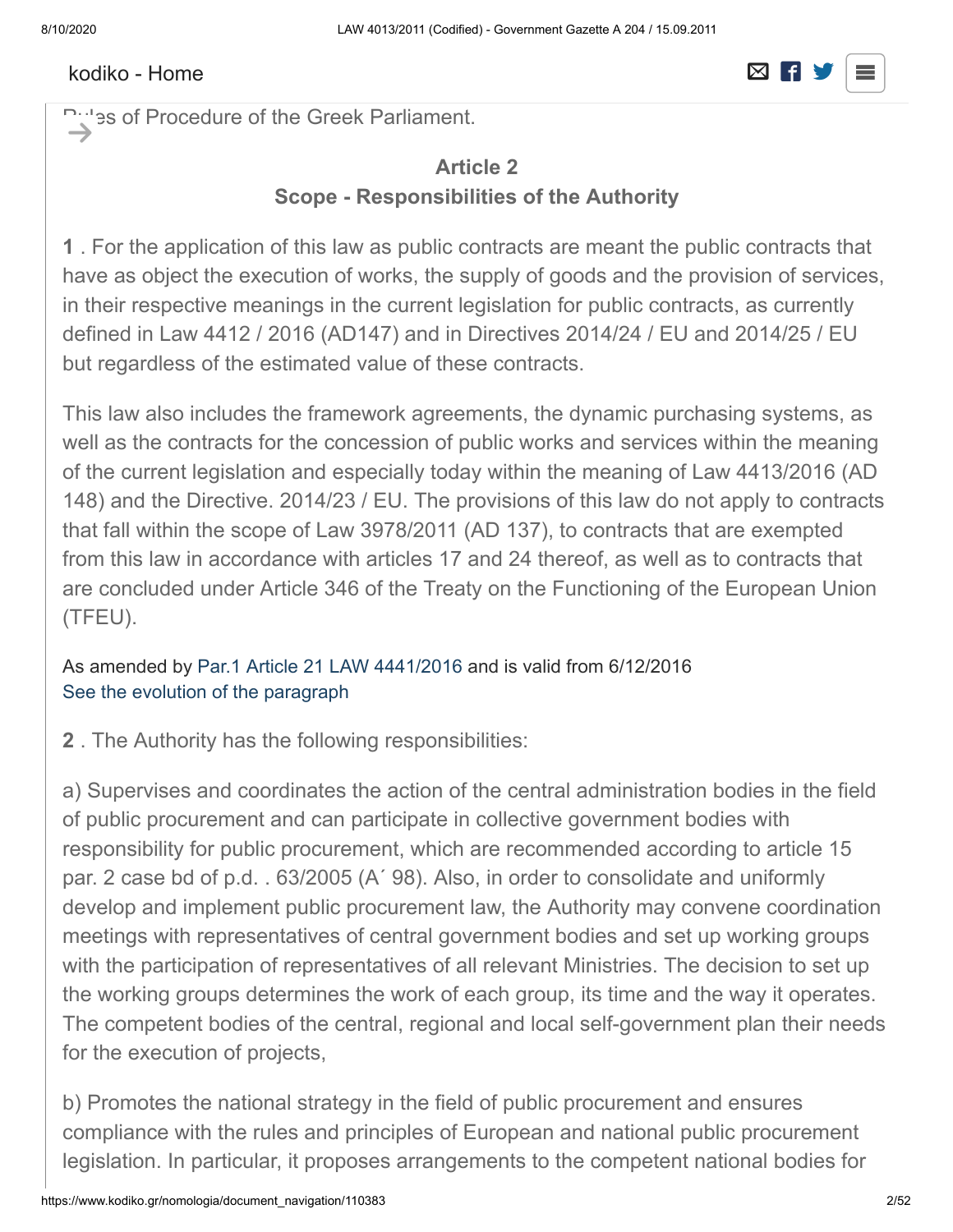#### [kodiko - Home](https://www.kodiko.gr/)  $\boxtimes$  F

#### the proper harmonization of the national legal order with  $\Box$  $s_{\text{source}}$  reformulation, reformulation, codification, codification and consolidation of the relevant laws and construction of the relevant laws and construction of the relevant laws and construction of the relevant laws a

regulations of national law, as well as the rational the uniform, rapid and public interest ....<sub>r</sub> lementation of these and ensuring the observance of appropriate procedures for the award and execution of public contracts.  $\rightarrow$ 

c) Gives an opinion on the legality of any provision of a draft law or regulatory act concerning public procurement and participates in the relevant drafting committees. The competent bodies must take into account the opinion of the Authority. Particularly:

aa) The Authority gives an opinion on the provisions of draft laws concerning public procurement before their submission to the Parliament. If the competent Minister disagrees with the opinion of the Authority, the Authority may convene meetings, with the participation of its representatives and representatives of all the competent Ministries in order to exchange and converge views. In these meetings, the Authority and any coresponsible Minister may request the participation of independent third parties, experts in public procurement. These meetings take place within ten (10) working days from the receipt of the invitation of the Authority to the participants. The impractical expiration of this deadline does not hinder the continuation of the voting process of the draft law. If the dispute between the competent Minister and the Authority is not resolved, A report of the Minister is attached to the opinion of the Authority, which includes a specific justification for any deviation from the content of the opinion. These documents accompany the draft laws when they are submitted to Parliament and are posted by the Authority on its website. In case of deviation of the draft law from the opinion of the Authority, the competent committee of the Parliament may invite, in accordance with the Rules of Procedure of the Parliament, to a hearing of the President of the Authority.

bb) Presidential decrees, in so far as they regulate matters of public procurement, are issued after the opinion of the Authority. This opinion accompanies the draft presidential decrees when they are sent for elaboration to the Council of State and is posted by the Authority on its website.

cc) Other regulatory acts issued under the authority of law, with the exception of notices, as well as the regulations of other public bodies and contracting authorities, such as in particular the regulations issued pursuant to article 5 par. 3 of Law 2286/1995, including Internal operation regulations of the competent public administration bodies on a caseby-case basis, in so far as those acts and regulations govern public procurement matters, are adopted with the consent of the Authority.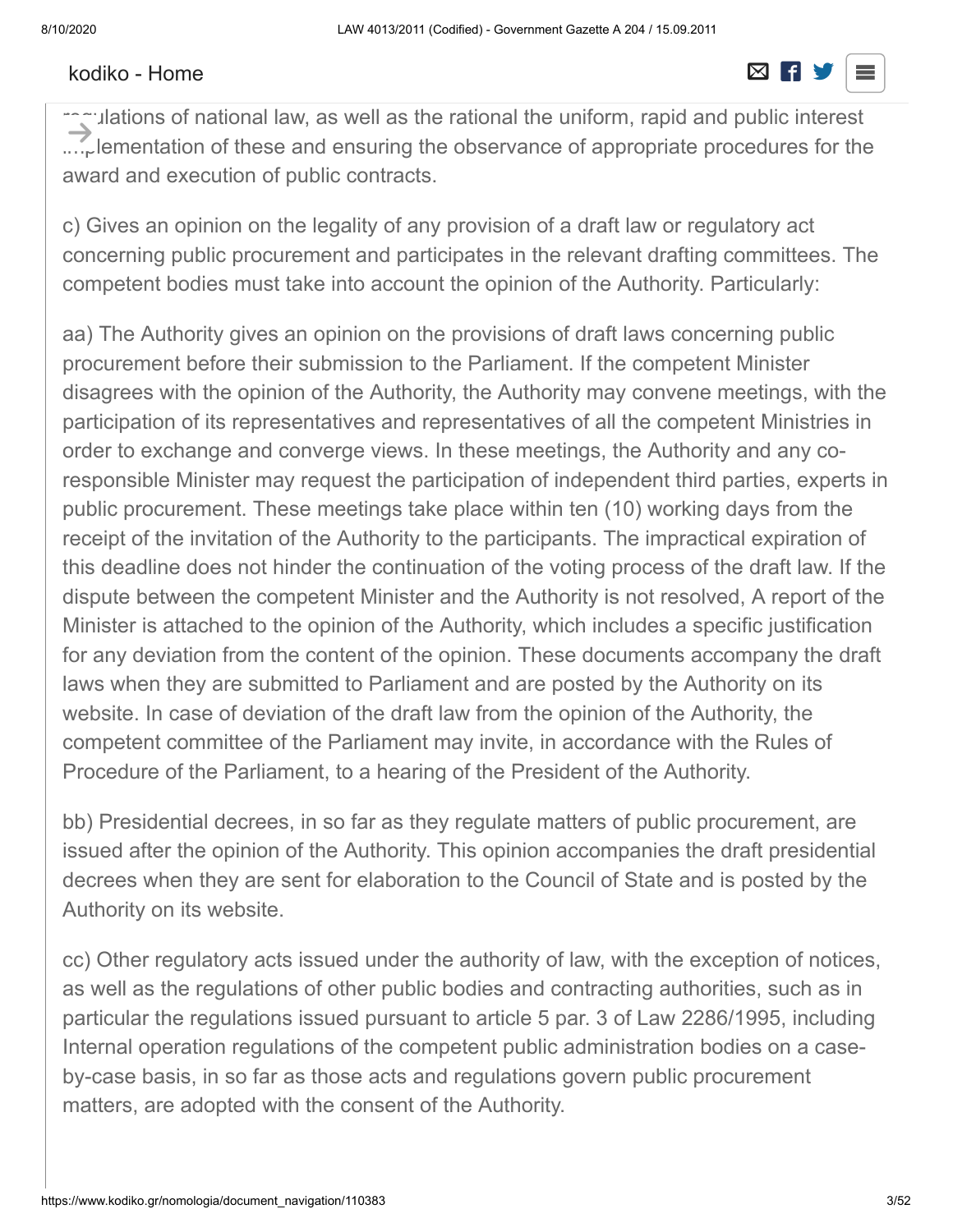#### The advisory competence of the present case is exercised with a period of twenty  $\overline{\mathbf{C}}$ working days from the receipt of the above draft provisions to the  $\sim$

of the relevant body. With the impractical expiration of the above deadline, the consent of ... Authority is presumed.  $\rightarrow$ 

dd) The decisions of the contracting Authorities regarding the recourse to the negotiation process for the award of public contracts, in accordance with case b of par. 2 of article 26 and articles 32 and 269 of Law 4412/2016 (AD47) except in cases of force majeure, are issued with the consent of the Authority, provided that these contracts fall, due to their estimated value, within the scope of Directives 2014/24 / EC and 2014/25 / EC, which have been incorporated into the Greek legal order. with Law 4412/2016. In exercising this competence, the Authority shall take into account the general principles of Union and national law.

This competence is exercised within a period of fifteen (15) working days from the receipt of the draft decision to the Authority, accompanied by all the elements on which, on a case-by-case basis, the recourse to the negotiation process is based, with the care of the Contracting Authority. without the expiration of the above deadline, the relevant acts may be issued without the opinion of the Authority.

(d) The Authority shall issue and post on its website regulations on specific technical or detailed matters relating to public procurement matters relating in particular to the interpretation of relevant national and Community law, taking into account national case law and the case law of the courts of the European Union; instructions to the competent public bodies and the contracting authorities with the above content and suggests to the competent Ministers the issuance of relevant circulars. The guidelines address in particular issues of consolidation of control procedures at the stage prior to the award of public contracts. The competent public bodies are obliged to consult the Authority in writing or orally before issuing any circular or directive. In case of disagreement,

e) The Authority issues standard tender documents and draft contracts after consultation with the relevant public bodies, as the case may be. Provisions of laws that authorize other bodies for the issuance of standard issues, such as in particular the provisions of articles 15 par. 2 of law 3669/2008 (AD 116) and 11 par. 4 of law 3316/2005 (AD 42), shall cease to be valid from the time specified in the Rules of Procedure of Article 7. Standard binding documents which may have been issued under the authority of the provisions of the preceding subparagraph shall remain in force until new standards are issued by the Authority. The Authority shall also establish rules for the standardization of technical specifications in cooperation with the competent bodies and shall monitor their harmonization with the general principles of national and Community law.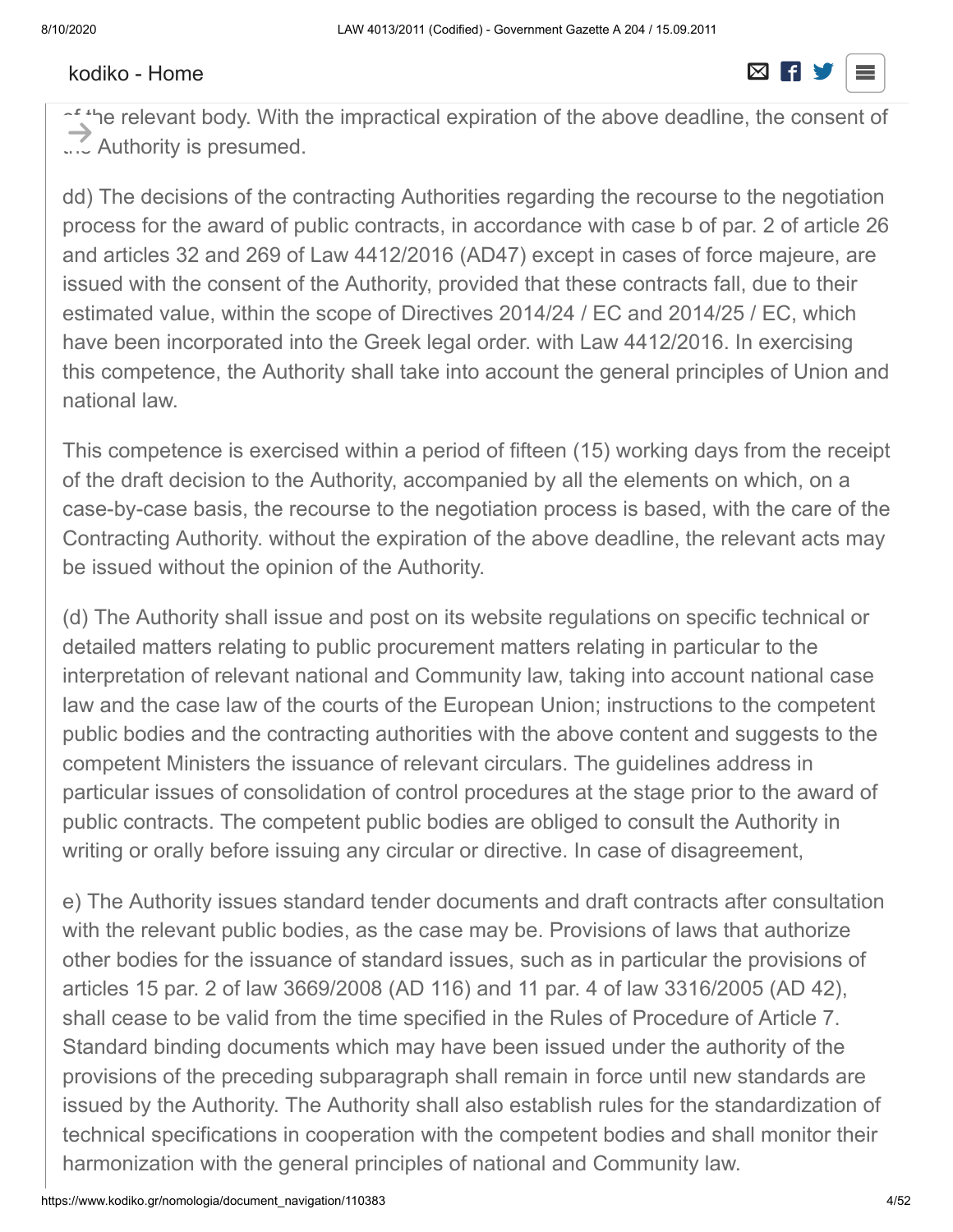#### [kodiko - Home](https://www.kodiko.gr/) and a structure of the structure of the structure  $\boxtimes$  **if y**

#### for the Authority monitors and evaluates the effectiveness of the effectiveness of the actions of the actions of the actions of the actions of the actions of the actions of the actions of the actions of the actions of the  $p_{\text{t}} = \frac{p_{\text{t}}}{p_{\text{t}}}$  bodies including the competent Ministries, the competent Ministries, the competent Ministries, the competent Ministries, the competent Ministries, the competent Ministries, the competent Minis

 $\widehat{\phantom{\alpha}}$ npetent administrative and supervisory bodies, as well as the contracting authorities, ..... in the framework of the applicable national and European legislation. and regulatory framework for the award of public contracts. By a presidential decree, issued following a proposal by the Minister of Development, Competitiveness and Shipping and an opinion of the Authority, the bodies and the process of monitoring and evaluation of the above actions can be identified.  $\rightarrow$ 

g) Carries out random checks, seeking ex officio information and data on the ongoing procedures for the award, award and execution of public contracts by the contracting authorities and the public and private bodies involved and invites their representatives to a hearing to provide information and data. The competent public bodies and the contracting authorities must cooperate with the Authority, provide it with all necessary or necessary relevant information and comply with its instructions. In applying risk assessment methods, the Authority shall examine in particular procedures for the award, award and execution of public contracts which fall within the scope of European legislation or which are co-financed by European programs. It also examines all procurement procedures, award and execution of public contracts which are the subject of an investigation by the European Union for alleged breaches of European law. The results of the Authority's inquiry into the procedures for the award, award and execution of public contracts referred to above shall be notified to the relevant contracting authority. If the Authority finds a violation of national or European law on public procurement, the progress of the procurement, award and execution of public procurement procedures investigated by the Authority shall be interrupted by a relevant decision and may not be continued without its decision. provides its written consent for the progress of the relevant process. These findings may be further forwarded to the competent courts upon request, and be provided, with the care of the contracting authority, to any interested party who demonstrates a legitimate interest in exercising his legal rights. If the Authority finds a violation of national or European law on public procurement, by a relevant decision, which is taken to assess the seriousness of the violation found, addresses the relevant simple or mandatory recommendations or stops the progress of the procurement procedures, award and execution of public contracts which have been the subject of an investigation by the Authority; in the event of termination, proceedings may not be resumed without its decision giving its written consent to their progress.

h) Supervises and evaluates, as appropriate, the competent administrative bodies in the field of public procurement in the performance of their duties in accordance with the applicable national and European legal and regulatory framework and the guidelines of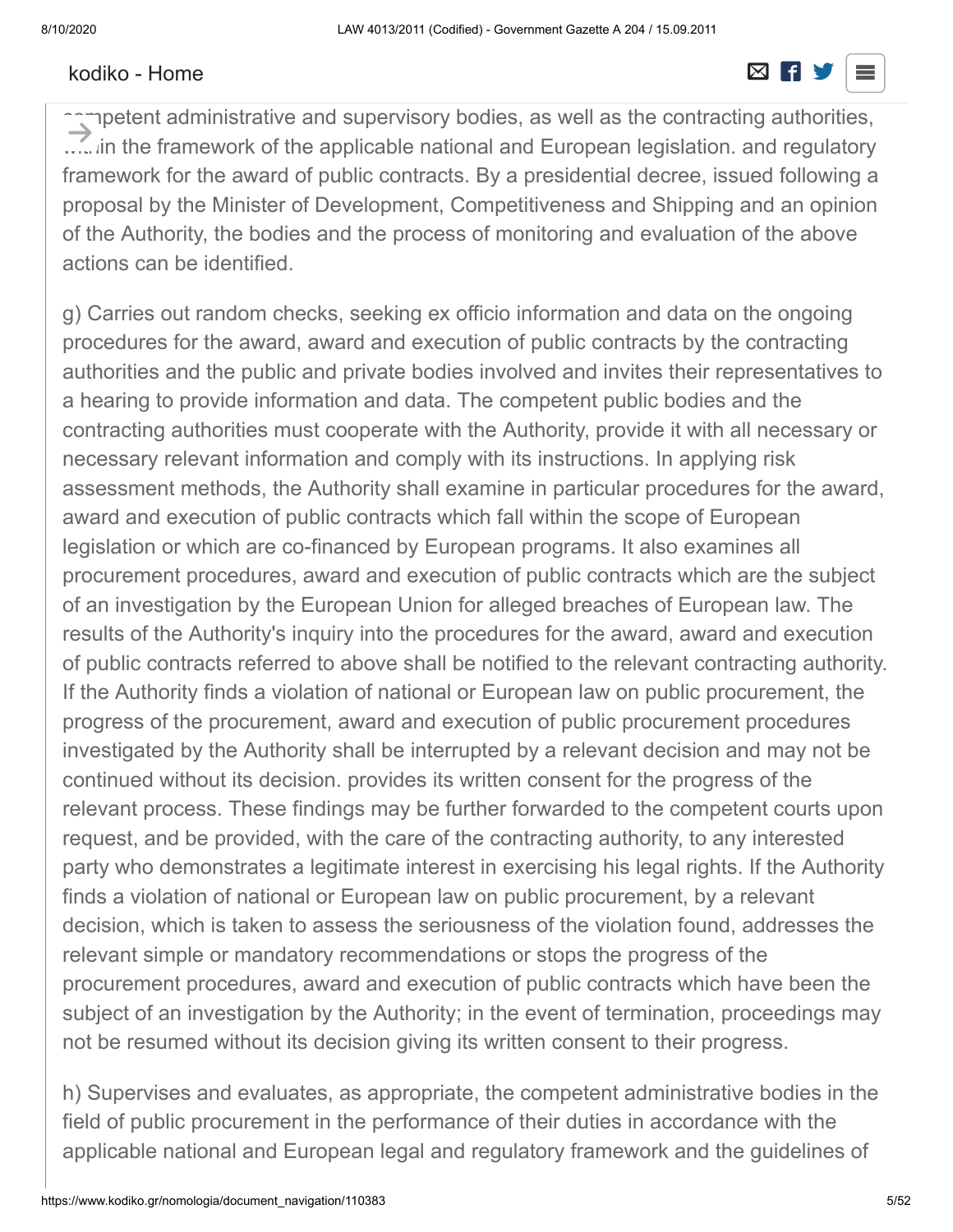#### [kodiko - Home](https://www.kodiko.gr/)  $\boxtimes$  **R**

#### the Authority. These bodies must comply with the Authority's instructions. By presidential  $\blacksquare$  $\overline{\phantom{a}}$  decree, issued on the Minister of Development,  $\overline{\phantom{a}}$

phipping and with the opinion of the Authority, the bodies and the procedure of  $\mathbb{L}_{\mathbf{r}}$  ervision and evaluation of the above audit bodies can be determined.  $\rightarrow$ 

i) It may submit observations on matters of public procurement, in particular on the interpretation of public procurement law, either in writing or orally on its own initiative or at the request of the competent courts in proceedings before them. In the event of an oral opinion, the Authority shall be represented by the President or the Vice-President, or by authorization of the President, a member of the Authority.

The Authority may request, from the competent court on a case-by-case basis, any document deemed necessary for the formulation of its opinion under the preceding paragraphs.

j) Maintains a National Database of Public Procurement according to the specific provisions of its Rules of Operation. Especially:

(aa) collect and publish information on the legislative and regulatory framework of public procurement and the relevant case law of European and national courts;

bb) coordinates and ensures the collection, processing and publication in the Central Electronic Register of Public Procurement data of data by the contracting authorities and the competent public bodies in accordance with the provisions of article 11 of this law. It also ensures the observance in the National Database of Public Procurement of those other specific data provided by the Regulation of article 7 and the provisions of this law.

k) Advises contracting authorities on its own initiative or at the request of the latter, in particular at the stage of adjudication or examination of preliminary rulings, on the lawful conduct of procurement and public procurement procedures and the uniform application of European and national legislation public procurement.

l) Participates in the relevant European institutions, as the capital national communication authority on the exchange of views, information and data concerning the national strategy, the legal framework and the procedures for the award, award and execution of public contracts. He also participates in the representation of the country in international organizations and meetings in the field of public procurement. Within the framework of the above responsibilities, it is the central point of communication and coordination of the Greek authorities with the bodies of the European Union, regarding alleged violations of European legislation on public procurement, without prejudice to the competence of the Special Legal Service of the Ministry of Foreign Affairs for violations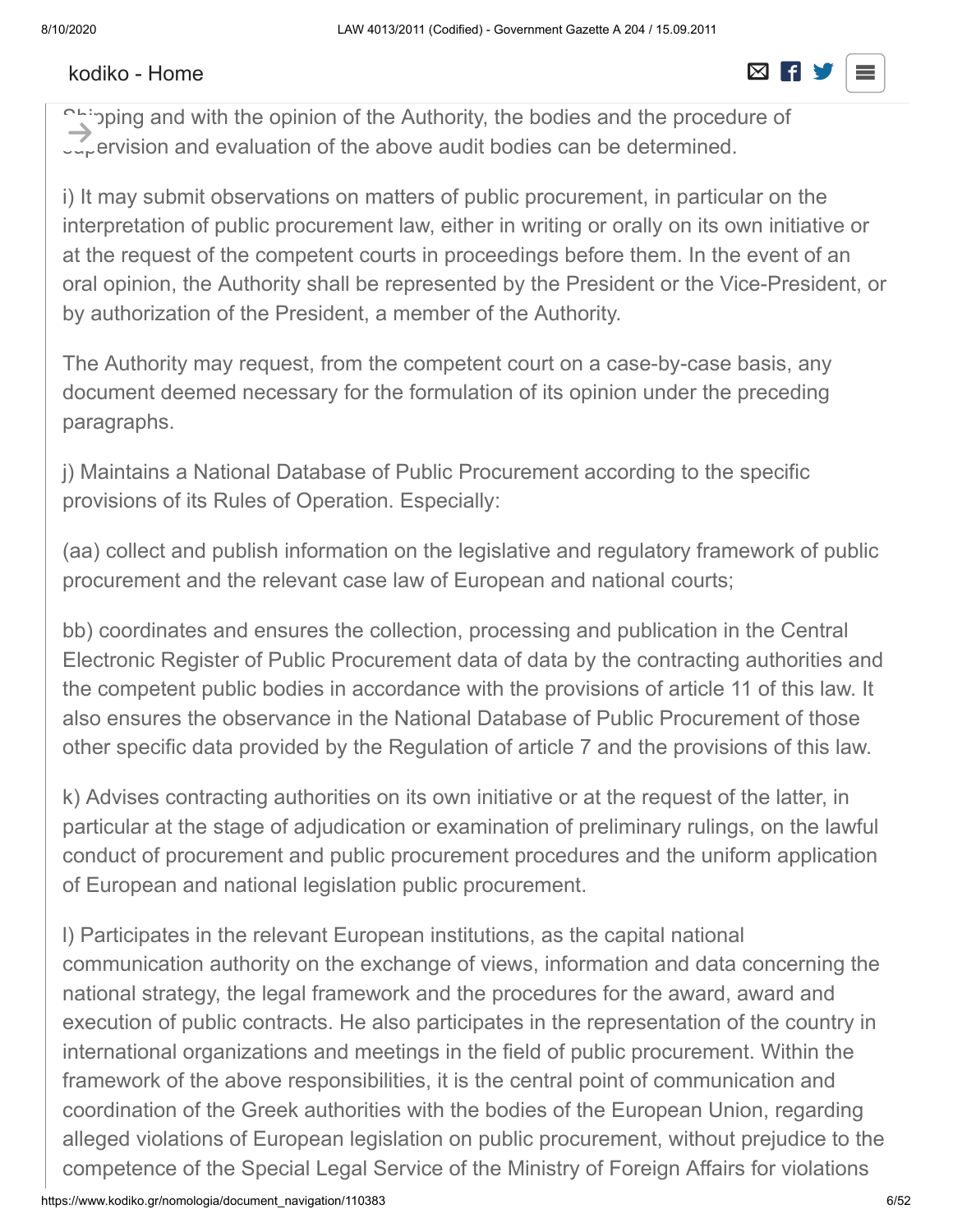#### Reditto Pionio [kodiko - Home](https://www.kodiko.gr/)



 $\rightarrow$  Prepares and submits to the President of the Parliament, within the first quarter of each calendar year, an annual report which is published on the internet and includes an evaluation of the activities of the Authority, in accordance with its purpose and responsibilities, proposals for improving the legislative and regulatory framework and the procedures for the award, award and execution of public contracts which have been formulated to the competent bodies and bodies, as well as the progress of the compliance of the competent bodies and bodies with these proposals.

#### As amended by [Par.5 Article 235 LAW 4610/2019](javascript:void(0);) and is valid from 7/5/2019 [See the evolution of the paragraph](https://www.kodiko.gr/nomologia/document?id=516016)

**3** . By presidential decree, issued following the opinion of the Authority on the proposal of the Ministers of Finance and Development, Infrastructure and Transport and, as the case may be, the competent Minister may be delegated other responsibilities for the fulfillment of its purpose.

In order to scientifically support the responsibilities of the Authority and to facilitate their exercise, the Authority has access to the Integrated Information System of the Administrative Justice and to the Court of Auditors in accordance with conditions set by the Personal Data Protection Authority upon request. Α.Α.ΔΗ.ΣΥ. before submitting the relevant application to the relevant supreme courts.

As amended by [Par.1 Article 101 LAW 4485/2017](javascript:void(0);) and is valid from 4/8/2017 [See the evolution of the paragraph](https://www.kodiko.gr/nomologia/document?id=557364)

## **Article 3 Establishment of the Authority**

**1** . The Authority consists of seven (7) regular members and an equal number of alternates. The members of the Authority are elected by the Parliament in accordance with the provisions of article 101A par. 2 of the Constitution, and are appointed by decision of the Minister of Development, Competitiveness and Shipping after the opinion of the Parliamentary Committee on Institutions and Transparency. Until the necessary amendment of the Rules of Procedure of the Parliament occurs, the members of the Authority are elected by a decision of the Council of Ministers, after the opinion of the Committee on Institutions and Transparency of the Parliament. The members of the Authority are proposed as follows: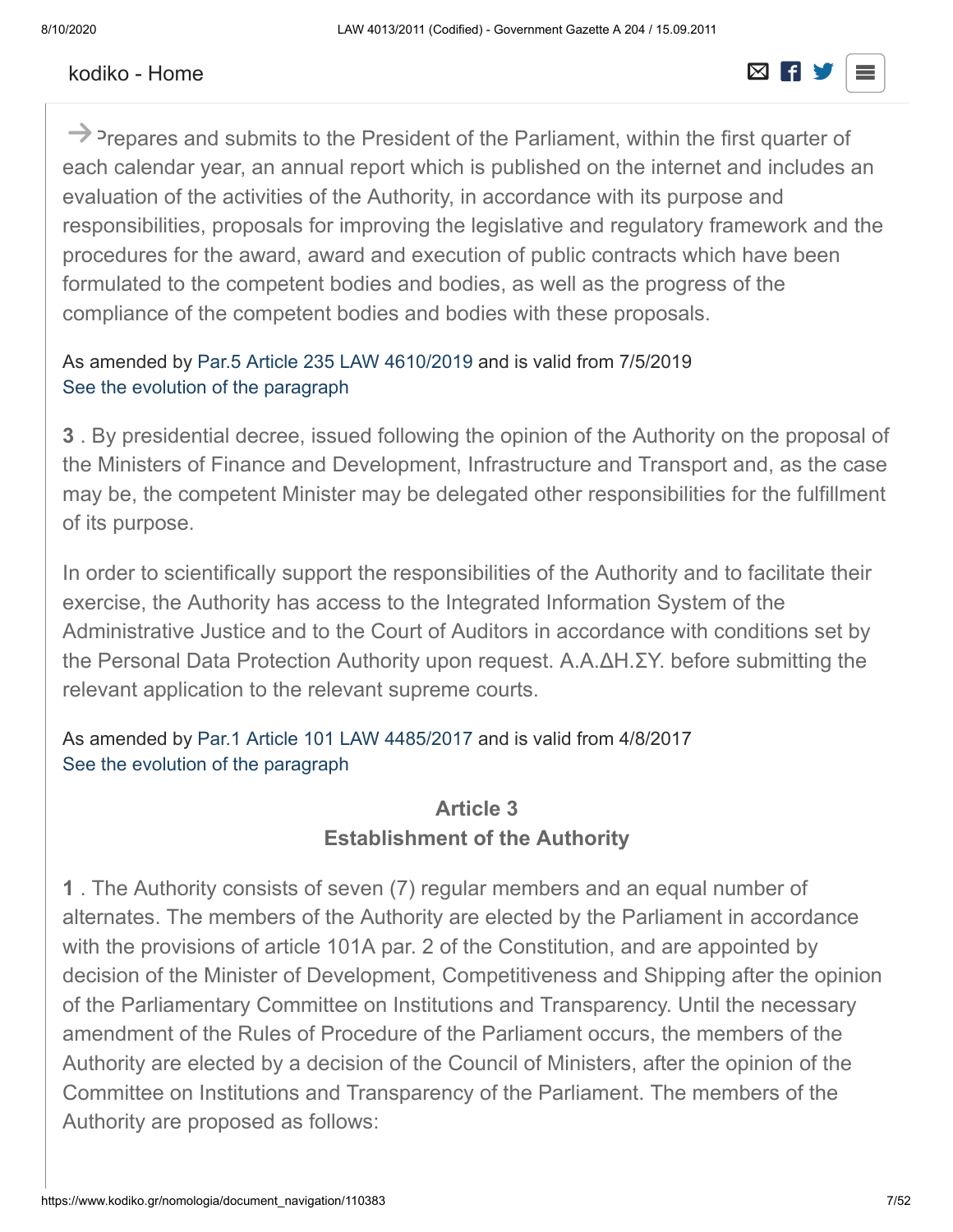#### Rodho Tionio [kodiko - Home](https://www.kodiko.gr/)



 $\rightarrow$  ne (1) member, as Vice President, with his deputy, by the Minister of Finance,

c) five (5) members with their deputies from the Ministers of Finance, Interior, Development, Competitiveness and Shipping, Infrastructure, Transport and Networks and Health and Social Solidarity, respectively.

**2** . Persons of recognized prestige and highly scientific training, with academic or professional specialization in the field of public procurement are selected as members of the Authority. Alternate members must have the same qualifications as full members.

**3** . After their election by the Conference of Speakers of Parliament, the members of the Authority are appointed for a five-year term, without prejudice to paragraphs 4 and 5, by decision of the Minister of Development, Competitiveness and Shipping issued within three (3) months from the entry into force of this law. Members may not be elected for more than two (2) terms, consecutive or not.

**4** . Paragraphs 4 and 6 of article 3 of law 3051/2002 (AD 220) also apply to the members of the Authority.

**5** . In order to ensure the continuity of the operation of the Authority during the first application of paragraph 3 of this article, two (2) of the five (5) members are drawn immediately after the decision of their choice is made and are appointed for a term of three (3) and four. (4) years respectively. This draw does not include the President and the Vice President of the Authority, who are appointed for a full term. If the term of office of a member who according to the previous paragraph was appointed for a limited term is renewed, the renewal is valid for a full term of five (5) years.

**6** . The term of office of the members is automatically extended until the appointment of new members. The Authority may continue to operate if any of its members disappear or leave for any reason or lose the capacity under which they were appointed, provided that their alternate members and other full members are sufficient to form a quorum.

In the event of a quorum not being formed due to the impediment of any member or alternate member, the Chairman may invite alternates of other members of the Authority, in the order of their appointment, regardless of whether the member

As amended by [Par.4 Article 235 LAW 4610/2019](javascript:void(0);) and is valid from 7/5/2019 [See the evolution of the paragraph](https://www.kodiko.gr/nomologia/document?id=516015)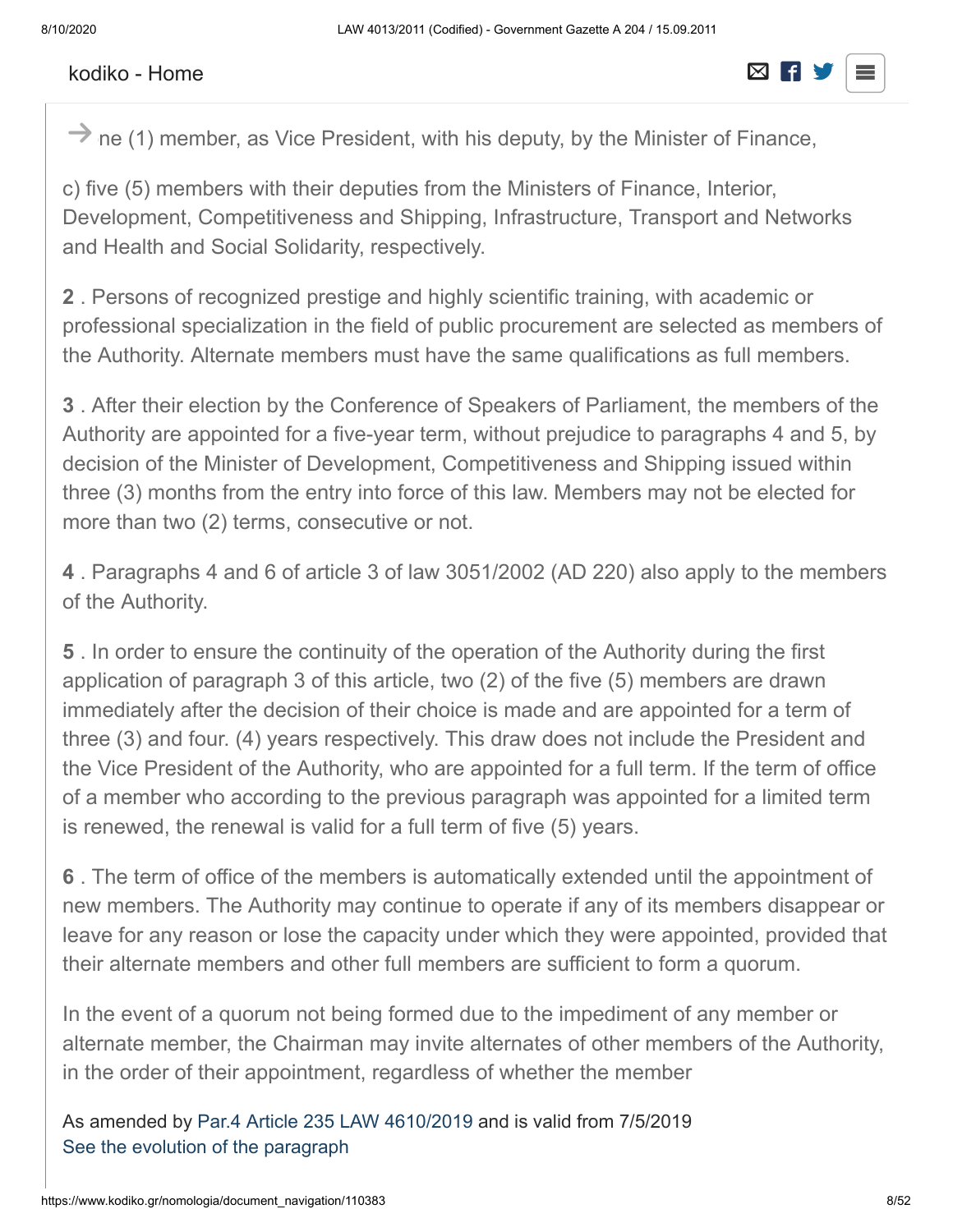#### $\sum_{i=1}^{\infty}$ [kodiko - Home](https://www.kodiko.gr/)

# **7** . The President of the Authority, when disabled, absent or absent, is replaced by the

 $\rightarrow$  idded with [par.3 Article 61 LAW 4146/2013](javascript:void(0);) and is valid from 18/4/2013 [See the evolution of the paragraph](https://www.kodiko.gr/nomologia/document?id=245774)

**8** . In the event that a member or alternate, other than the President, disappears or leaves for any reason or loses the capacity under which he was appointed, another member or alternate may be appointed to the vacant position without the need for a recurrence of the opinion of the committee responsible. of Parliament. For the purpose of applying the last subparagraph of paragraph 2, the terms of office completed must be full.

As added with [par.2 Article 53 LAW 4186/2013](javascript:void(0);) and is valid from 17/9/2013 [See the evolution of the paragraph](https://www.kodiko.gr/nomologia/document?id=245784)

#### **Article 4 Functional independence**

1. The members of the Authority in the exercise of their duties shall be bound only by law and their conscience.

The President and the regular members of the Authority are full-time and exclusively employed, and for this reason they are suspended from the exercise of any unpaid or salaried public or legal function or any professional activity, with the exception of the teaching duties of members of the Faculty. case of the President.

Full-time and full-time members who hold any salaried position in the State are exempted, during their term of office, from the obligation to exercise the duties of their position.

The alternate members of the Authority are not allowed to exercise any salaried or unpaid public office or any other professional activity that is not compatible with the capacity and duties of a member of the Authority. In particular, they are not allowed to provide services in the context of the free exercise of their profession or function to contracting authorities or to natural or legal persons participating in tenders or concluding public contracts. The exercise of teaching duties of a faculty member is not incompatible for the alternate members of the Authority. FOREVER. with full or part-time status and the exercise of duties of a member of the Legal Council of the State.

The members of the Authority, regularly and alternately, are not allowed, for three (3) years after the end of their term of office, to provide service by salaried mandate or by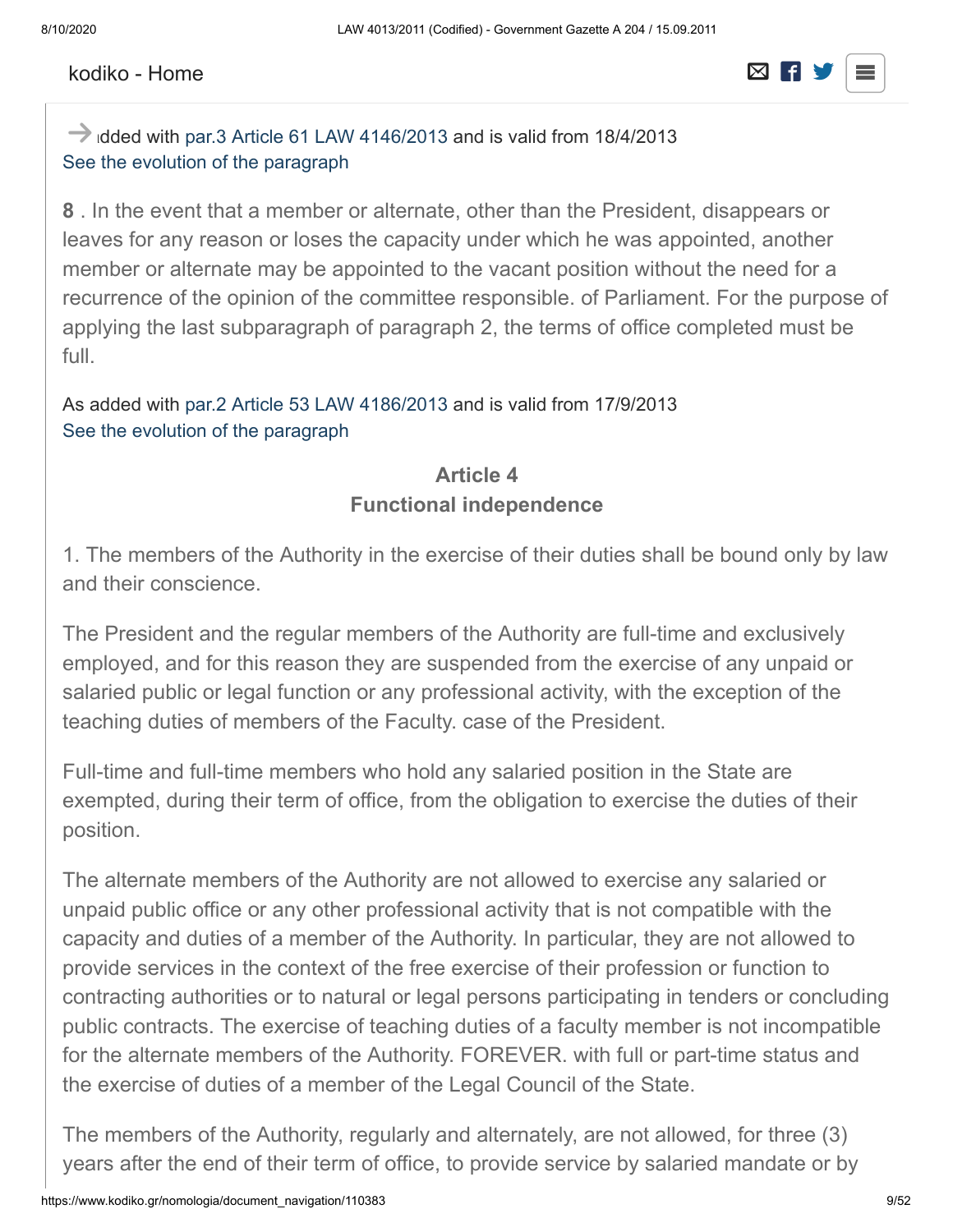

 $-$ tt:  $26$ .  $\rightarrow$ 

As amended by [Par.4 Article 21 LAW 4441/2016](javascript:void(0);) and is valid from 6/12/2016 [See the evolution of the paragraph](https://www.kodiko.gr/nomologia/document?id=245793)

**2** . The fourth paragraph of par. 5 and par. 8, as in force, of article 3 of Law 3051/2002 (AD 220) apply to the members of the Authority, without prejudice to the provisions of article 2 of law 3833 / 2010 and the third article of law 3845/2010.

#### As amended by [Par.4 Article 21 LAW 4441/2016](javascript:void(0);) and is valid from 6/12/2016 [See the evolution of the paragraph](https://www.kodiko.gr/nomologia/document?id=245794)

**3.** The budget of the Authority is attached to the General Budget of the State. The issues of financial management are regulated by the special regulation of financial management prepared by the Authority and approved by a presidential decree issued on the proposal of the Minister of Finance.

Until the issuance of this presidential decree, the salaries of the staff and the operating expenses of the Authority will be borne by the budget appropriations of the Ministry of Development, Competitiveness, Infrastructure, Transport and Networks. From its issuance until the end of 2013, the Authority will be supported by the financial and administrative services of the General Secretariat of Commerce of the Ministry of Development, Competitiveness, Infrastructure, Transport and Networks.

For the financial years 2013 and 2014, the Authority, to cover its needs, may be subsidized from the budget of the Ministry of Development, Competitiveness, Infrastructure, Transport and Networks.

The Authority for its inclusion in the Public Investment Program (PIP), in European or cofinanced programs, such as the National Strategic Reference Framework (NSRF) 2007- 2013, can be financed through the collective project decision (SAE) of Ministry of Development, Competitiveness, Infrastructure, Transport and Networks.

In order to cover the operational needs of the Authority in contracts over one thousand (1,000) euros excluding VAT subject to this law, and regardless of the source of funding, which are concluded after its entry into force, a reservation of 0.07% is required, the which is calculated on the value of each payment before taxes and deductions of the original, as well as each additional or amending contract.

These amounts fully cover the operating costs of the Authority.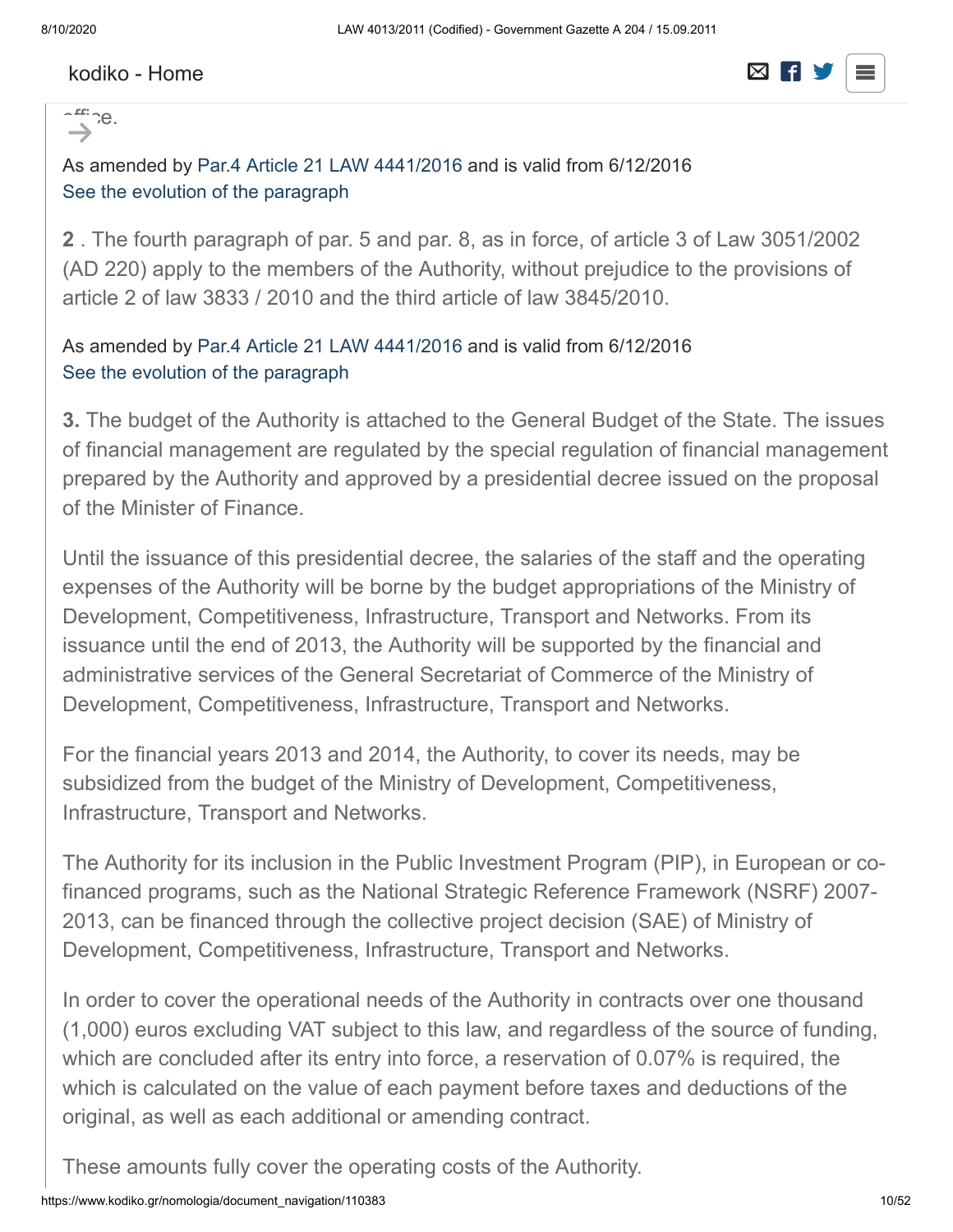#### [kodiko - Home](https://www.kodiko.gr/)  $\boxtimes$  **R**

#### The amount of the reservation is with  $\Box$  the contracting authority in the name and one  $\Box$  $\frac{1}{\sqrt{2}}$  of the Authority and is deposited in a special bank account, which is many  $\frac{1}{\sqrt{2}}$

the Authority in accordance with the provisions of the special financial management regulation. By decision of the Minister of Finance, upon the recommendation of the Authority, issues regarding the time, manner and procedure of withholding the above amounts of money, as well as any other necessary details for the implementation of the reservation may be regulated. The revenues generated in the above manner during the year 2011 may be transferred and constitute revenues of the Authority in 2012 by joint decision of the Minister of Finance and the Minister of Development, Competitiveness, Infrastructure, Transport and Networks.  $\rightarrow$ 

If the financial management of the Authority at the end of each financial year results in a positive Net Income, a percentage of this financial result up to eighty percent (80%) is allocated by joint decision of the Ministers of Finance and Development, Competitiveness, Infrastructure, Transport and Networks, as State Budget revenue. The above provision is valid from the financial year 2015 onwards.

#### As amended by [Par.1 Article 235 LAW 4610/2019](javascript:void(0);) and is valid from 7/5/2019 [See the evolution of the paragraph](https://www.kodiko.gr/nomologia/document?id=516012)

**4.** By presidential decree, issued on the proposal of the Ministers of Finance, Development, Competitiveness and Shipping and Administrative Reform and e-Government and after the opinion of the Authority, the services of the Authority, their structure and responsibilities are determined, regulates any other issue that concerns the Organization of the Authority and new staff positions may be recommended.

**5** . The Authority shall appear independently in any proceedings which have as their object enforceable acts or omissions. Remedies against the executing acts of the Authority may also be exercised by the Ministers referred to in Article 3 (1).

**6** . The President, the members, as well as the alternate members of the Authority submit annually the declaration of assets provided by Law 3213/2003 (AD309).

As added with [par.6 Article 61 LAW 4146/2013](javascript:void(0);) and is valid from 18/4/2013 [See the evolution of the paragraph](https://www.kodiko.gr/nomologia/document?id=245777)

### **Article 5 Meetings of the Authority and decision making**

**1** . The members of the Authority meet at least two (2) times a month regularly and extraordinarily whenever necessary, at the invitation of its Chairman, in which the place and time of the meeting are determined. The invitation includes the items on the agenda.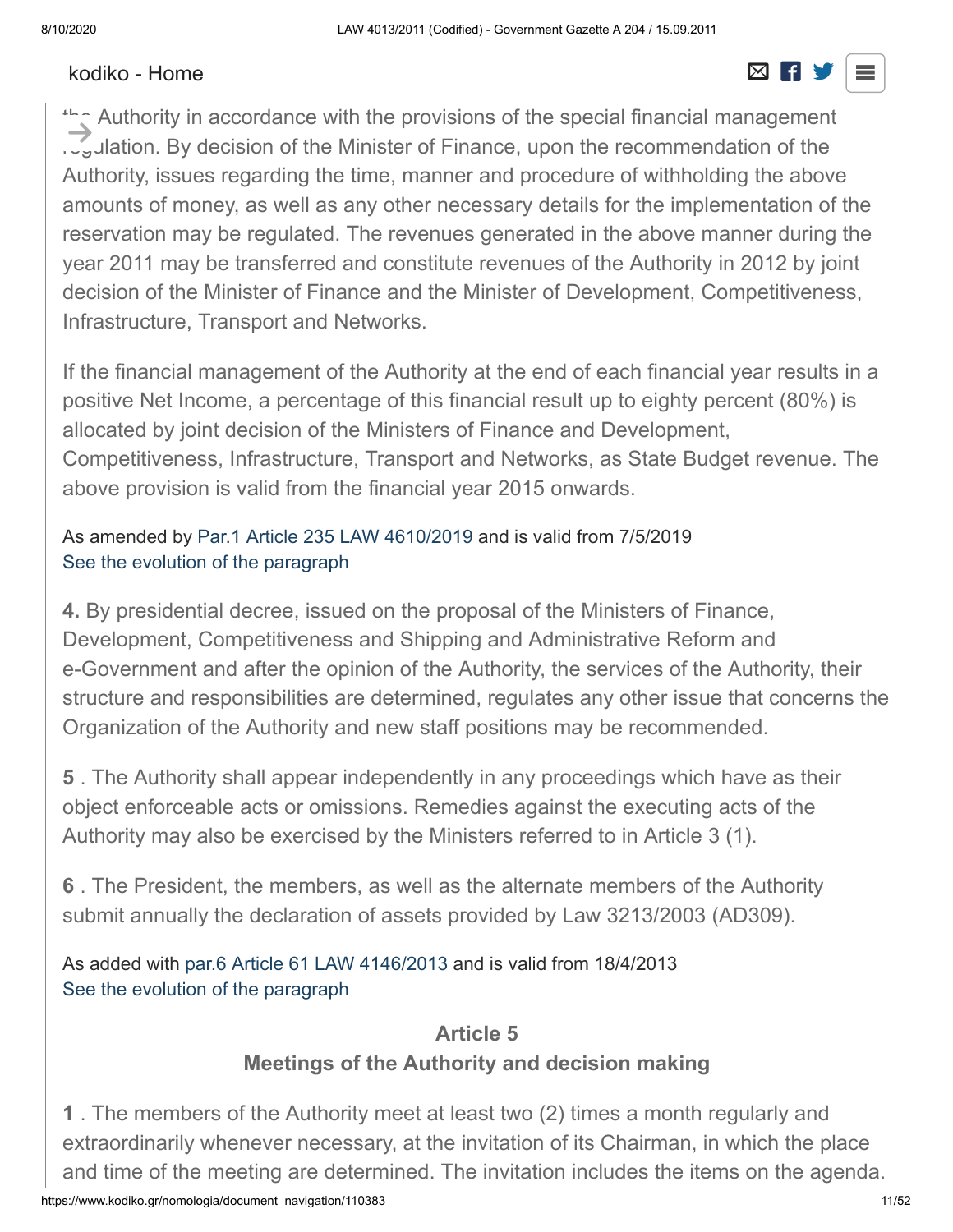#### request from (4) members. [kodiko - Home](https://www.kodiko.gr/)  $\boxtimes$  F S



→ The Authority meets validly if at least four (4) members are present. Decisions are taken by an absolute majority of the members present and, in the event of a tie, the vote of the President or his deputy shall prevail. Meetings may be convened at the invitation of the President and the Legal Adviser of the Authority may be present without the right to vote. The President may invite members of the Authority 's staff or third parties, representatives of the State or foreign authorities, public or private bodies and professional organizations, as well as experts to attend the discussion of specific issues. The duties of secretary are exercised by a member of the administrative staff of the Authority appointed by a decision of its President.

**3** . Any other issue concerning the operation of the Authority is regulated by the Regulation of article 7 and, in addition, by the provisions of articles 13 to 15 of the Code of Administrative Procedure.

**4** . Par. 9 of article 30 of Law 2324/1995 is applied accordingly for the members of the Authority regularly and alternately as well as for the personnel of the Authority.

As added with [par.3 Article 238 LAW 4072/2012](javascript:void(0);) and is valid from 11/4/2012 [See the evolution of the paragraph](https://www.kodiko.gr/nomologia/document?id=245767)

**5** . The members of the Authority regularly and alternately, as well as the staff of the Authority, shall not be prosecuted or prosecuted for an opinion expressed in the performance of their duties, unless they acted with malice or gross negligence or violated the confidentiality of information and data obtained their knowledge during the exercise of their duties or violated the duty of confidentiality of article 26 of the Code of Status of Public Civil Servants and Employees of N.P.D.D. (Law 3528/2007).

As added with [par.3 Article 238 LAW 4072/2012](javascript:void(0);) and is valid from 11/4/2012 [See the evolution of the paragraph](https://www.kodiko.gr/nomologia/document?id=245768)

#### **Article 6 Organization of the Authority**

**1** . The Authority shall ensure that its purpose is fulfilled and, without prejudice to the powers of its President, as set out in Article 8, shall decide on any matter falling within its remit, as well as on matters of its internal functioning, in particular:

(a) give an opinion on the Rules of Procedure referred to in Article 7;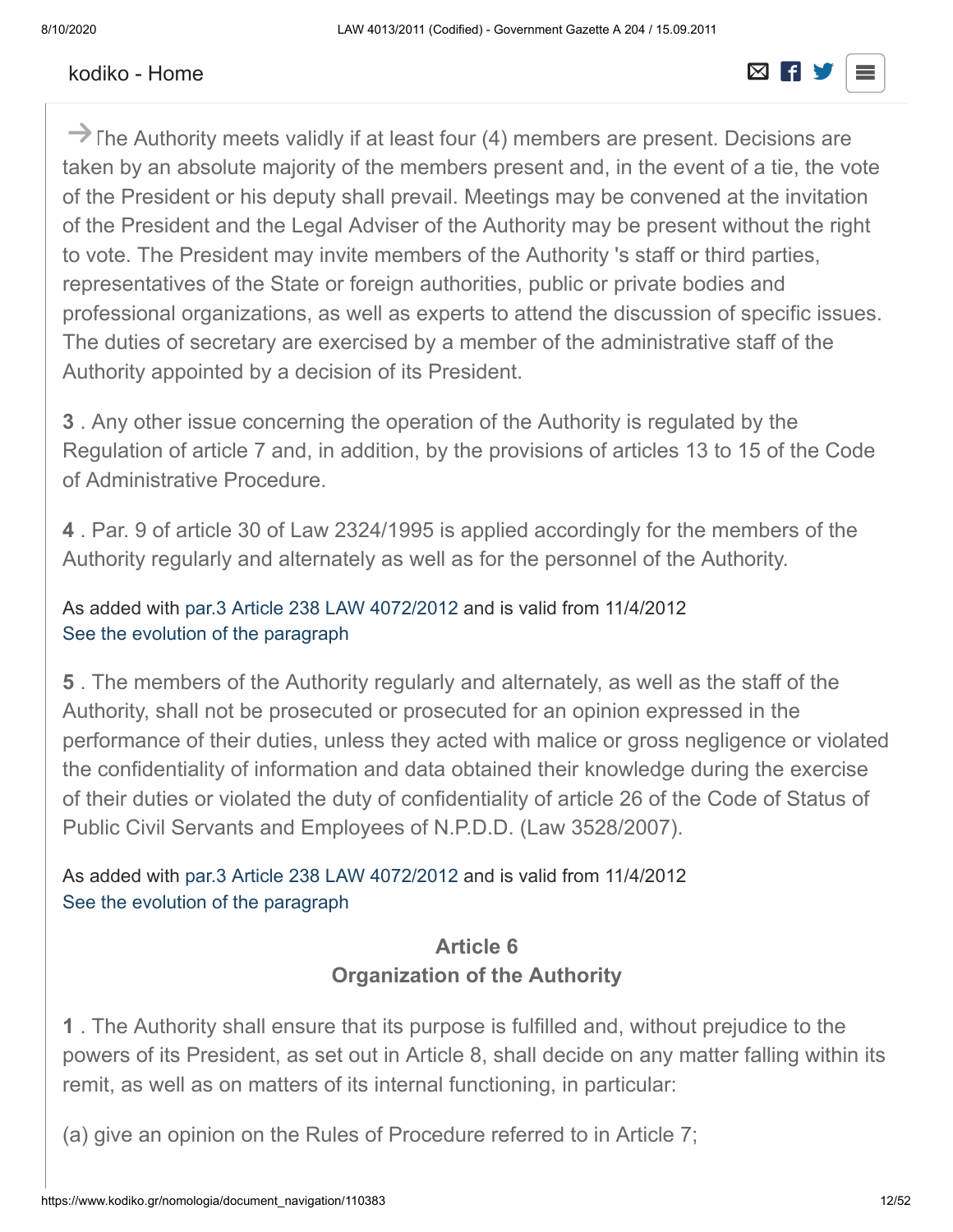#### (b) draw up the Financial Management Regulation referred to in Article 4 (3); [kodiko - Home](https://www.kodiko.gr/)



(c) submit a proposal for the establishment of posts and the organization of its services in  $\rightarrow$  ordance with Article 4 (4);

(d) arrange for the recruitment of all staff and Legal Advisers, in accordance with Articles 9 and 10 (1) respectively; and

(e) enter into public contracts with third parties for its needs, in accordance with applicable European and national legislation and in accordance with the specific Financial Management Regulation referred to in Article 4 (3).

**2** . In order to assist its work, the Authority may, in particular:

(a) instruct the preparation of draft provisions, standard issues and guidelines for the improvement of the legal framework for public procurement, the collection, processing and publication of information and data from the national public procurement database, as well as any individual work which contributes to the fulfillment of its purpose, in public or private bodies, natural or legal persons and associations of persons with related specialization, in accordance with the current European and national legislation and those defined in the special financial management regulation of article 4 (3),

b) to put in public consultation, via the internet, plans, proposals and questions related to the consolidation, reform and completion of the legal framework of public procurement;

(c) to seek cooperation in the exchange of views and opinions on public procurement matters by contracting authorities, economic operators and experts.

# **Article 7 Regulation of the Authority**

**1** . With a presidential decree issued following a proposal of the Minister of Development, Competitiveness and Shipping and after an opinion of the Authority, its Rules of Procedure are approved.

**2** . The Regulation regulates the specific issues of operation of the Authority, specifies the responsibilities provided in Article 2 hereof, defines the bodies, the manner and the procedure of exercising each of its responsibilities, the specific data that will be collected, processed and published in the National Database Given Public Procurement of case ii of par. 2 of article 2 of this law, as well as the relevant obligations of cooperation of the contracting authorities and the involved public and private bodies. The Regulation may also establish decentralized services of the Authority.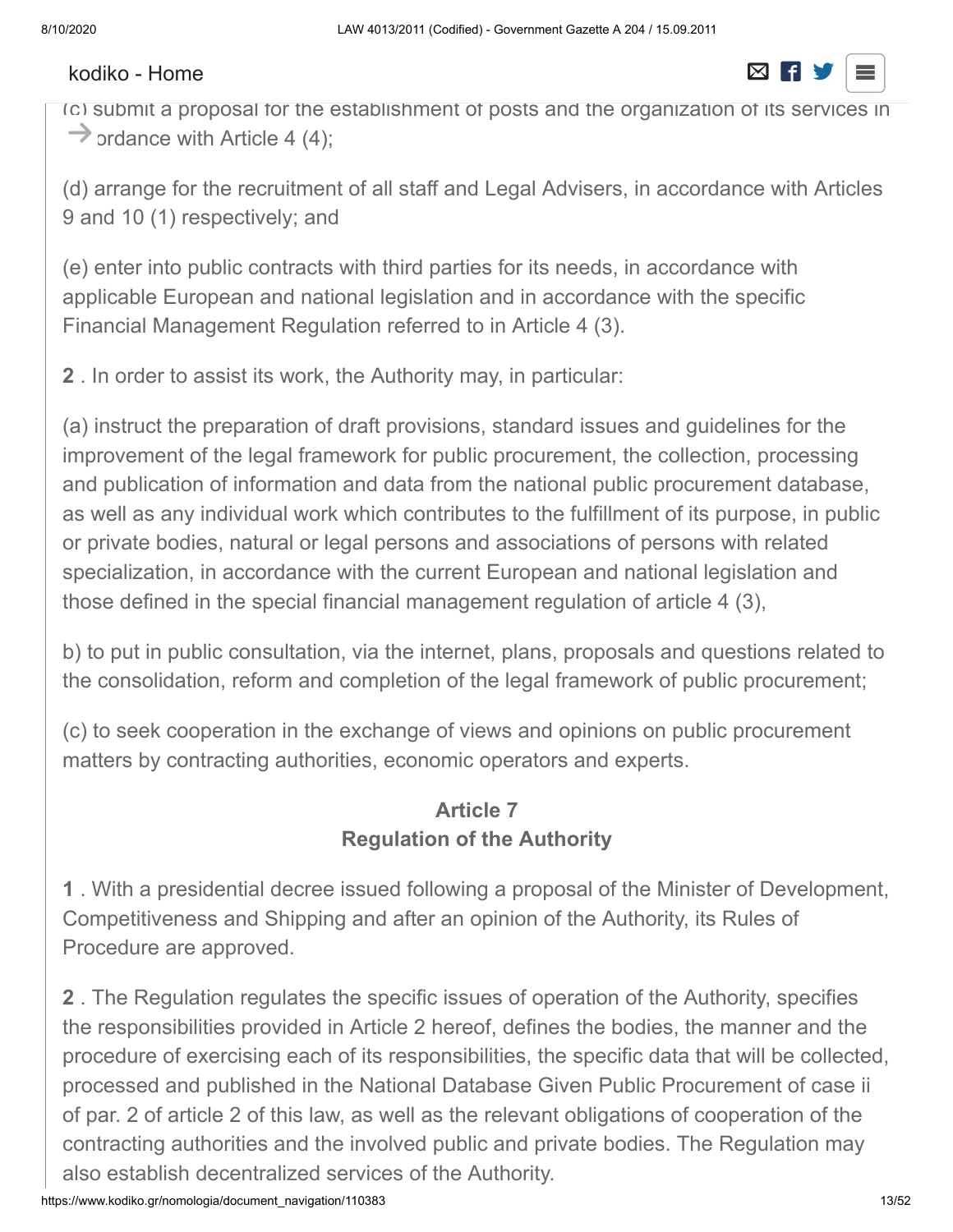→ The President of the Authority is responsible for its operation in accordance with the provisions in force and exercises all the responsibilities for this purpose. Particularly:

a) Represents the Authority in court and out of court, before the courts, any other public authority and third parties. The President of the Authority may, on a case-by-case basis, assign its representation to another member, to the Legal Adviser of the Authority or to a member of its special scientific staff.

b) Supervises the services directly subordinated to the President of the Authority, coordinates and directs the services belonging to the General Directorate of Public Procurement of the Authority.

c) Exercises disciplinary authority over the staff of the Authority.

d) Defines the items on its agenda. e) Ensures the execution of its decisions.

As amended by [Article 102 LAW 4605/2019](javascript:void(0);) and is valid from 1/4/2019 [See the evolution of the paragraph](https://www.kodiko.gr/nomologia/document?id=510900)

**2** . The President may by decision authorize other members or bodies of the Authority to sign "by order of the President" documents or other acts of his competence.

### **Article 9 Authority staff**

**1** . Fifteen (15) positions of special scientific staff of article 2 of p.d. are recommended in the Authority. 50/2001 (AD 39), with employment relationship under private law of indefinite duration, of which eight (8) are positions of law, three (3) positions of qualified engineers, one (1) of chemistry, two (2) positions of computer scientists and one (1) position as an economist. Lawyers can also be hired in legal positions. The exercise of the duties of a specialist scientist of the Authority is incompatible and entails the suspension of the exercise of the relevant liberal profession or function. Violation of this obligation is an important reason for termination of their employment by the Authority.

**2** . Scientists with at least three years of experience in the field of public procurement are hired for the positions of the previous paragraph, in accordance with the provisions of Law 2190/1994 (AD 28), as in force, following a notice from the Authority, which specializes in the required formal and substantive qualifications in accordance with the provisions of article 2 of p.d. 50/2001.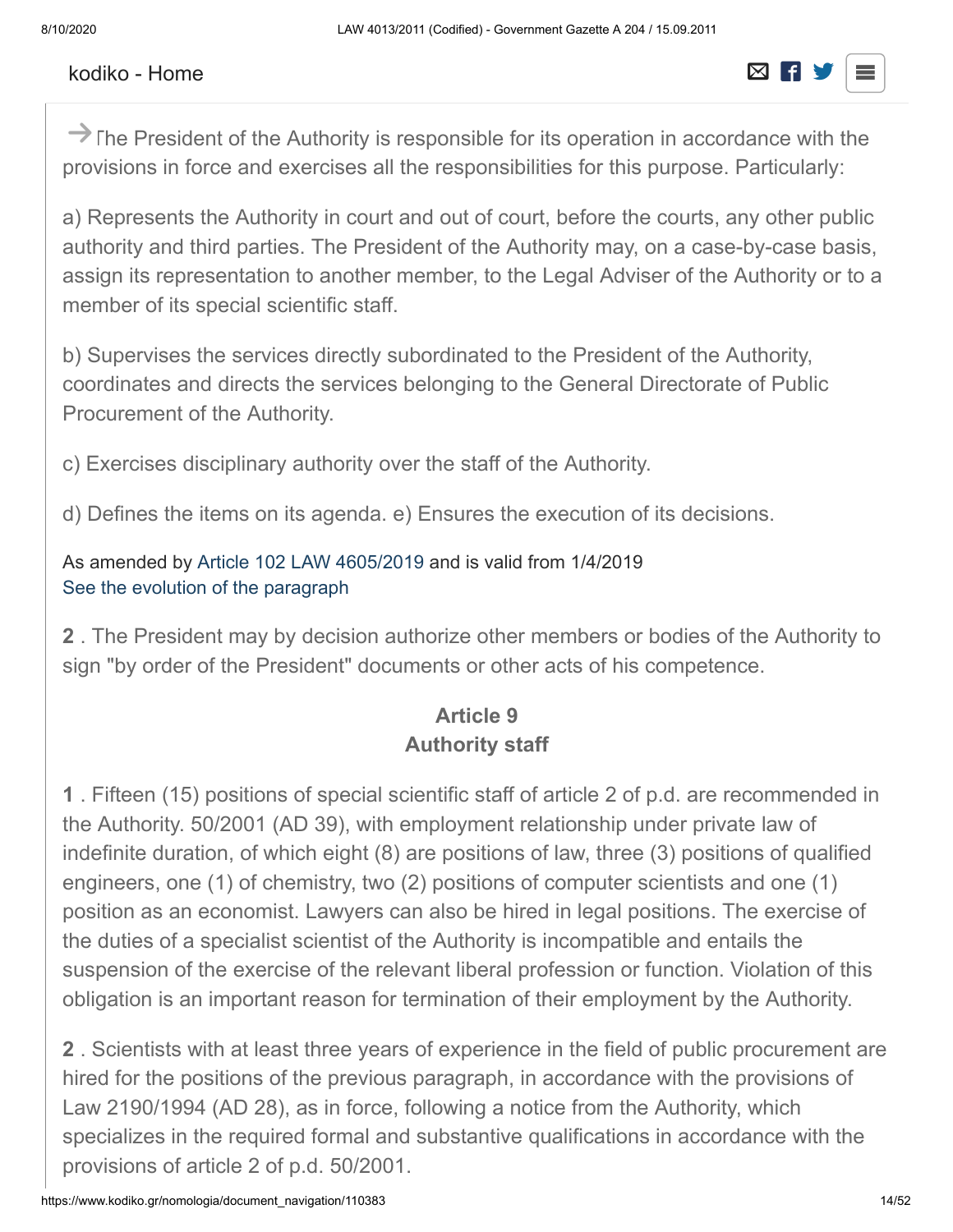#### In order to cover the immediate needs of the immediate needs of the Authority in specialized personnel, the filling  $\Box$  $\overline{\phantom{a}}$  the positions can, as a priority, because with a three-year secondment, which can be defined by  $\overline{\phantom{a}}$

renewed only once, of personnel holding the same formal and substantive qualifications ..↓..า its Management Unit Community Support Framework SA (MOD SA) (Law 2372/1996, AD 29).  $\rightarrow$ 

The filling of the positions can be done, subject to the conditions of the first paragraph, by transfer or by three-year secondment, renewed once, personnel of any category or branch or with any employment relationship, by the State, the bodies of par. 6 of article 1 of Law 1256/1982 (AD 65) or of the third article of Law 2372/1996 (AD 29)

The secondments and transfers of the previous paragraphs are carried out, by way of derogation of any contrary general or special provision, by a sole decision of the Minister of Development, Competitiveness, Infrastructure, Transport and Networks, without requiring compliance with the procedure of article 68 par. 4002/2011 (AD180).

#### As amended by [Par.5 Article 21 LAW 4441/2016](javascript:void(0);) and is valid from 6/12/2016 [See the evolution of the paragraph](https://www.kodiko.gr/nomologia/document?id=245795)

**3** . For the administrative support of the Authority, seven (7) positions of permanent staff of the Administrative-Finance branch are recommended, in which personnel are hired in accordance with the provisions of Law 2190/1994 (AD 28), as in force, after an announcement by the Authority, in which the required formal and substantive qualifications are specified.

The filling of the positions of administrative staff of each branch and specialty can be done by transfer or by three-year secondment, renewed once, of personnel who serve with any employment relationship in the State or in the bodies of par. 6 of article 1 of Law 1256/1982 (AD 65). The secondments and transfers of the previous paragraph are carried out, by way of derogation of any contrary general or special provision, by a single decision of the Minister of Economy and Development, without requiring the observance of the procedure of article 68 par. 1 of Law 4002/2011 (AD). 180)

The remuneration provided for in the provisions in force shall be paid to such staff.

Transferred staff retains the same employment relationship, fills respective vacancies and is still insured with the same main and auxiliary insurance providers.

As amended by [Par.5 Article 21 LAW 4441/2016](javascript:void(0);) and is valid from 6/12/2016 [See the evolution of the paragraph](https://www.kodiko.gr/nomologia/document?id=245796)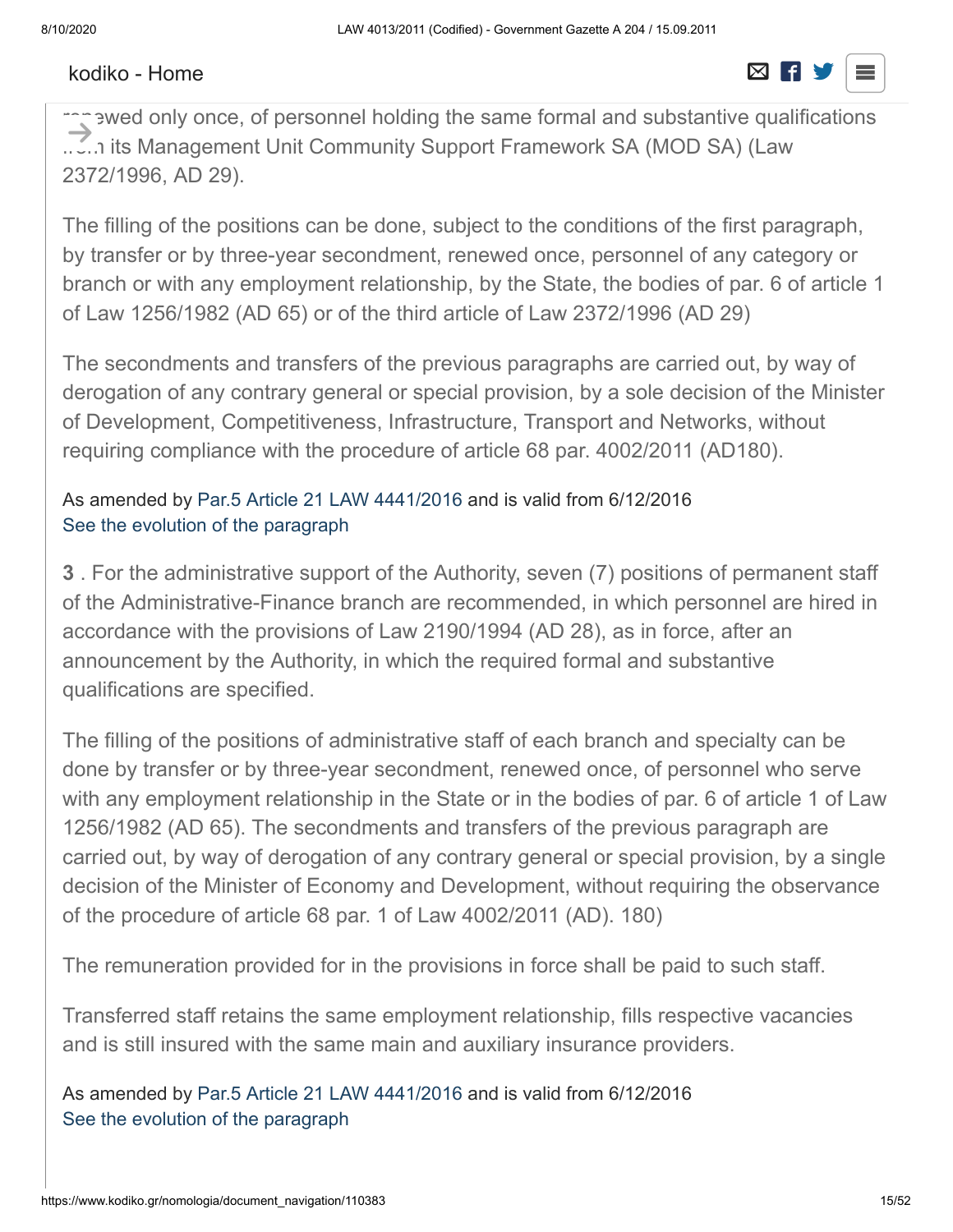#### **4** . For the secretarial support of the President and the Vice President of the Authority,  $\frac{1}{2}$  positions of secretaries are recommended, which are covered by a three-year covered by a three-year covered by a three-year covered by a three-year covered by a three-year covered by a three-year covered by a th

accondment of staff, which can be renewed only once, by the bodies of the wider public  $\sim$  tor, as defined in Article 14. par. 1 of law 2190/1994, as in force.  $\rightarrow$ 

This secondment shall take place by way of derogation from any general or special provision to the contrary, by decision of the Minister of Economy and Development, following a proposal by the President or Vice-President respectively.

Such staff shall be automatically reinstated at the same time as the relevant body of the Authority leaves, without any further procedure. Similarly, such personnel shall be reinstated at any time by decision of the Minister of Development, Competitiveness and Shipping, on a proposal from the President or Vice-President, as the case may be.

As amended by [Par.5 Article 21 LAW 4441/2016](javascript:void(0);) and is valid from 6/12/2016 [See the evolution of the paragraph](https://www.kodiko.gr/nomologia/document?id=245797)

**5** . Paragraphs 2, 3, 5 and 6 of article 4 of law 3051/2002, as in force, apply to the staff of the Authority.

The seconded staff who occupy positions of special scientific and administrative staff receive the remuneration of the grade and the salary scale according to the current legislation. In any case, his total remuneration may not be less than that of the institution of origin and the payroll shall be borne by the budget of the Authority, and its payment shall be made by the Authority.

The total service time of the transferred staff spent in the institutions of origin and the time recognized as pre-service time is considered as actual service time in the Authority for the issues of grading and salary development and for any other consequence.

As amended by [par.8 Article 61 LAW 4146/2013](javascript:void(0);) and is valid from 18/4/2013 [See the evolution of the paragraph](https://www.kodiko.gr/nomologia/document?id=245779)

**6** . **a)** The position of General Manager is recommended to the Authority, who exercises the following responsibilities:

aa) Supervises the services of the General Directorate of Public Procurement and ensures the execution of the required actions, in accordance with the decisions of the Authority and the instructions of its President,

(bb) is a Chief of Staff; and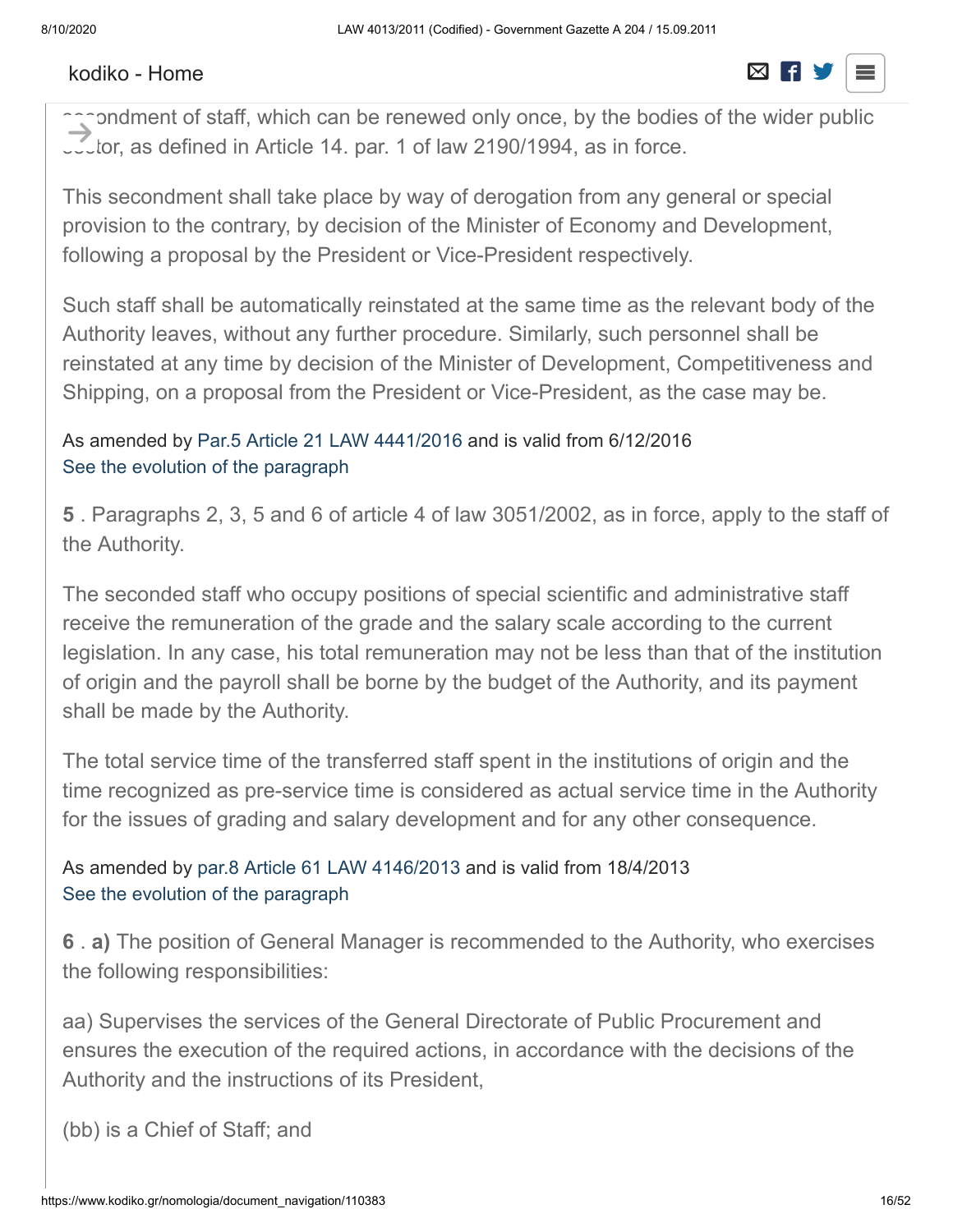#### consider the responsibilities the responsibilities of the President, which are assigned to him by a structure  $\overline{\phantom{a}}$  decision of the approximation of the  $\overline{\phantom{a}}$

⊤ງລonsibilities provided for in sub-indents aa) and bb) shall be exercised by the . . . sident of the Authority.  $\rightarrow$ 

dd) has the responsibilities of the General Director of Financial Services, as provided in the current legislation on public accounting.

**b** ) The General Manager should have three years of experience in financial management or management control and administrative experience in the public or private sector, taking into account the experience in a subject relevant to the subject of the Authority. , issued by the Authority and published in at least two daily newspapers, additional formal and substantive qualifications may be specified.

**c)** The General Manager is full-time and exclusively employed and is appointed for a three-year term, which may be renewed once by decision of the Authority. The term of office of the Director-General may be terminated before the end of his term of office for reasons of incapacity or misconduct, by an act of the President, issued following a specially reasoned decision of the Authority.

**d)** Candidates for the position of General Manager may also be civil servants or officials or employees of public sector bodies, as defined in paragraph 1 of article 1B of Law 2362/1995 (AD 247). The General Manager is selected by the Authority and is appointed by a decision of the President, by way of derogation from the provisions of the P.Y.S. 33/2006, as in force each time. For the selection, a three-member committee is proposed to the Authority, which is formed by its decision and consists of the President of the Authority, one of its members and one member of ASP.

**e)**If the Director General comes from a public sector body, after the expiration and nonrenewal of his term, by a joint decision of the Ministers of Administrative Reform and e-Government, Finance, Development, Competitiveness and Shipping and the competent Minister, as the case may be, after submitting a relevant application, to the institution of origin and occupies a vacant organic position corresponding to the position held in the same institution or, if there is no such position, occupies a permanent position with the same employment relationship, the same category and the same branch or specialty , recommended by the same decision.His service as the Director General of the Authority is a real public service for all consequences and is taken into account for his further grading and salary development as a previous service in the position of Head of General Management.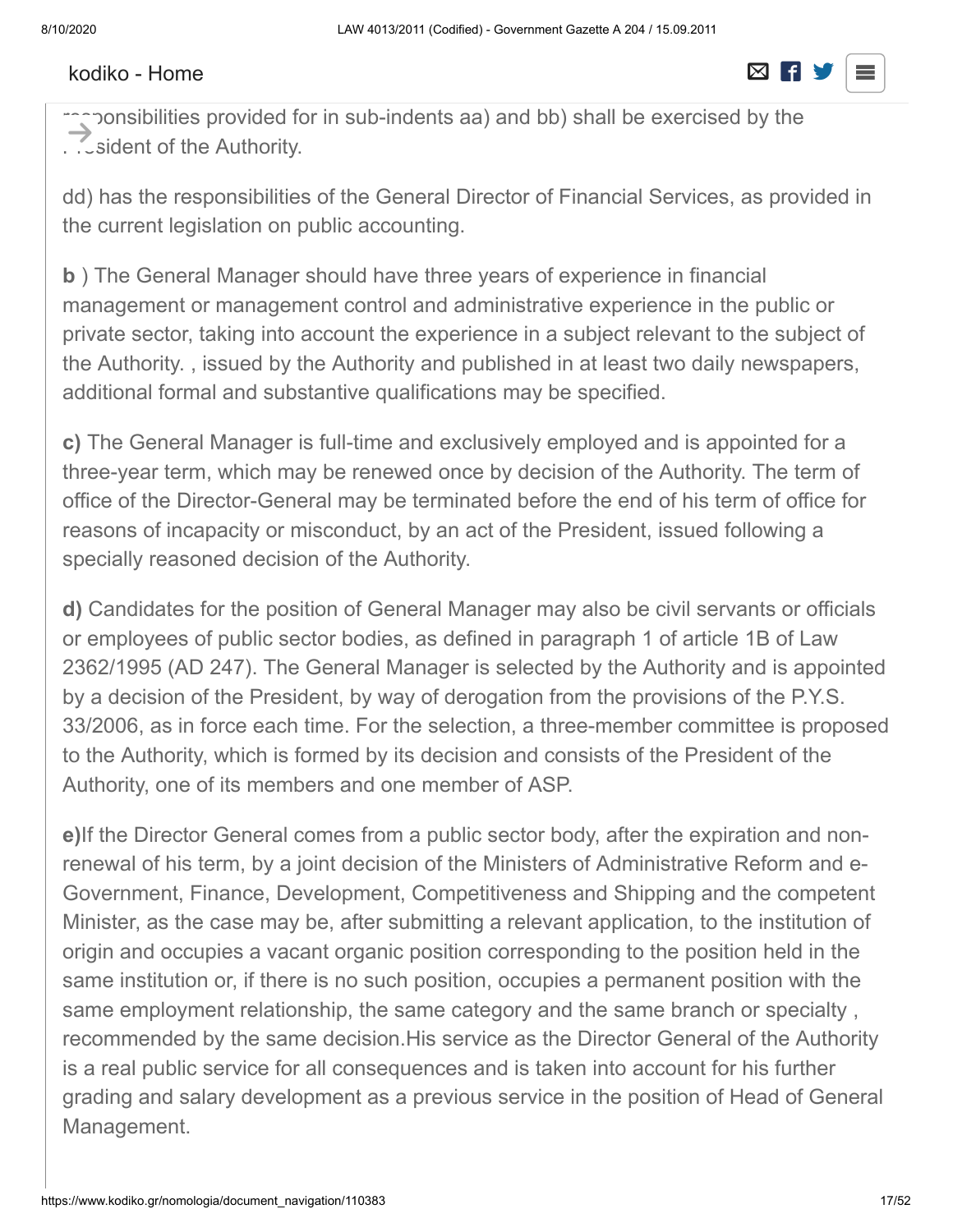#### Ministers of Finance and Development, Competitiveness and Shipping. [kodiko - Home](https://www.kodiko.gr/)  $\boxtimes$  F



 $\rightarrow$  imended by [Par.6 Article 235 LAW 4610/2019](javascript:void(0);) and is valid from 7/5/2019 [See the evolution of the paragraph](https://www.kodiko.gr/nomologia/document?id=516017)

**7** . Remuneration of officials seconded by the Authority to another body shall be paid by the service to which they are assigned, with the exception of any applicable general or special provisions.

As added with [Par.5 Article 21 LAW 4441/2016](javascript:void(0);) and is valid from 6/12/2016 [See the evolution of the paragraph](https://www.kodiko.gr/nomologia/document?id=245798)

**8** . In order to assist the President of the Authority in the exercise of his duties, in addition to the organic positions mentioned in the Organization of the Authority, three organic positions with a fixed-term private law employment contract are recommended, for which par. 6 of article 5 of n. 3297/2004 (AD 259) and, in terms of salaries, Chapter B of Law 4354/2015 (AD 176). In case of secondment to fill the positions of the previous paragraph, the provision of the fourth subparagraph of paragraph 2 of this Article shall apply.

As added with [Par.7 Article 235 LAW 4610/2019](javascript:void(0);) and is valid from 7/5/2019 [See the evolution of the paragraph](https://www.kodiko.gr/nomologia/document?id=516018)

#### **Article 10 Counsel**

**1** . One (1) position of Legal Adviser is recommended, in which a lawyer from the Supreme Court is hired for a fixed fee, who has at least ten years of experience and specialization in the field of public procurement law, in accordance with the provisions of article 11 par. of Law 1649/1986 (AD 149), following a call for expressions of interest, which will determine the additional qualifications and the way of proving it for the occupation of the specific position. Paragraphs 7 and 8 of article 3 of Law 3051/2002 also apply to the Legal Adviser of the Authority, without prejudice to article 2 of Law 3833/2010 and the third article of Law 3845/2010.

As amended by [Par.6 Article 21 LAW 4441/2016](javascript:void(0);) and is valid from 6/12/2016 [See the evolution of the paragraph](https://www.kodiko.gr/nomologia/document?id=245800)

**2** . The Legal Adviser of the Authority has in particular the following responsibilities:

a) the judicial representation of the Authority and b) the legal support of the actions and decisions of the Authority with legal advice and opinions.

https://www.kodiko.gr/nomologia/document\_navigation/110383 18/52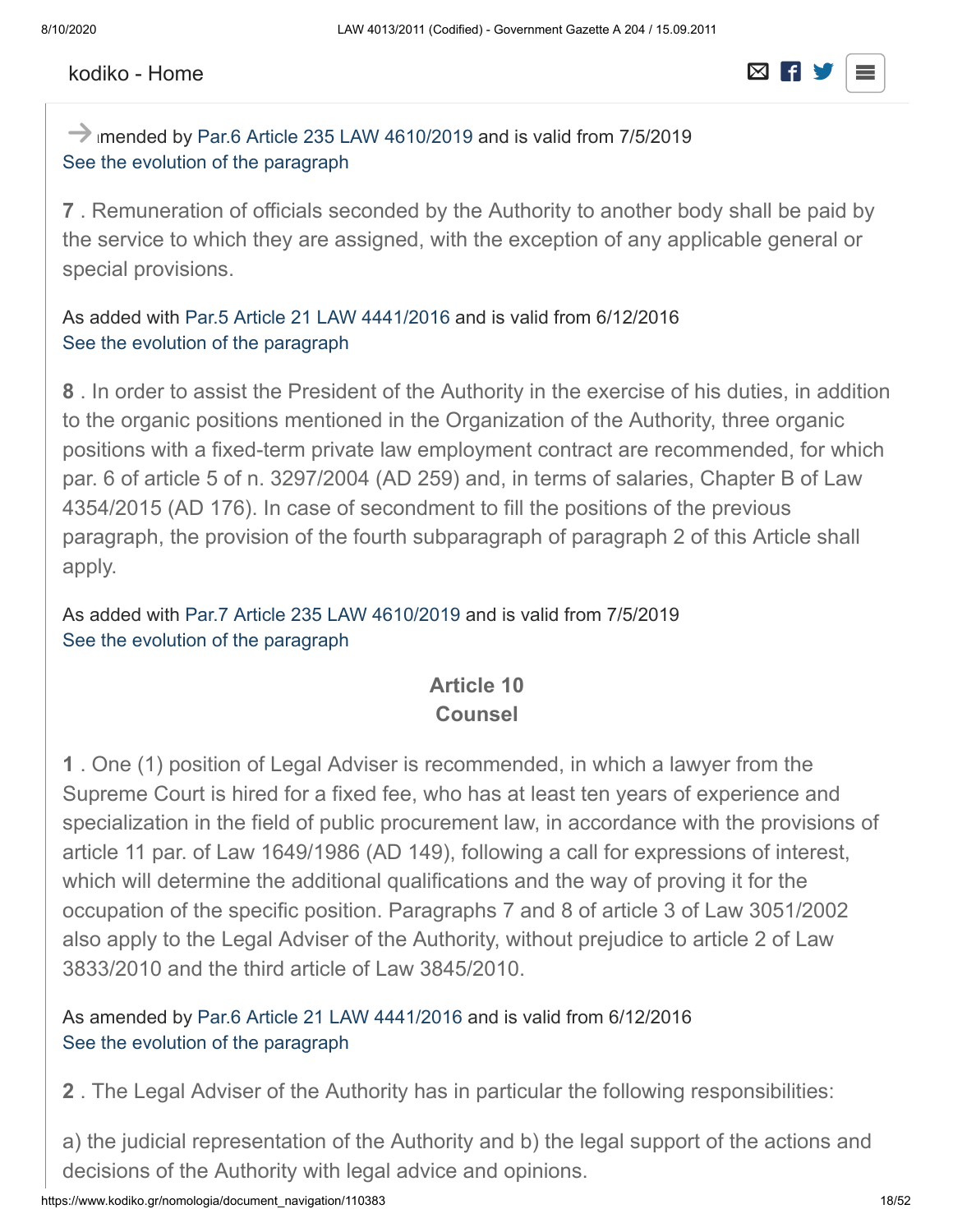#### **3** . The Legal Adviser is not allowed, for as long as he provides legal services to the  $A$ uthority, the provide corresponding services with any legal relationship to  $\Box$

narsons, in matters of public procurement law. Violation of this obligation is a ground for ......ination of his paid mandate by the Authority.  $\rightarrow$ 

As amended by [Par.2 Article 101 LAW 4485/2017](javascript:void(0);) and is valid from 4/8/2017 [See the evolution of the paragraph](https://www.kodiko.gr/nomologia/document?id=292674)

**4** . The Authority may, by its decision, resort to the services of an external lawyer, upon the recommendation of the Legal Adviser. By decision of the Authority, the fees paid in case of recourse to the services of an external lawyer are defined.

**5** . The Legal Adviser is assisted in the exercise of his duties by one (1) lawyer who is  $\rightarrow$ hired on a paid basis as an Assistant Legal Adviser. The specific qualifications, such as the required experience, specialization and degree of court of appointment, of the Assistant Legal Adviser are determined by the relevant call for interest, in accordance with the needs of the Authority and upon the recommendation of the Legal Adviser. The remuneration of the said legal advisor is regulated directly by the provisions of par. 10 of article 9 of Law 4354/2015. In other respects, the provisions of paragraphs 1 and 3 shall apply. Upon the recommendation of the Authority, by joint decision of the Ministers of Economy and Development and Finance, other organic positions of legal advisers may be established.

As repealed by [Par.3 Article 101 LAW 4485/2017](javascript:void(0);) and is valid from 4/8/2017 [See the evolution of the paragraph](https://www.kodiko.gr/nomologia/document?id=245799)

#### **CHAPTER B**

#### **ESTABLISHMENT OF CENTRAL ELECTRONIC PUBLIC PROCUREMENT REGISTER**

#### **Article 11**

#### **Establishment of a Central Electronic Register of Public Procurement**

**1**. The Central Electronic Register of Public Procurement is established at the Ministry  $\uparrow$ Development, Competitiveness and Shipping (General Secretariat of Commerce), in order to collect, process and publish data related to public contracts which are concluded in writing, by electronic means or orally, sector, as defined in article 1B of Law 2362/1995 (AD 247) and third parties, with the object of executing projects, the supply of goods or the provision of services at all stages of their assignment and execution regardless of the assignment process. The establishment and operation of the Register is subject to the provisions of Law 2472/1997 (AD 50). For the purposes of this Law, public procurement means public procurement for the execution of works, the supply of goods and the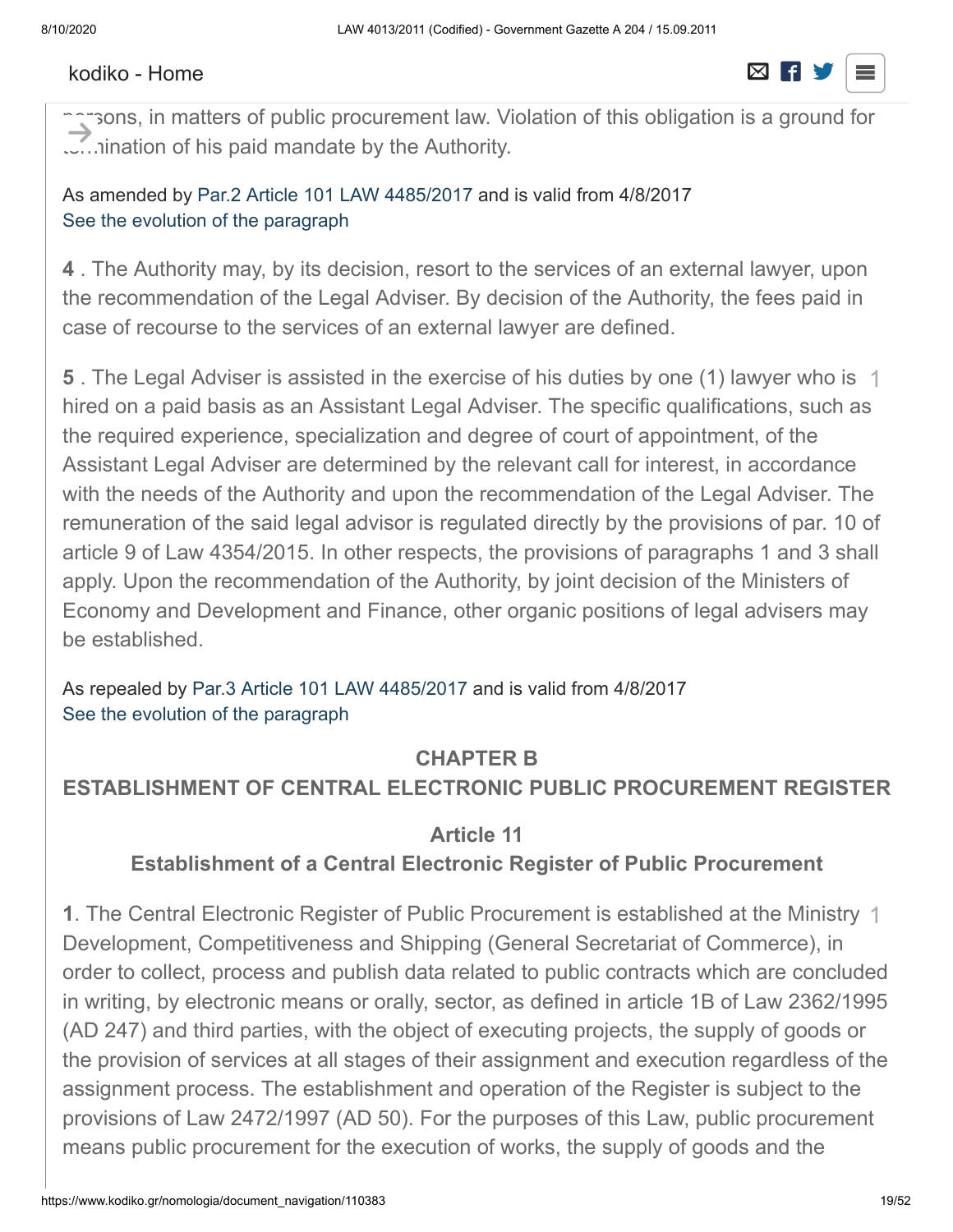#### $\overline{\phantom{a}}$   $\overline{\phantom{a}}$   $\overline{\phantom{a}}$   $\overline{\phantom{a}}$   $\overline{\phantom{a}}$   $\overline{\phantom{a}}$   $\overline{\phantom{a}}$   $\overline{\phantom{a}}$   $\overline{\phantom{a}}$   $\overline{\phantom{a}}$   $\overline{\phantom{a}}$   $\overline{\phantom{a}}$   $\overline{\phantom{a}}$   $\overline{\phantom{a}}$   $\overline{\phantom{a}}$   $\overline{\phantom{a}}$   $\overline{\phantom{a}}$   $\overline{\phantom{a}}$   $\overline{\$ [kodiko - Home](https://www.kodiko.gr/)

# provision of services; within the meaning of Presidential Decrees 59/2007 (AD63) and

hawever, have a budget equal to or greater than thousand (1,000) euros. The above …..Junt may be reduced by the decision of paragraph 5 of this article. This law also covers framework agreements, public works concessions, and dynamic purchasing systems.  $\rightarrow$ 

The provisions of this law do not apply to contracts that fall within the scope of Law 3978/2011 (AD 137), to contracts that are exempted from this law in accordance with articles 17 and 24 thereof, as well as to contracts that are concluded under Article 346 of the Treaty on the Functioning of the European Union (TFEU), including contracts concluded by the Foreign Service Authorities of the Ministry of Foreign Affairs and the Central Office of the Ministry of Foreign Affairs and classified as confidential or their conclusion and execution must be by special security measures. By joint decision of the Ministers of Administrative Reform and e-Government, Development, Competitiveness, Infrastructure,

By way of derogation, for reasons of national security, the elements of par. 2 of article 11, as well as any other element defined by the et seq. of paragraph 5 of the same article, concerning the armed forces, are registered in an internal classified military network and are notified to the General Secretariat of Commerce of the Ministry of Development, Competitiveness and Shipping responsible for keeping and managing the Register and to the Authority of Article 1 of this law. By joint decision of the Ministers of Development, Competitiveness and Shipping and National Defense, the time and manner of data transfer, access to them, as well as any other relevant issue are regulated.

#### As amended by [par.6 Article 58 LAW 4155/2013](javascript:void(0);) and is valid from 29/5/2013 [See the evolution of the paragraph](https://www.kodiko.gr/nomologia/document?id=245783)

**2** . The Central Electronic Public Procurement Register (hereinafter: the Register) consists of two separate subsystems, namely:

a. The Register of Electronic Registration of Requests, in which are registered, through electronic-internet form, all the requests of the public sector bodies, as it is defined in article 1B of law 2362/1995, for the conclusion of contracts that are subject to the present law. The registration shall include at least the following information: (1) the name of the entity, (2) its VAT number, (3) the type of supply, service or public works, (4) the budget, (5) the technical specifications, ( 6) the Commitment Number, if the expense is subject to the procedure of p.d. 113/2010 (AD 194), (7) the inclusion, especially for procurement, in the Single Procurement Program. In addition, the relevant details of the award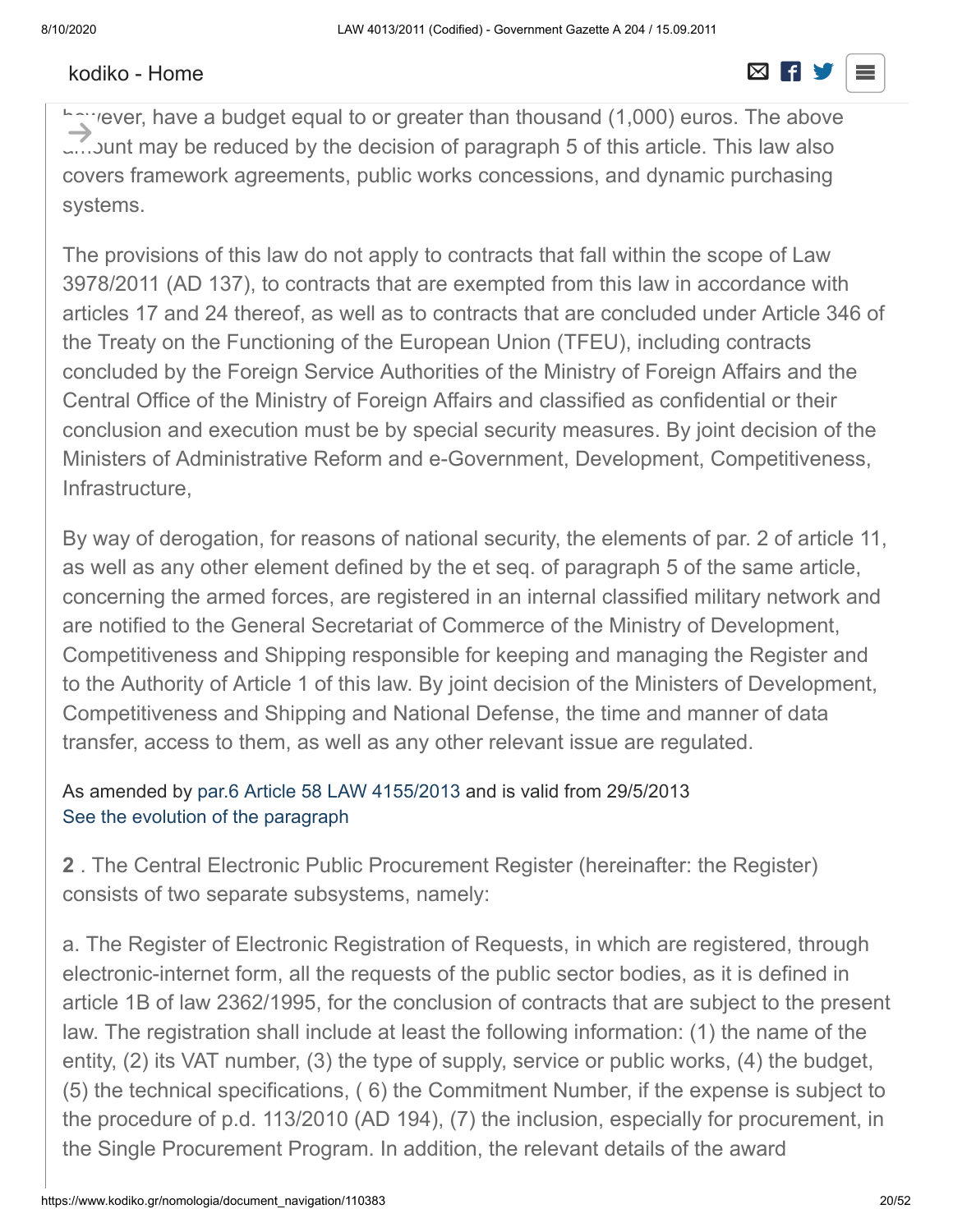#### authority shall be entered in the relevant fields. [kodiko - Home](https://www.kodiko.gr/)



 $\rightarrow$  he Register of Electronic Public Procurement, in which all public contracts are obligatorily registered, under the responsibility of the competent body on a case-by-case basis, after their signing and in any case before the execution of any relevant expenditure. The registration shall include at least the following information: 1) the names of the parties, 2) their VAT number, 3) the type of contract, 4) its subject matter, with reference to the quantity and common vocabulary for public procurement (Common

Procurement Vocabulary CPV) by species, 5) its budget, 6) the data of paragraph 3 of article 4 of p.d. 113/2010, 7) the manner of execution of expenses and the amount of each payment.

As repealed by [par.2 Article 199 LAW 4281/2014](javascript:void(0);) and is valid from 8/8/2014 [See the evolution of the paragraph](https://www.kodiko.gr/nomologia/document?id=110433)

**3** . The Registry is interconnected:

a) With the "Clarity Program", in order, with the registration of data, in accordance with the procedure of article 6 of law 3861/2010 (AD112), to be updated simultaneously with the databases of "Clarity" and the Register , according to the technical design of the information system that will be supported by the Register. The issuance of separate Internet Posting Numbers (PSAs) concerns all the documents that will be registered in the Register and on the basis of them the relevant corresponding acts will be connected and

b) with the Register of Commitments of the General Accounting Office of the State, for the monitoring of the proper execution of the budget of the public sector bodies, regarding the part of the approval and payment of expenses that are made in the context of assignment and execution of public contracts.

#### As repealed by [par.2 Article 199 LAW 4281/2014](javascript:void(0);) and is valid from 8/8/2014 [See the evolution of the paragraph](https://www.kodiko.gr/nomologia/document?id=110434)

**4** . A joint decision of the Minister of Development, Competitiveness and Shipping and the competent Minister, as the case may be, issued after the opinion of the Personal Data Protection Authority, regulates issues related to the interconnection of the registers mentioned in the previous paragraph, as well as the interconnection with each another register kept by the public services to monitor the progress of the award and execution of public contracts for audit, budgetary and statistical purposes.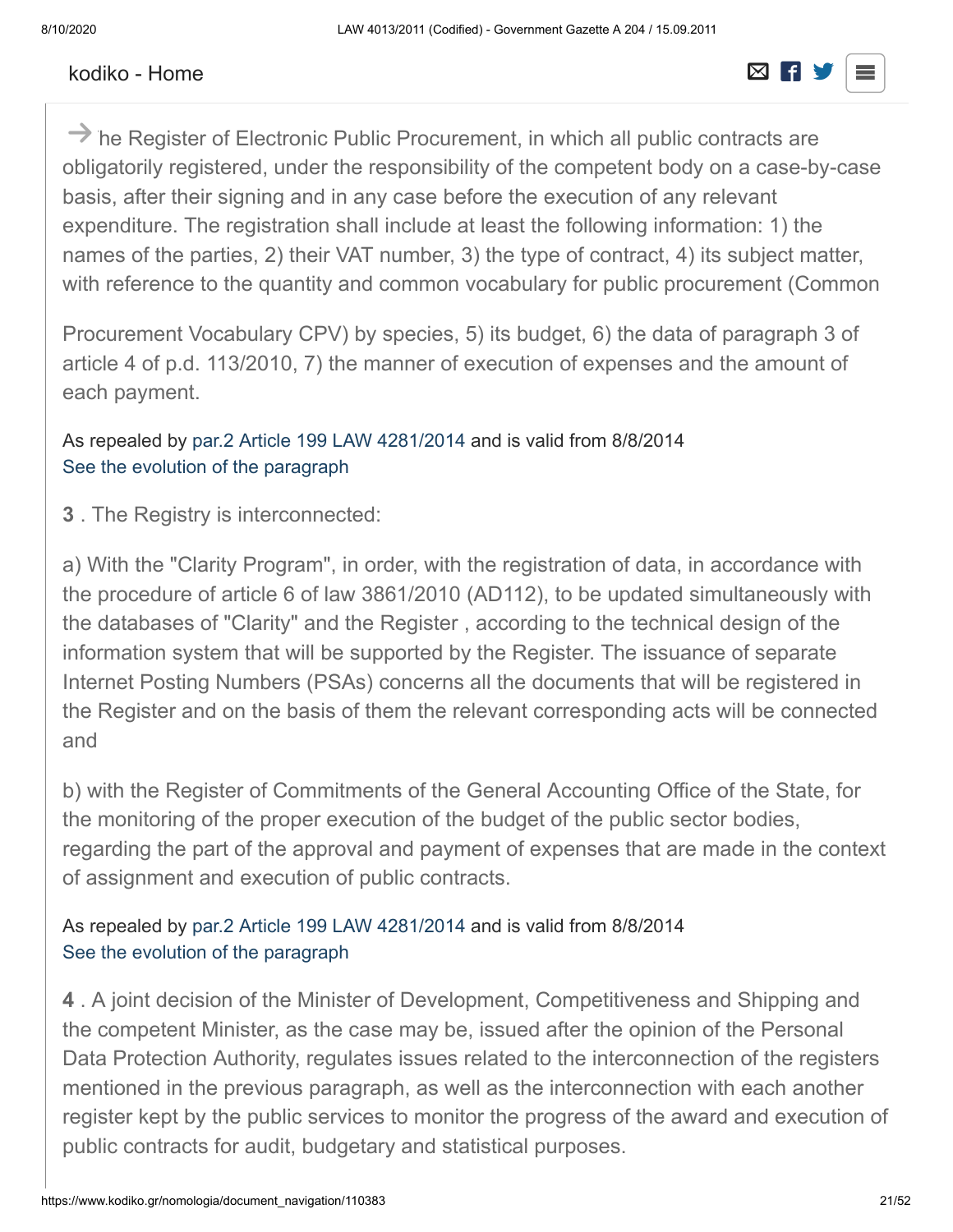# $A$  repealed by particle 199 LAW 4281/2014 and is valid from 8/8/2014 and is valid from 8/8/2014 and is valid from 8/8/2014 and is valid from 8/8/2014 and is valid from 8/8/2014 and is valid from 8/8/2014 and is valid fro

# $S^2$  [kodiko - Home](https://www.kodiko.gr/)  $S^2$  is the paragraph of the paragraph  $S^2$  is the paragraph of the paragraph of the paragraph of the paragraph of the paragraph of the paragraph of the paragraph of the paragraph of the paragraph of

 $\rightarrow$  3y joint decision of the Ministers of Interior, Administrative Reform and e-Government, Finance, Development, Competitiveness and Shipping, Infrastructure, Transport and Networks and the relevant Minister, as the case may be, more specific issues concerning the operation and management of the Registry are regulated. the structure, content and access to it, the process of issuing electronic registration codes, the case-by-case data entered in each subsystem, the time of their registration, the case-by-case registrants and the bodies responsible for checking compliance as well as any other relevant issues.

#### As repealed by [par.2 Article 199 LAW 4281/2014](javascript:void(0);) and is valid from 8/8/2014 [See the evolution of the paragraph](https://www.kodiko.gr/nomologia/document?id=110436)

**6** . The registration of requests and public contracts in the Register, as well as the report of the appointing authority are elements of the regularity of the expenditure within the meaning of paragraph 2 of article 26 of law 2362/1995.

#### As repealed by [par.2 Article 199 LAW 4281/2014](javascript:void(0);) and is valid from 8/8/2014 [See the evolution of the paragraph](https://www.kodiko.gr/nomologia/document?id=110437)

**7** . Access to the data of the Register is without prejudice to the provisions for the protection of the individual from the processing of sensitive personal data and any state secrets provided in the current legislation, the rules of intellectual and industrial property, as well as corporate or other privacy provided in more specific provisions.

#### As repealed by [par.2 Article 199 LAW 4281/2014](javascript:void(0);) and is valid from 8/8/2014 [See the evolution of the paragraph](https://www.kodiko.gr/nomologia/document?id=110438)

**8** . In the Register of Electronic Public Procurement, all pending contracts are obligatorily and as a priority registered at the time of entry into force of this law, within a period of three (3) months from the start of its operation. A joint decision of the Ministers of Finance, Development, Competitiveness and Shipping and Infrastructure, Transport and Networks regulates the relevant technical and operational issues, in particular as to the data and time of registration, as well as the persons responsible for registration.

As repealed by [par.2 Article 199 LAW 4281/2014](javascript:void(0);) and is valid from 8/8/2014 [See the evolution of the paragraph](https://www.kodiko.gr/nomologia/document?id=110439)

#### **PART B**

**REPLACEMENT OF THE SIXTH CHAPTER OF LAW 3588/2007 (BANKRUPTCY CODE) - PRE-BANK RECONSTRUCTION PROCEDURE AND OTHER PROVISIONS**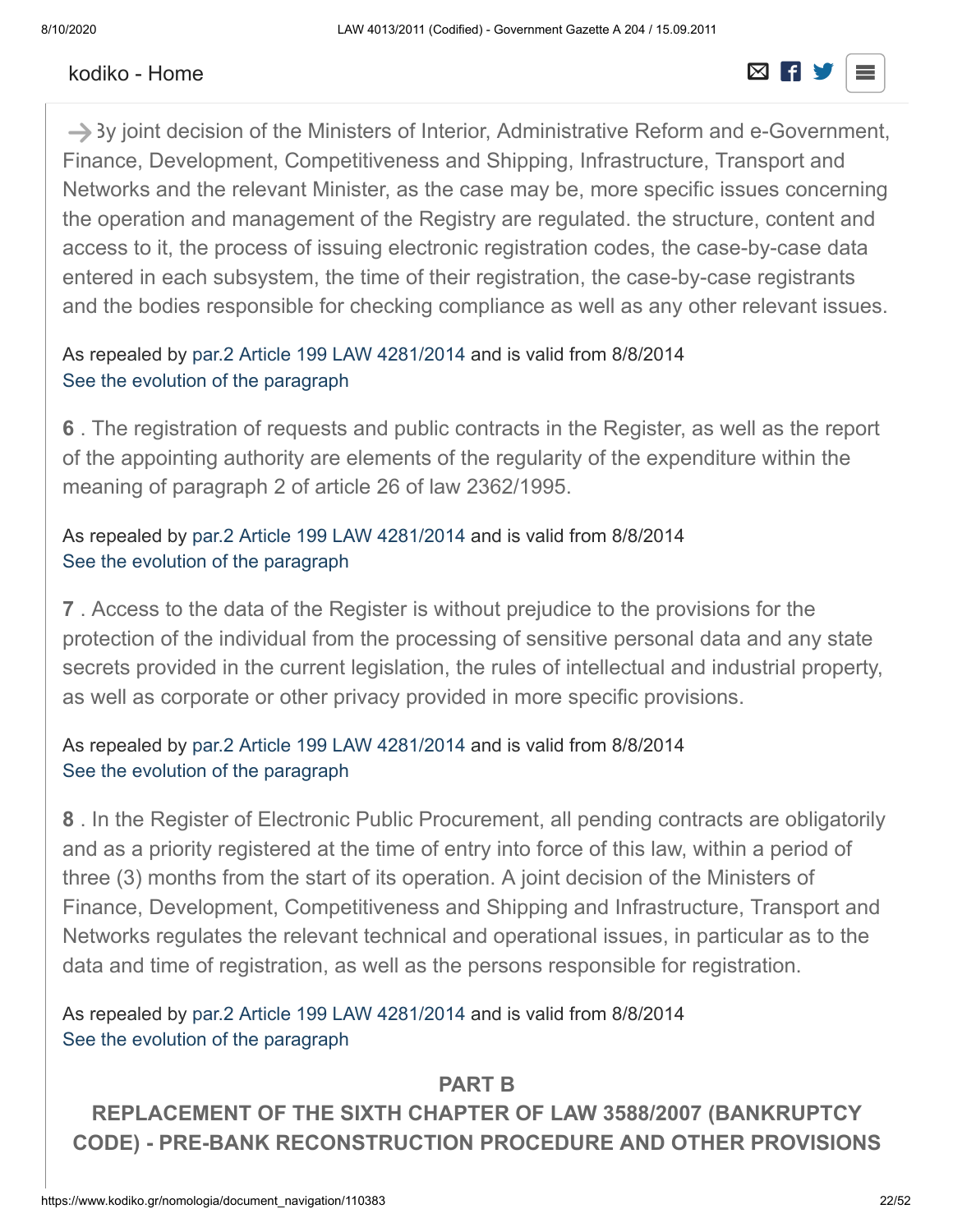

sixth chapter of the Bankruptcy Code is replaced as follows:  $\rightarrow$ 

#### "CHAPTER SIX REHABILITATION PROCEDURE

#### **Article 99**

#### **Consolidation process**

1. Any natural or legal person with insolvency in accordance with Article 2 (1), who has his center of main interests in Greece and is in present or imminent inability to fulfill his overdue financial obligations in general, may be subject to resolution procedure provided for in this Chapter by decision of the competent Court.

2. The consolidation process is a collective pre-bankruptcy process, which aims at maintaining, utilizing, restructuring and rehabilitating the business with the agreement provided in this chapter, without compromising the collective satisfaction of creditors. Creditors' collective satisfaction is impaired if it provides that non-contracting creditors will be in a worse financial position than they would be on enforcement or, in the event of a debt default, under Chapter Eight of this Code. For the assessment of the financial position of the creditors, the amounts and any other considerations that will be received and the repayment terms of these amounts are taken into account.

3. The purposes of paragraph 2 shall be pursued by the conclusion and ratification of a resolution agreement in accordance with the provisions of this Chapter.

4. The resolution agreement may be drawn up either in the context of the resolution procedure or before the initiation of the procedure, in accordance with Article 106b. In the latter case the agreement is submitted to the court for ratification with the request for opening the procedure.

5. The consent of the majority of creditors required for the conclusion of a resolution agreement under the resolution procedure may be based on a decision of the creditors' meeting in accordance with Articles 105 and 106 or, without convening such a meeting, upon the signing of the resolution agreement by creditors forming the majority required by Article 106a.

6. If the debtor has been in arrears of payment, the application for inclusion in the procedure of this chapter must be accompanied by the same application form for the declaration of bankruptcy according to article 5 par. 2. Failure to submit a bankruptcy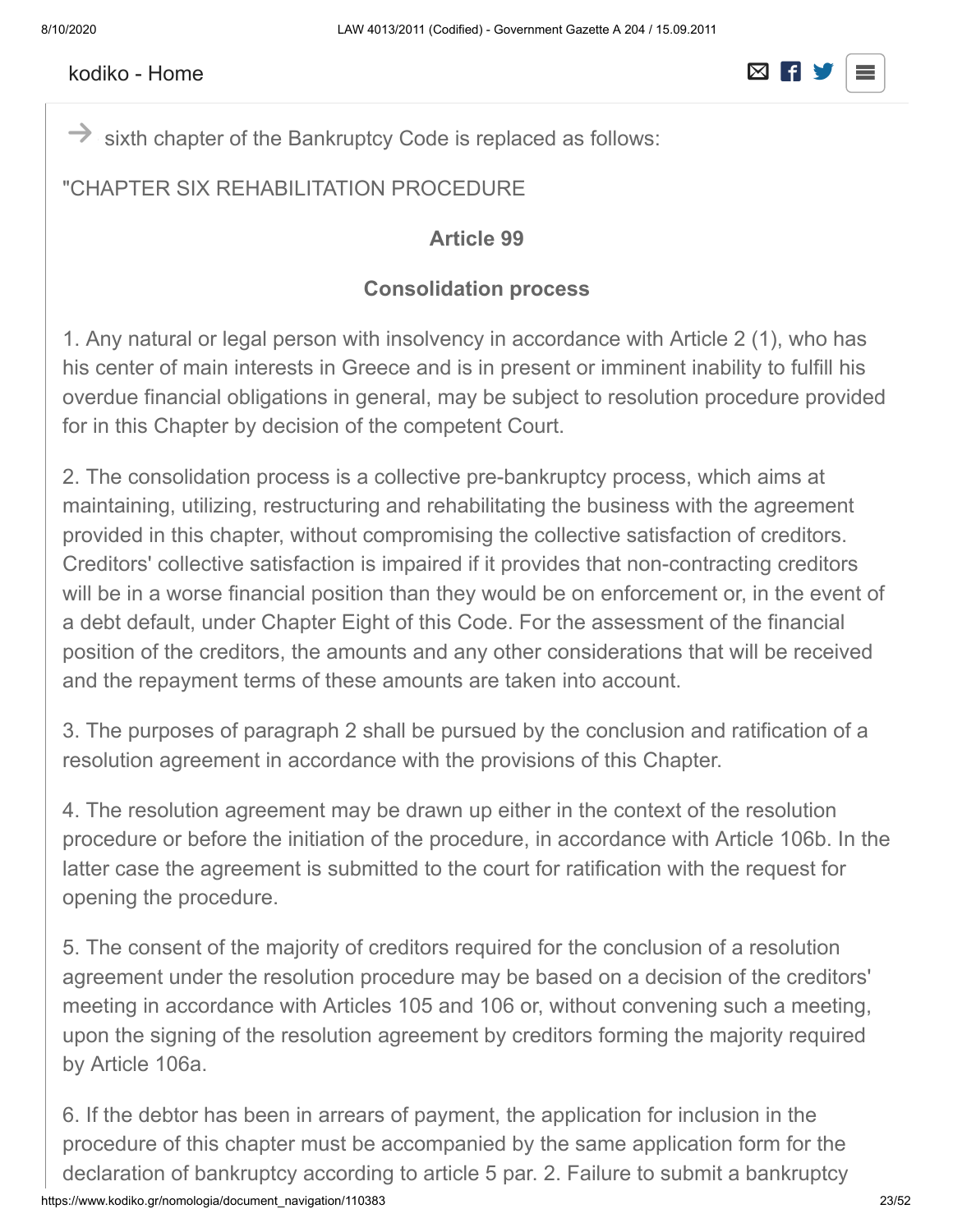#### application does not make the application in the application in the procedure of inclusion in the procedure of  $\Box$  $t_{\text{total}}$  is possible to submit a bankruptcy application by the creditors of  $\Box$

the prosecutor of first instance, provided that the conditions of paragraph 1 of article 5 of .... Code are met. Article 98 shall apply in the present case as well. If the bankruptcy court accepts the application for submission to a reorganization procedure, it suspends the examination of the bankruptcy application until the end of the reorganization procedure by the same decision, otherwise it proceeds with the examination of the bankruptcy application.  $\rightarrow$ 

7. The provisions of the preceding paragraph shall apply mutatis mutandis to applications of the debtor, creditors or the prosecutor of the first instance for the declaration of bankruptcy, which are pending at the time of submission of the application for inclusion in the procedure of this chapter or are filed in the period after its submission. its application. In this case, and at the request of the debtor or creditor, the application for bankruptcy is either co-litigated or adjourned to co-litigation with the application for the opening of the resolution process.

8. If the debtor becomes in a state of default during the resolution process, he must file for bankruptcy in accordance with Article 5 (2), but may request the suspension of the examination of the bankruptcy application in accordance with paragraph 6.

9. If the debtor is a societe anonyme and the conditions for the application of article 48 par. 1 item c΄ etc. 2190/1920, during the consolidation process the issuance of a decision for the dissolution of the company is suspended and any deadline granted in accordance with paragraph 3 of the same article is automatically extended until the end of the consolidation process. If the debtor is a limited liability company and the conditions for the application of article 45 par. 2 of Law 3190/1955 are met, the issuance of a decision for the dissolution of the company is suspended during the consolidation process.

10. The competent court for the procedures of this chapter is the competent bankruptcy court according to article 4 which, subject to special provisions, adjudicates with the procedure of voluntary jurisdiction. Its decisions are not subject to regular or extraordinary remedies, unless otherwise specified.

11. The provisions of the other chapters of this Code apply to the procedures of this chapter only to the extent that reference is made to them.

#### **Article 100**

#### **Request to open the reorganization process**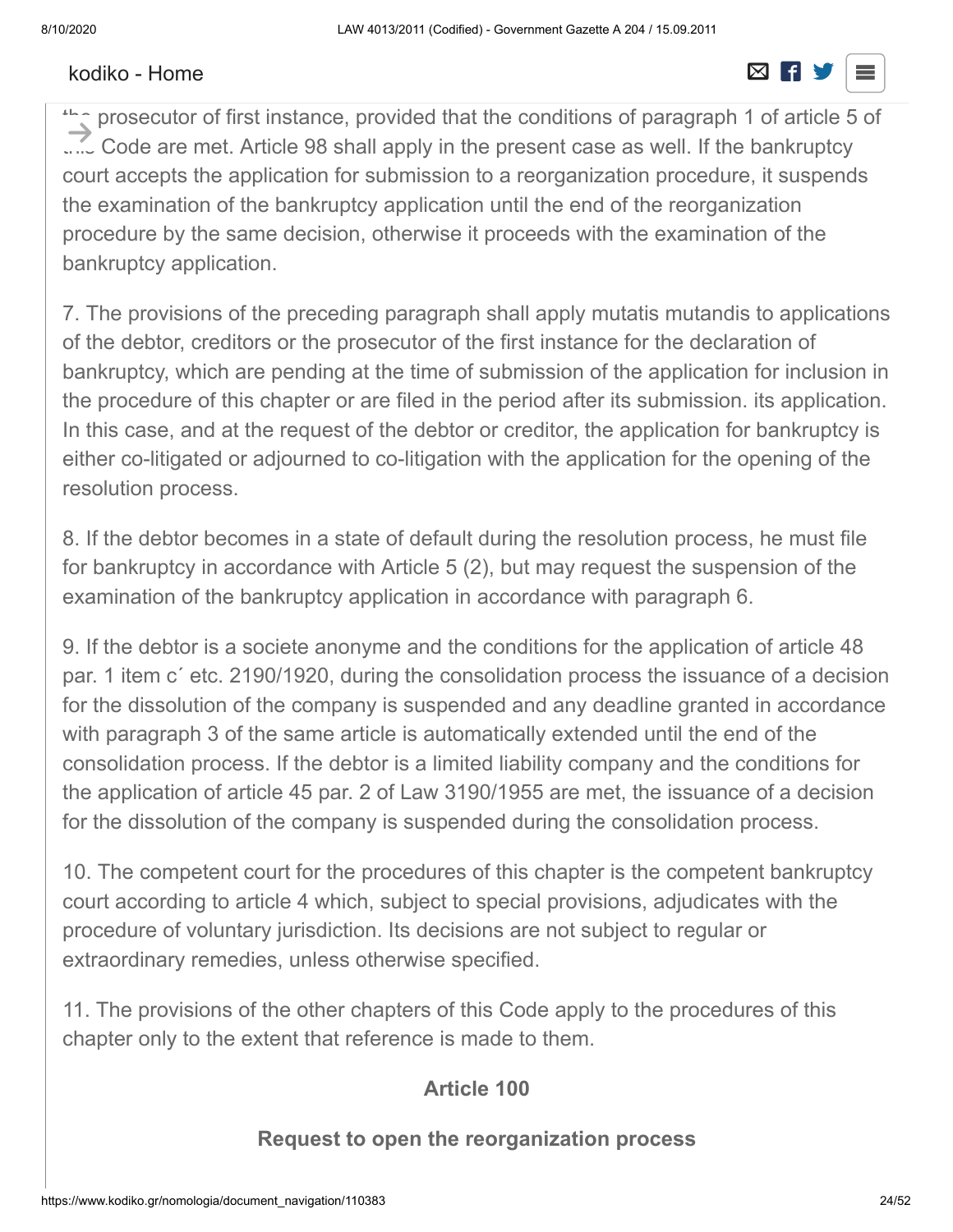#### $1.$  A debtor, in the person of whom the person of  $\overline{S}$  are methods of paragraph 1 of  $\overline{S}$  $m_{\text{c}}$  request to open a reorganization procedure. In the case of  $\mathcal{L}$

 $\sim$  al persons, Article 96 (2) shall apply.  $\rightarrow$ 

2. The application to the bankruptcy court must describe the debtor's business, his financial situation with a list of the latest financial data, including any debts to the State and the insurance funds, the reasons for his financial weakness, the proposed measures to address the financial weakness and any negotiations that have already taken place with creditors. The size of the company, the staff employed, as well as the situation and prospects of the market in which the debtor operates are described in particular. With the application the debtor must submit, with penalty of inadmissibility, his financial statements (if any) for the last year, for which they are available, Certificate of the competent financial service for the debtor's debts to the State and other documents supporting the information provided by the debtor, certified as to the accuracy of their content by the person in charge of the accounting department, where available, and by the legal representative of the business. In the case of capital companies, the above financial statements must be published and approved by a general meeting. In the case of other companies, but also in the case of interim financial statements, if any, they must be published in a financial journal and audited. With the same application the debtor may request the convening of the creditors' meeting (article 105) or the appointment of a mediator (article 102).

3. The application to the court is accompanied, with a penalty of inadmissibility, by an expert report of the debtor's choice, to which is attached a list of the debtor's assets and creditors, with a special mention of the secured creditors and the possibilities of consolidation of the business are analyzed. It also sets out the expert opinion in relation to the debtor's financial data, the market situation, the viability of the debtor's business and whether the consolidation of the debtor's business does not prejudice the collective satisfaction of creditors as set out in Article 99 par. 2. In case the debtor requests the taking of precautionary measures according to article 103, the expert also expresses his opinion as to the necessity of their taking.

4. The expert according to paragraph 3 is a credit institution that legally provides services in Greece in accordance with Law 3601/2007 (AD 178), statutory auditor or audit firm, as defined in Law 3693/2008 (AD 174) . If the debtor is a natural person, an expert can also be appointed an auditor with a degree from a higher school, who is a member of the Economic Chamber of Greece (O.E.E.) and a holder of a Tax Accountant license of N. 2515/1997 (AD). 154).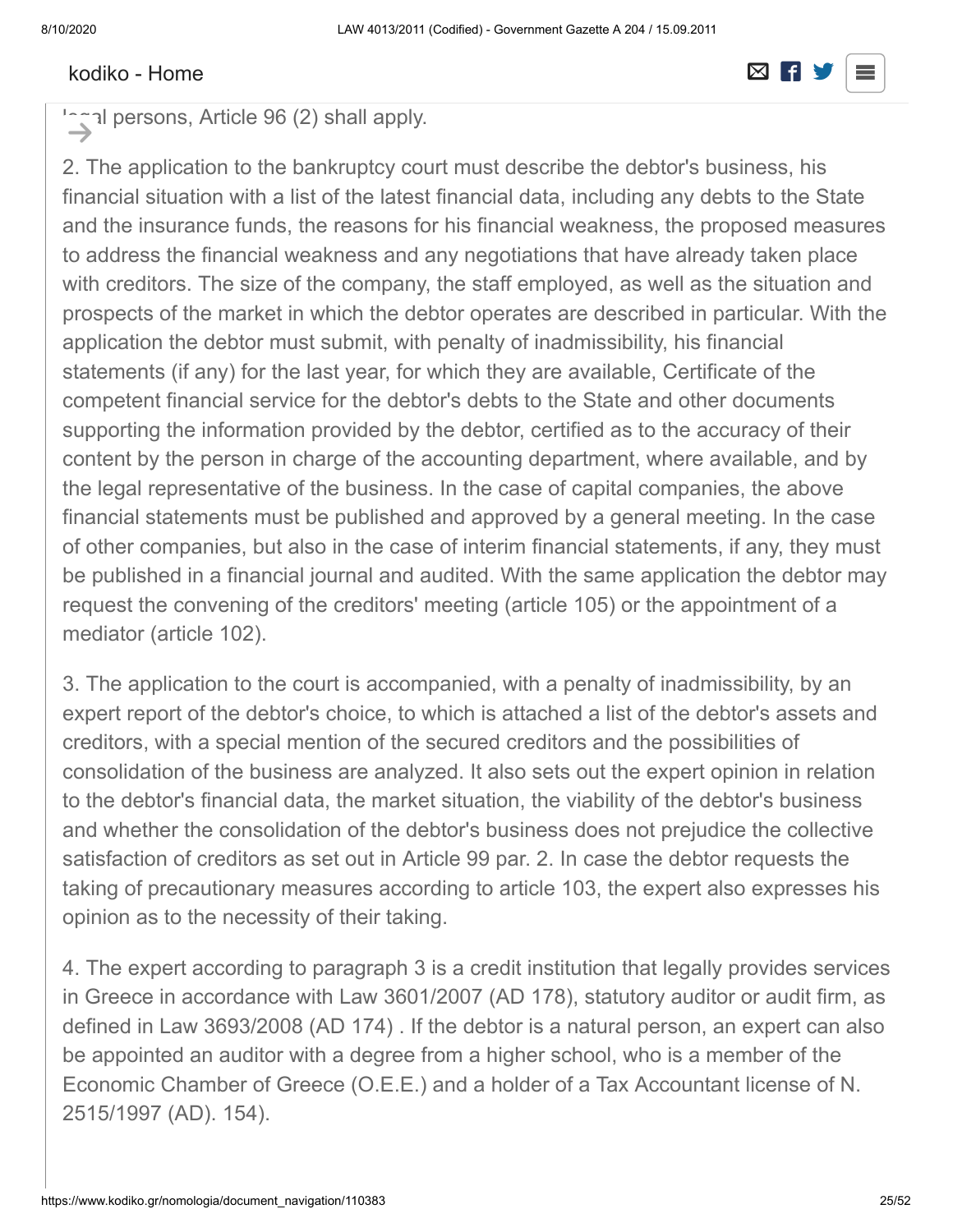#### 5. The application to the court is accompanied, with penalty of inadmissibility, by a  $p_{\text{r}} = \frac{p_{\text{r}}}{\sigma_{\text{r}}}$

 $\cap$  e of a debtor of a societe anonyme seven thousand (7,000) euros to deal with the ... is of the expert and any mediator or any special representative, conducting publications and convening meetings of creditors and partners or shareholders. In the case of debtors of natural persons or if the application does not request the convening of a meeting or the appointment of a mediator, the above fee is set at two thousand (2,000) euros. In case of rejection of the application, the court orders the return of the fee to the debtor, while in case of its acceptance, the amount of the fee is undertaken by the person appointed by the court (any mediator,  $\rightarrow$ 

6. For the discussion of the application, a court is appointed within two months from its submission. The competent judge may, according to article 748 paragraph 3 of the Code of Civil Procedure. D. to order the summoning of one or more creditors of the debtor, defining at the same time the term of the summons. If there are debts of the debtor to the public or to social security institutions, their summons is obligatorily ordered.

### **Article 101**

#### **Court decision to open the reorganization process**

1. The insolvency court, if it provides that an agreement can be reached, that there are reasonable expectations for the success of the proposed resolution and that the collective satisfaction of creditors is not impaired, as defined in Article 99 (2), decides to open the resolution procedure for a period not exceeding four (4) months from the issuance of the decision and, if applicable, appoints a mediator, in accordance with Article 102. The president of the bankruptcy court may, at his request, at the request of the debtor, the mediator or creditor to extend this period for another month. If the application is submitted by the debtor and the majority of creditors according to article 106a paragraph 1, the period of sub-paragraph a) may be extended for up to three (3) months.

2. The decision of the court is published in the General Commercial Register (GEMI) and in the Bulletin of Judicial Publications of the Single Fund of Independent Employees (Legal Sector).

3. An appeal against the decision rejecting the application shall be subject to the common provisions.

**Article 102**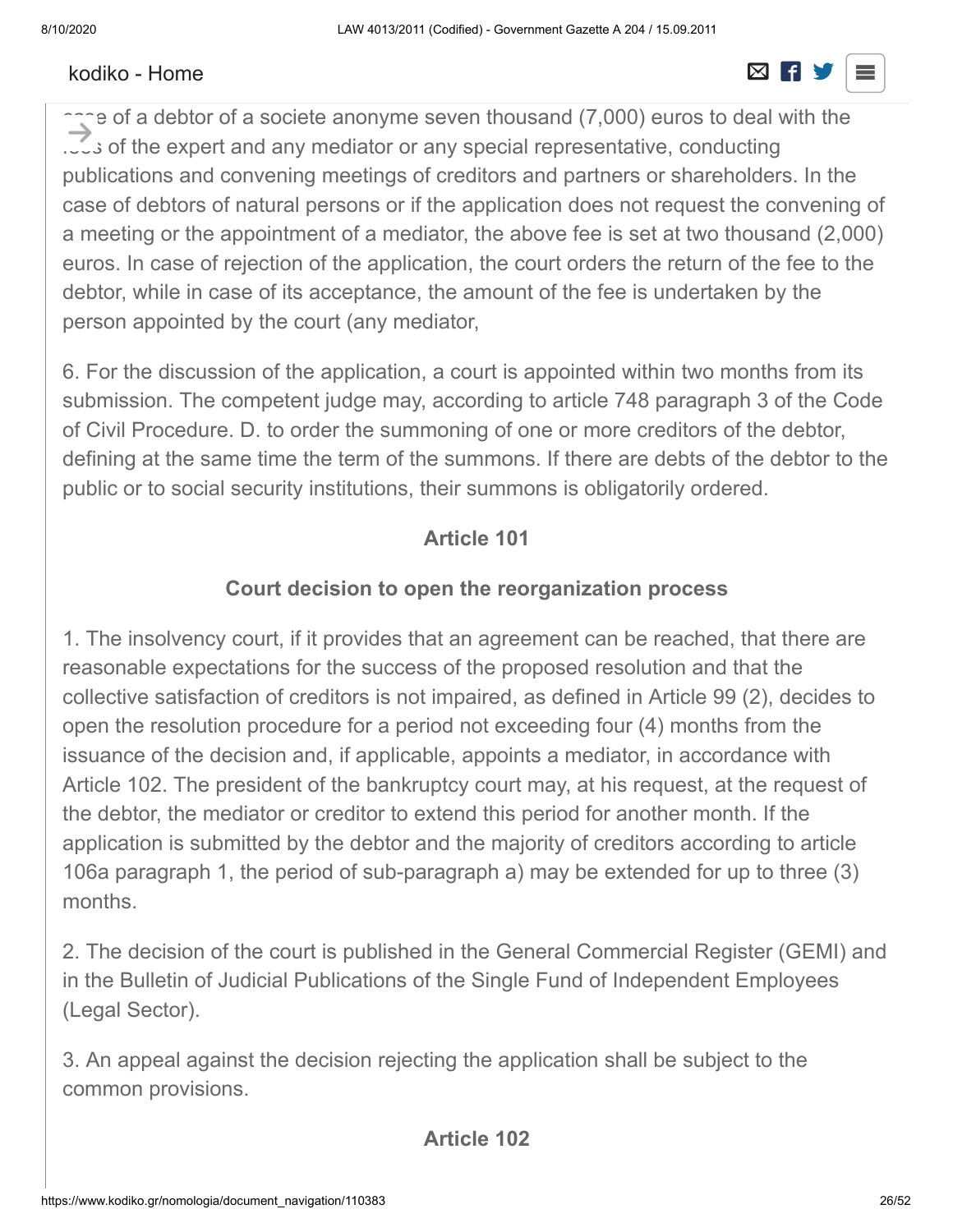#### [kodiko - Home](https://www.kodiko.gr/) and a structure of the structure of the structure  $\boxtimes$  **if y**

# **Appointment of a mediator and a special representative**

1. In order to facilitate a settlement agreement between a debtor and his creditors, the  $\rightarrow$  ilvency court may, at the request of the debtor or creditors or ex officio, appoint a mediator either by the decision opening the proceedings or by a subsequent decision. The mediator can be a natural or legal person.

2. The mediator is freely chosen by the court, which takes into account the proposals of the debtor or creditors. In particular, a person from the list of article 63 paragraph 1 or a mediator of Law 3898/2010 (AD 211) can be appointed as a mediator for mediation in civil and commercial cases. The Article 100 expert may also be appointed as mediator.

3. The appointment of a mediator is mandatory, if requested by the debtor. The debtor is obliged to request the appointment of a mediator, if he requests the convening of a meeting of creditors in accordance with Article 105.

4. The mission of the mediator is to reach an agreement between the debtor and his creditors, which can be ratified by the court. In order to fulfill his duties, the mediator may request from the debtor all the necessary financial data at his discretion and receive copies from his commercial and accounting books. It may also request information on the financial condition of the debtor from the public and social security institutions and from credit and other financial institutions in derogation from the provisions on banking, stock and tax secrecy. The above bodies are obliged to provide within ten (10) days from the submission to them of a relevant request of the mediator or, in case of non-appointment of a mediator, of the debtor himself, without charge, a detailed statement of the debts to them by capital, interest and expenses. In case of culpable failure of a credit or financial institution to comply with the obligations of this paragraph, the Bank of Greece may impose sanctions in accordance with article 55A of its articles of association (Law 3434/1927, AD 298, as in force).

5. If the mediator finds that an agreement is not possible or that the debtor abandons the attempt to reach a resolution agreement, he shall without delay inform the President of the Bankruptcy Tribunal, who shall immediately refer the matter to the court in order to revoke the decision opening the proceedings. and put an end to the mediator's mission. The court decision is notified to the debtor.

6. In the decision opening the proceedings or in a subsequent decision, the court, at the request of the debtor or his creditor, may appoint a person from the list referred to in Article 63 (1) as a special representative to carry out special acts. , laid down by the court, in particular for the safeguarding of the debtor 's property, the carrying out of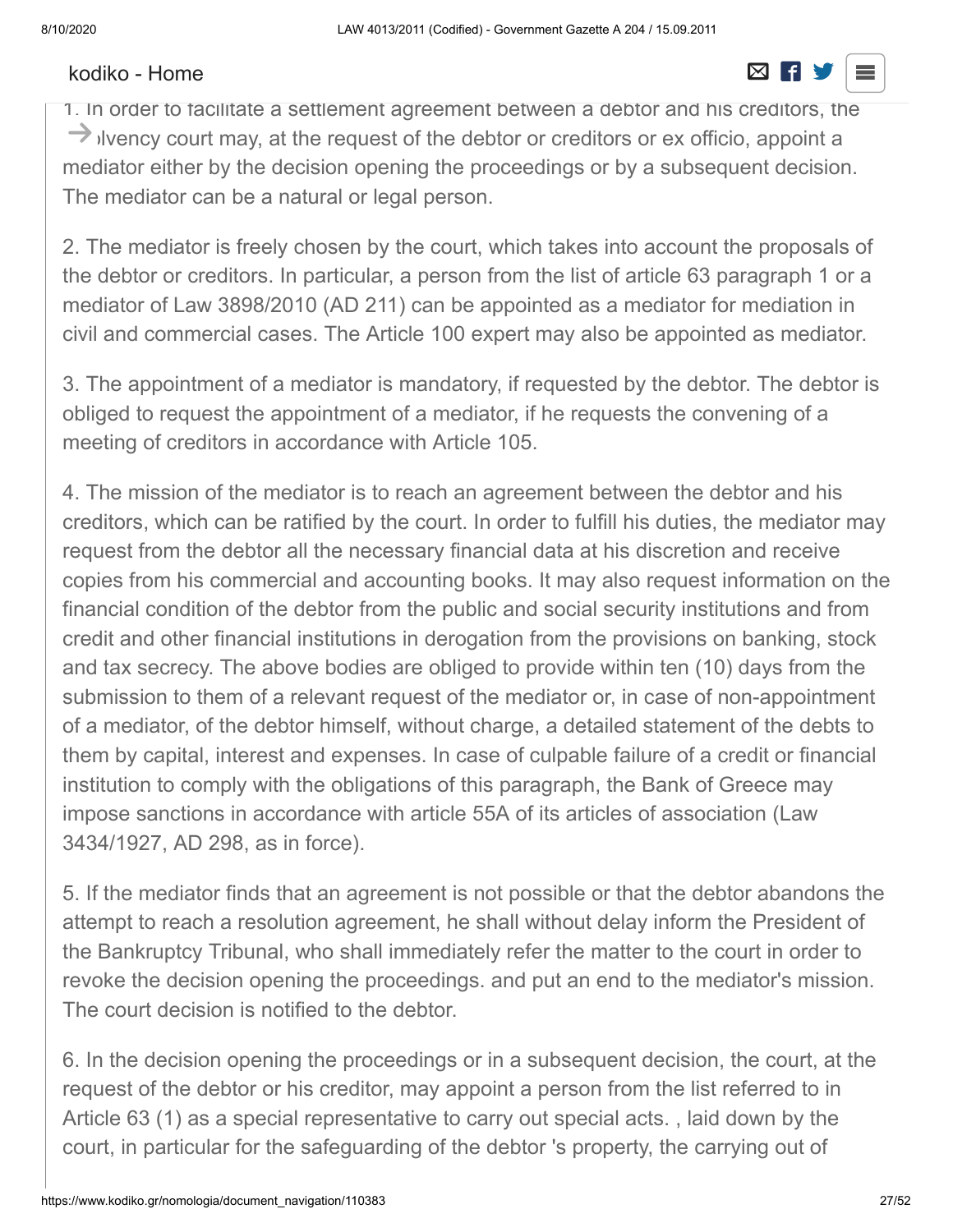#### [kodiko - Home](https://www.kodiko.gr/)  $\boxtimes$  F



 $\cap$ ៊ុcify the acts to be performed by the special agent and the duration of the mandate, ...... ch may not exceed the duration of the resolution agreement.  $\rightarrow$ 

#### **Article 103**

#### **Preventive measures in the consolidation process**

1. By decision of the insolvency court to open the reorganization procedure or by decision of its chairman taken at the request of anyone who has a legal interest and is tried in the interlocutory proceedings may be suspended from filing the application for the opening of the reorganization procedure and until the expiration of all or part of the individual enforcement measures against the debtor's property. The suspension covers the obligations of the debtor that were born before the submission of the application for the opening of a reorganization procedure, but the court or, as the case may be, the president may in exceptional cases extend the suspension to newer claims. During the suspension, the statute of limitations is suspended according to article 255 of the Civil Code.

2. If there is an important business or social reason, the suspension may be extended to guarantors or other co-debtors of the debtor.

3. The insolvency court or, as the case may be, its chairman may also, in accordance with the same procedure, order any other precautionary measures provided for in Article 10. However, the precautionary measures do not affect the rights from a financial security agreement within the meaning of article 2 of Law 3301/2004 (AD 263) or from a clearing clause within the meaning of the same provision and regardless of whether the clearing clause contained in a financial security agreement or in an agreement of which the security agreement is a party. Also, the right to terminate and reimburse the rent in case of a lease agreement is not affected, if the debtor is in arrears regarding the payment of six (6) or more monthly rents.

4. When considering the application for precautionary measures, the court may order the summoning of one or more creditors of the debtor. The summons can be made with the means provided in article 686 paragraph 4 of the Code of Civil Procedure.

5. Exceptions may be made to the precautionary measures provided for in the preceding paragraphs if there is an important social reason, such as, for example, in order to pay to creditors the amounts necessary to support the creditor and his family or to pay wages to employees.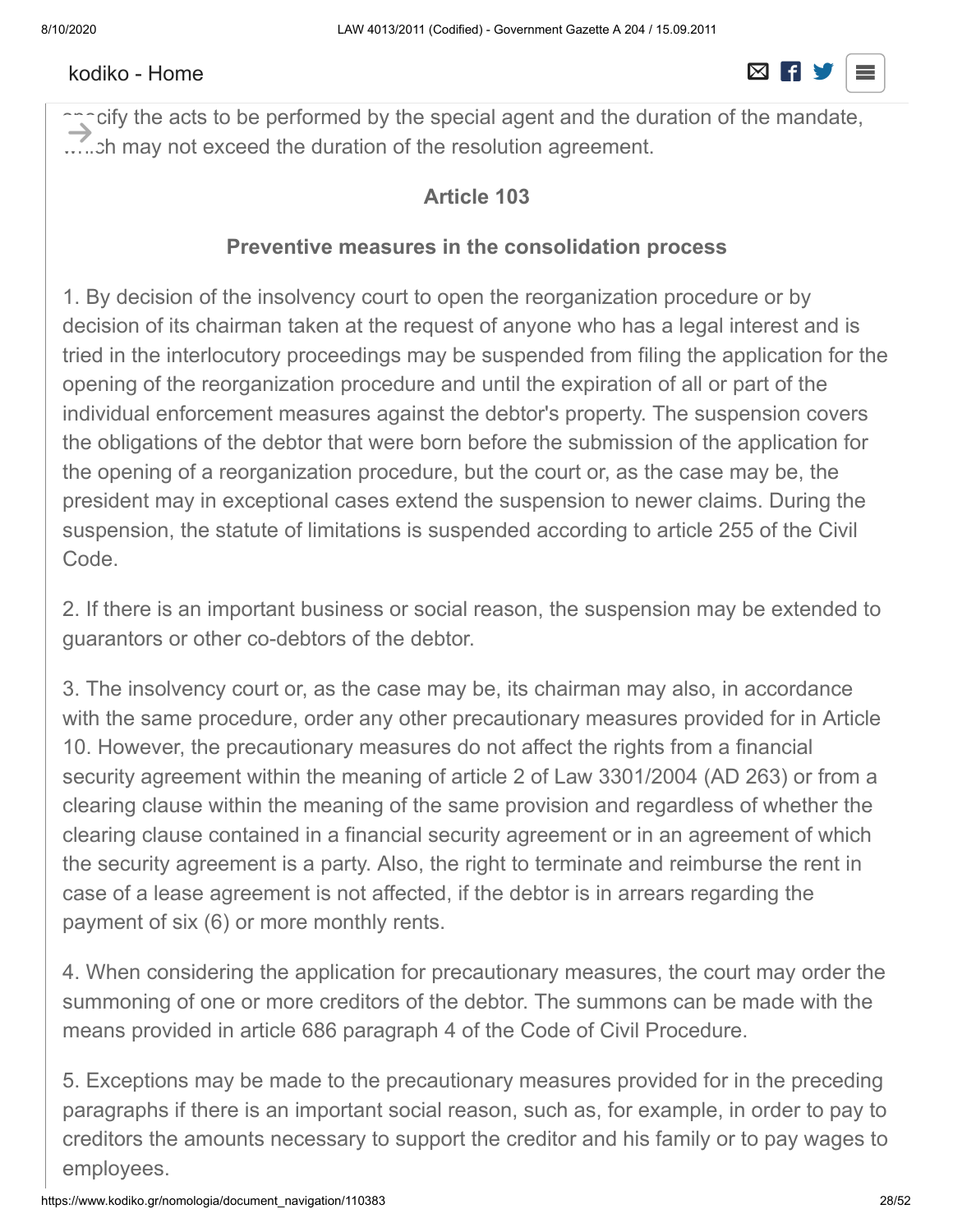#### $m_{\text{beam}}$  before referred to in the precaution  $\sim$ [kodiko - Home](https://www.kodiko.gr/)

# $\overline{\mathbf{S}}$  for the Bankruptcy Court may at any time revoke or reform, as the case of reform, as the case of  $\overline{\mathbf{S}}$

request of the person having a legal interest.  $\rightarrow$  :

#### **Article 104**

#### **Deadline for concluding the agreement - Obligations during the negotiation**

1. The resolution agreement shall be concluded within the time limit referred to in Article 101 (1). The application for ratification by the insolvency court shall be lodged within the same time limit. If this period elapses without action, the procedure shall be deemed to have expired automatically and the function of any designated mediator and any designated special agent referred to in Article 102 (6) shall be terminated.

2. In the negotiations for the conclusion of the resolution agreement, the debtor is obliged to provide to the mediator, and if no mediator has been appointed, to his creditors and the expert all the information necessary for the assessment of the state of the business and the prospects of. The information is provided by the debtor either at the request of these persons or without a request, if their non-provision could create a misleading image of the company to the creditors. In case of non-provision of requested information, in particular for the protection of business secrets, the debtor must explain the reasons for their non-provision.

### **Article 105**

### **Convening a meeting of creditors**

1. With the decision to open a resolution procedure, the bankruptcy court may decide, at the request of the debtor, to convene a meeting of creditors, in order to take a decision on the acceptance of the resolution agreement.

2. All creditors, regardless of collateral or collateral, whose claims existed on the opening day of the proceedings, are entitled to participate in the meeting, even if they are not overdue or conditional.

3. For the participation of creditors in the meeting, their claims should be included in the list of creditors, submitted to the court in accordance with Article 100 (3), and which arise from the debtor's books or have been recognized or presumed by a court decision of any degree of jurisdiction, even in the interlocutory proceedings. The president of the bankruptcy court may, judging by the procedure of precautionary measures, allow the participation of a creditor, whose claim does not appear in the books of the debtor and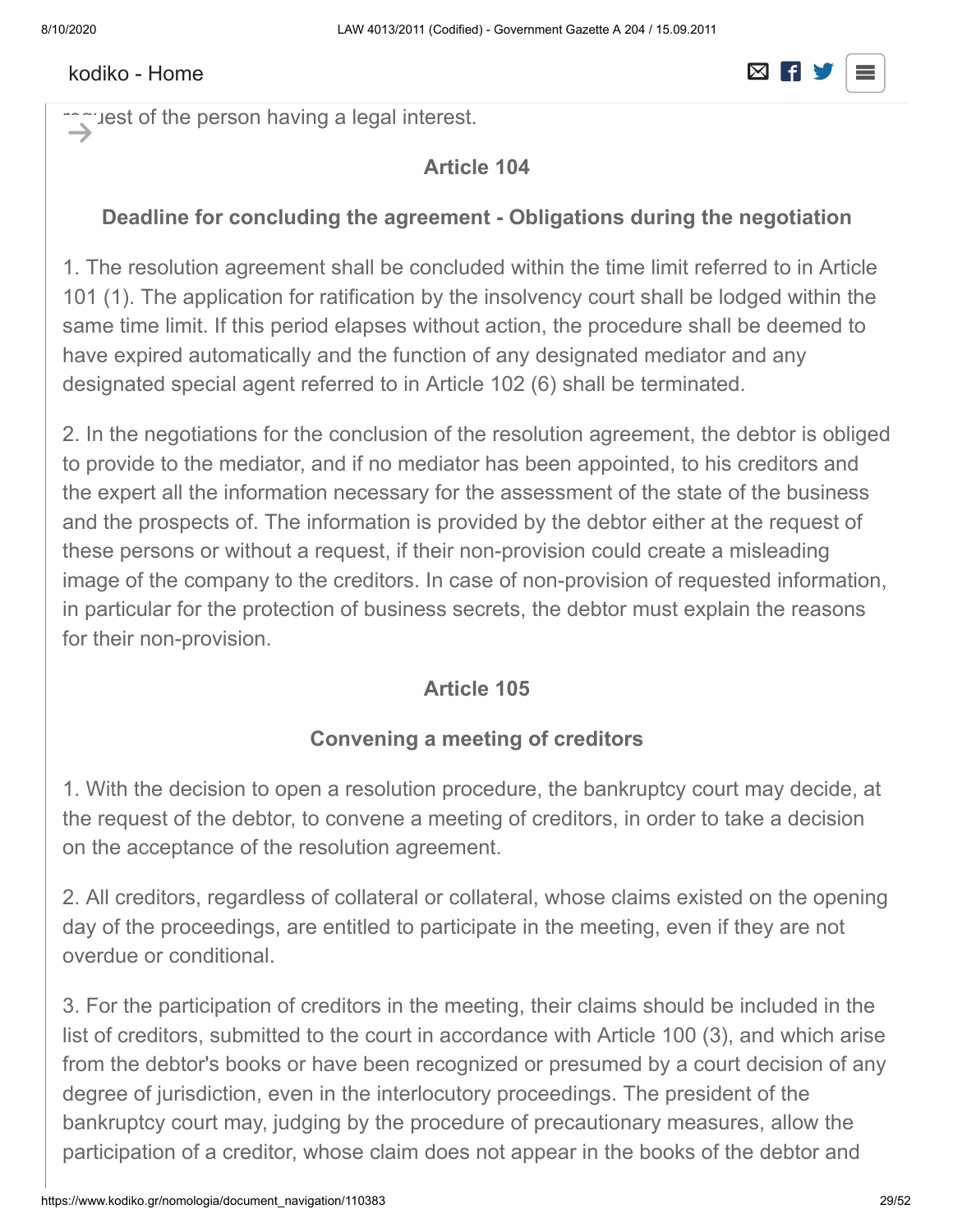#### has not been recognized or presumed by a court decision. In the same way, creditors not  $\frac{1}{\sqrt{2}}$  include the list of creditors submitted to the court in accordance with  $\frac{1}{\sqrt{2}}$

are eligible to participate, as well as creditors that emerged after the table was drawn up  $\ldots$  until the opening day of the procedure. The second subparagraph of Article 121 (2) shall apply accordingly.  $\rightarrow$ 

4. The mediator takes care of the invitation of the creditors. The invitation that includes the items of the agenda, as well as the place and time of the meeting takes place at least fifteen (15) days before the day of the meeting. The invitation is made by any convenient means, including electronic, that is able to prove the invitation of each creditor and its time. In addition, the invitation is published in the Bulletin of Judicial Publications of the Single Fund for Independent Employees (Legal Sector). In the case of creditors, the person or address of whom is unknown, the publication of a publication in a political and financial newspaper that meets the requirements of article 26 par. 2 items b) and c) of codified law is considered an appropriate means. 2190/1920.

5. At least ten (10) days before the creditors' meeting, the draft resolution agreement signed by the debtor and accompanied by the list of creditors eligible to participate in the meeting, as well as an expert report that meets the conditions, are made available to them. provided for in Article 100 (4). It is not excluded that the expert referred to in Article 100 (3) shall be the expert. and 3.

### **Article 106**

### **Assembly process and decision making**

1. The mediator or, if the mediator is a legal entity, his representative chairs the meeting and decides on its possible postponement to a date that may not be more than ten (10) days.

2. During the discussion of the draft resolution agreement, amendments may be made, provided that they are accepted by the debtor and provided that they do not affect claims that were not affected by the original plan.

3. Articles 116 and 117 shall apply mutatis mutandis to voting and debate in the Assembly.

4. For a valid decision to be taken by the assembly, creditors representing fifty percent (50%) of all creditors' claims are required to be represented or represented. Acceptance of the draft resolution agreement requires a majority of creditors representing sixty percent (60%) of the creditors' claims, who are present at the meeting, which includes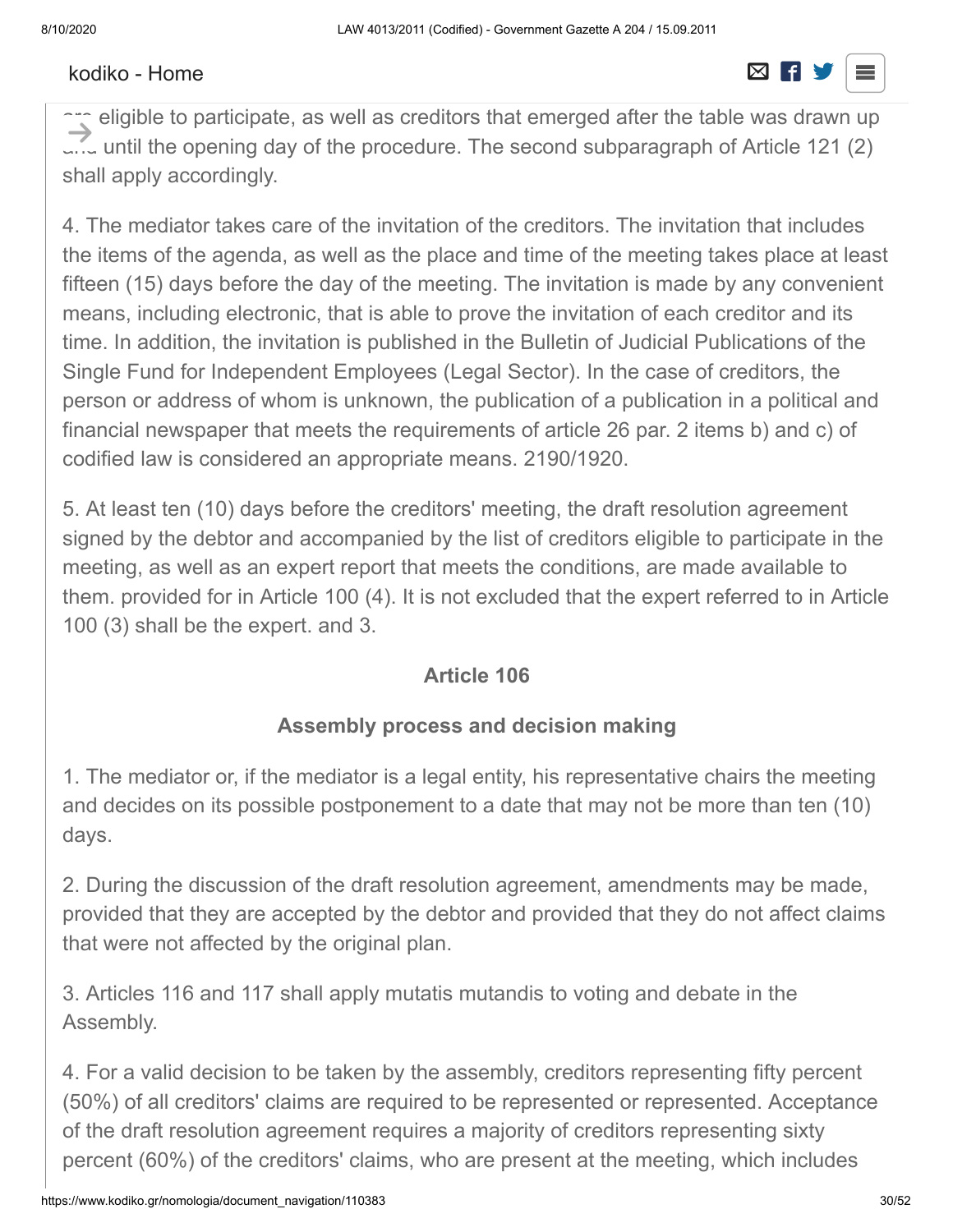#### nounce from a secured creditors, who are present at the meeting. [kodiko - Home](https://www.kodiko.gr/)



 $\rightarrow$  1 case of acceptance of the draft resolution agreement, the meeting authorizes one or more persons to sign the resolution agreement, otherwise the agreement is signed by all the creditors present or represented who voted in favor of the agreement. The Assembly may, by its decision, authorize such persons to make amendments to the resolution agreement on compliance with any conditions which the Bankruptcy Tribunal may set for its ratification in accordance with Article 106g (4).

### **Article 106a**

#### **Concluding a resolution agreement**

1. The resolution agreement shall be signed by the debtor and, if a creditors 'meeting has taken place, by the persons present or authorized to do so in accordance with Article 106 (5), and, if no creditors' meeting has taken place, by creditors representing sixty percent (60%) of the total receivables which includes forty percent (40%) of any collateral or by special privilege or by mortgage note secured receivables.

2. In the second indent of paragraph 1, the percentages shall be calculated on the basis of the requirements existing on the opening day of the proceedings, without taking into account creditors who are not affected by the reorganization agreement in accordance with Article 116 (3). Article 105 (2) and (3) shall apply mutatis mutandis to the agreement and shall be counted in the percentages referred to in paragraph 1.

### **Article 106b**

### **Immediate ratification of a resolution agreement**

1. A resolution agreement may be concluded and submitted to the court for ratification in accordance with Article 106f and before the resolution procedure is initiated, if it has been signed by creditors in accordance with Article 106a. In this case the calculation of the percentage of the contracting creditors is made on the basis of a list of creditors attached to the resolution agreement and refers to a date that does not precede the date of submission of the agreement to the court more than three months.

2. In this case, from the filing of the resolution agreement for ratification and until the decision of the bankruptcy court on the ratification or not of the resolution agreement, precautionary measures may be taken in accordance with the application of Article 103.

### **Article 106c**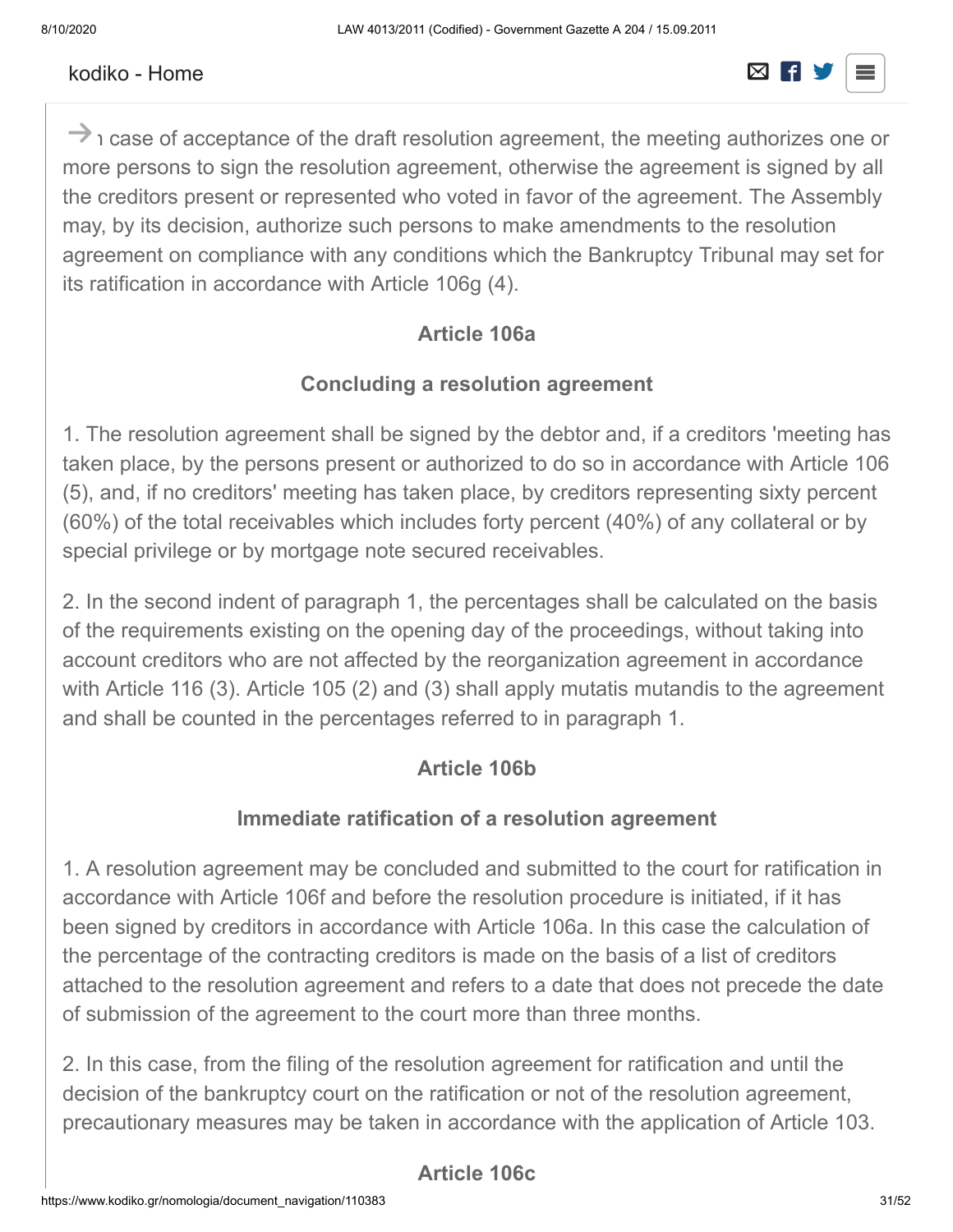# **Partnership of shareholders or partners - Partnership of third parties**

1. If the debtor is a legal entity and in accordance with the relevant provisions, a decision  $\rightarrow$  ie general meeting of shareholders or partners is required for the fulfillment of certain conditions of the resolution agreement, the relevant decision is either taken before the resolution agreement is signed by the debtor or as a deferral condition for its entry into force.

2. If one or more shareholders or partners Ltd. declare that they will not attend the relevant meeting or will not vote in favor of the respective decision, and when they do not attend or do not vote in favor of the decision in a meeting that has taken place and a new meeting has been convened or is to be convened, the bankruptcy court may , if it deems that the refusal is abusive, judging by the procedure of precautionary measures, at the request of the debtor or creditor, to appoint a special representative, who will exercise the right of representation and voting instead of these shareholders or partners. It is considered that the shareholders or partners abusively refuse, especially if the court deems that without reaching a consolidation agreement the debtor is expected to go bankrupt and that in case of liquidation of the debtor under chapter eight the shareholders or partners will not take part in its product. The notification of the court decision to the company replaces the legal process of legalization of the partner or shareholder for his participation in the meeting.

3. In the event that the fulfillment of certain terms of the agreement requires the cooperation of third parties who do not contract, it shall either be provided with a statement thereof in a document certifying the authenticity of the signature and accompanying the agreement or shall be suspended as a condition of the agreement. its entry into force.

#### **Article 106d**

#### **Participation of public and public bodies**

The public, legal persons under public law, public sector public enterprises, social welfare and insurance bodies, may consent to the conclusion of a resolution agreement either by participating and voting in a creditors' meeting or by signing the agreement on the same terms as it would consent under the same conditions. private creditor even when with the agreement the public body waives privileges and guarantees of a obligatory or real nature.

#### **Article 106e**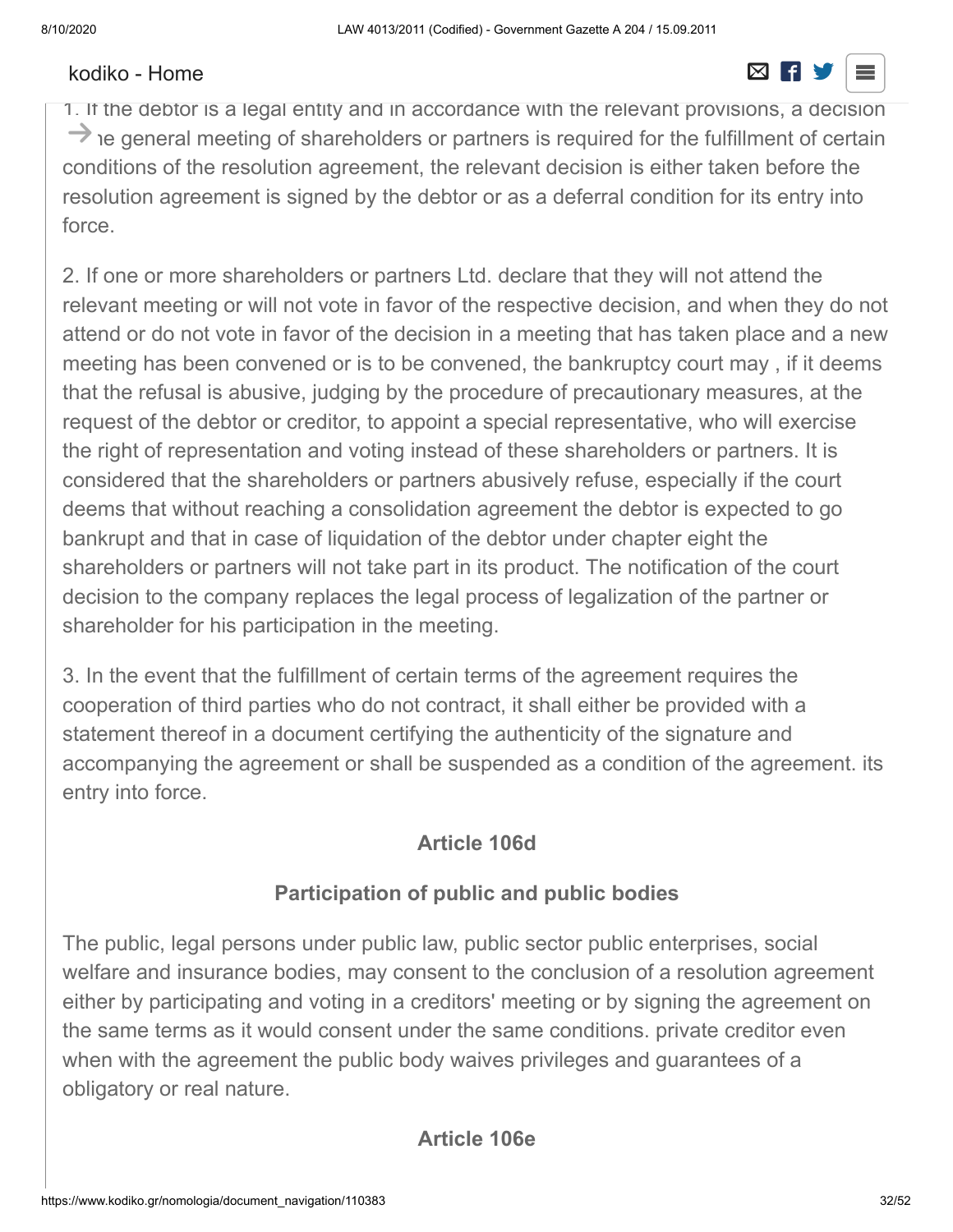1. The resolution agreement may be the subject of any arrangement of the debtor's  $\rightarrow$  ets and liabilities, in particular:

a. Changing the terms of the debtor's obligations. This change may indicate the change in the time of fulfillment of the receivables, including the modification of the conditions under which their early repayment may be requested, the change of the interest rate, the replacement of the interest payment obligation with the obligation to pay part of the profits, the replacement of receivables with convertible or non-convertible bonds of the debtor or the obligation of the secured creditors to accept the change of mortgage or pledge class in favor of new creditors of the debtor. Credits secured by a financial security agreement within the meaning of article 2 of Law 3301/2004 are not affected to the extent that they are satisfied with this security, unless the policyholder agrees otherwise.

b. The capitalization of the debtor's liabilities by issuing shares of any kind or, as the case may be, company shares. Prior to the capitalization, a reduction of the share capital may occur for the amortization of losses in each case or if the debtor's shares are listed on a regulated market or a multilateral trading mechanism, to form a reserve. In the latter case

it is not required to meet the condition of article 4 paragraph 4a of cod. 2190/1920 on the relation of the stock exchange to the nominal value.

c. The regulation of the relations of the creditors with each other after the ratification of the agreement either in their capacity as creditors or in case of capitalization, in their capacity as shareholders or partners. Indicatively, the resolution agreement may stipulate that one class of creditors may not request repayment of receivables to it before the full satisfaction of another, regulate matters of management of the debtor's business after the capitalization of creditors' claims, regulate matters relating to the transfer of the shares or company shares that will arise from the capitalization, such as the right or obligation of the minority shareholders in case of sale of the majority of the shares to sell their shares on the same terms as the sale of the majority.

d. The reduction of receivables from the debtor.

e. The sale of individual assets of the debtor.

f. The assignment of the management of the debtor's business to a third party on the basis of any legal relationship including, for example, the lease or the management contract.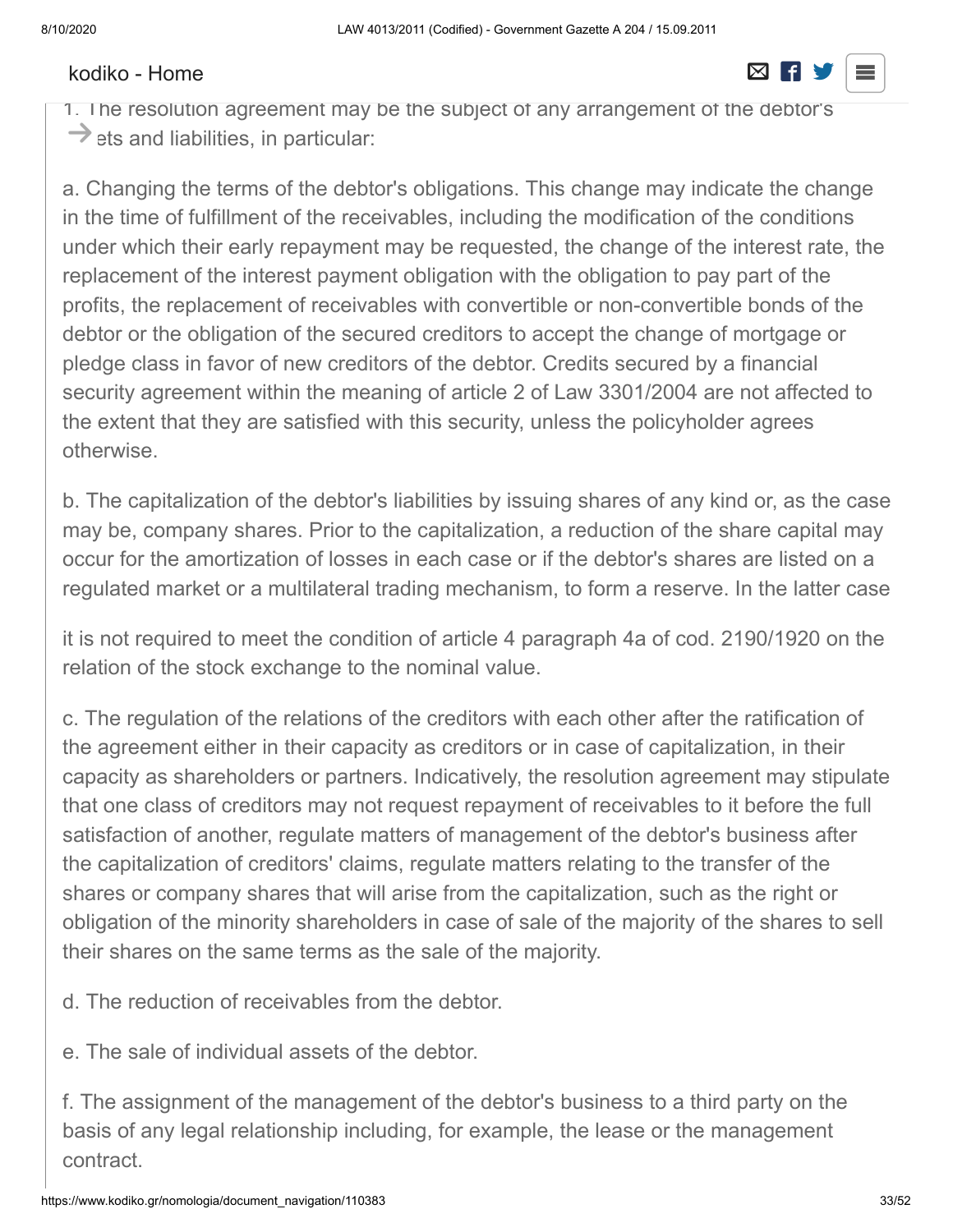#### $\frac{1}{2}$  to the more specific provisions of article 106i. [kodiko - Home](https://www.kodiko.gr/)

# $\overline{\mathbf{g}}$  is transfer of all or part of the debtor's enterprise to a third party of the debtor's enterprise to a company of the debtor's enterprise to a third party of the debtor's enterprise to a company of the debtor'

 $\rightarrow$  he suspension of individual prosecutions of creditors for some time after the ratification of the agreement. This suspension will not bind the non-contracting creditors for a period exceeding six (6) months from the ratification of the agreement.

i. The appointment of a person who will supervise the execution of the terms of the resolution agreement by exercising the powers given to him under the terms of the resolution agreement. If a special representative has been appointed under Article 102 (6) with powers to oversee the implementation of the agreement, he will be replaced by any person provided for in the agreement.

2. Guarantees, credit insurance and other contracts with a corresponding effect in favor of capitalized receivables are converted, unless otherwise specified, into a creditor's option to sell to the guarantor or insurer the shares or company shares resulting from the capitalization of the debt by the time at which the debt would become due due and for an amount equal to the sum of the capital and any interest covered by the guarantee. The option can be exercised within two months from the time when the liability capitalized would become overdue and, if it is already overdue at the time of capitalization, within two months from the last one.

3. The non-observance of the resolution agreement by the debtor may be set as a dissolving condition of the resolution agreement or as a reason for its termination.

4. The resolution agreement may also be subject to other conditions of deferral or dissolution, such as the amendment or termination of pending bilateral agreements, the terms of which are burdensome for the debtor's business. In case of deferral, the time within which the condition must be paid should be provided, not exceeding six months after ratification, and the debtor's obligations should be temporarily settled to the extent deemed necessary to avoid the cessation of payments. debtor while the condition is pending.

5. The validity of the resolution agreement is subject to its ratification by the bankruptcy court, unless at the will of the parties all or part of its terms apply to each other and without ratification under the provisions of common law.

6. The resolution agreement is concluded with a private document, unless the obligations undertaken with it require the preparation of a public document. In the latter case the notarial deed can be supplemented by statements before the court.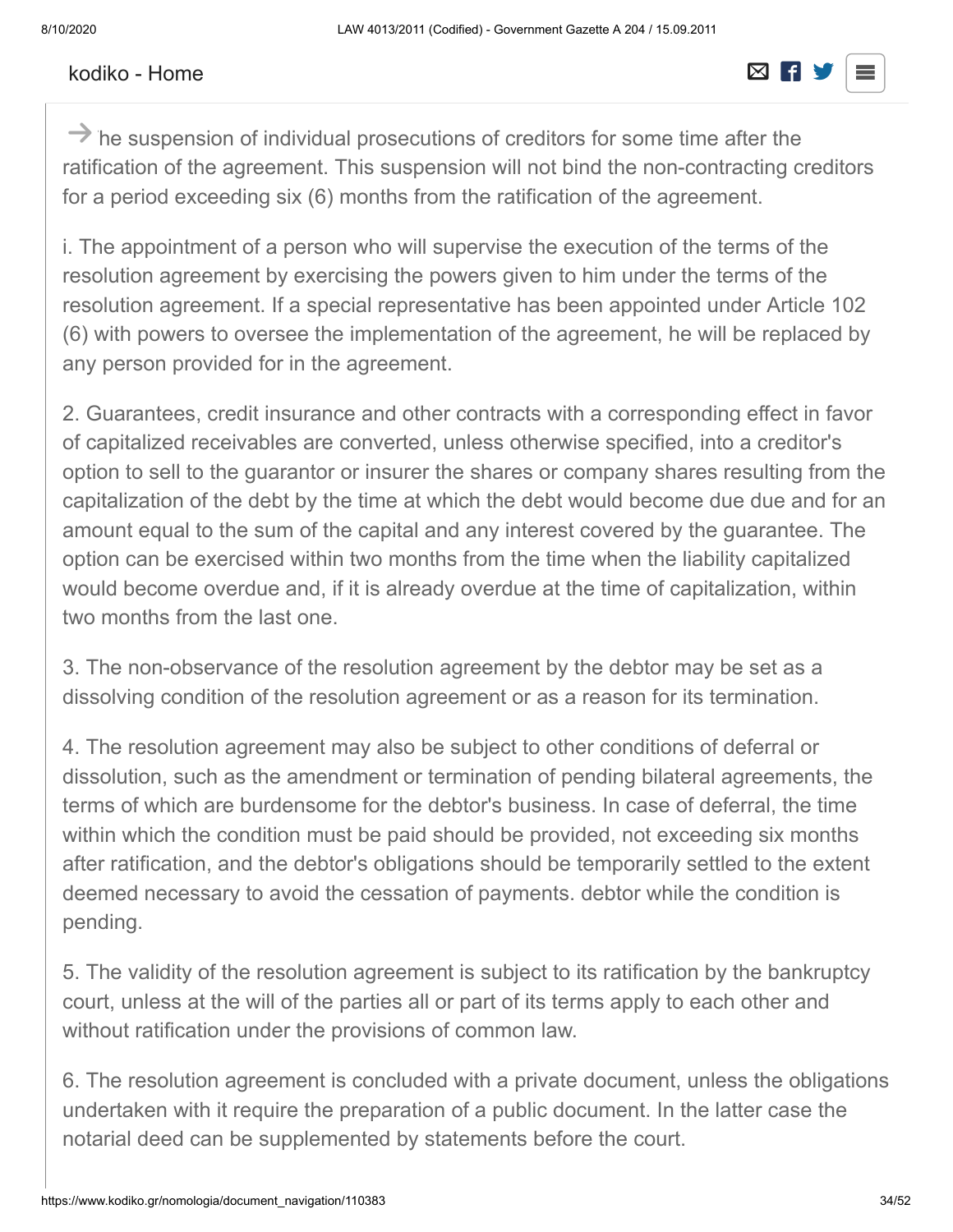#### $\epsilon$  to the agreement, which is approximately debtor and the debtor and the creditors and the creditors and the creditors and the creditors and the creditors and the creditors and the creditors and the creditors and the c [kodiko - Home](https://www.kodiko.gr/)  $\boxtimes$  F

# $\overline{2}$  . The resolution agreement must be accompanied by a business plan with a duration  $\overline{2}$

 $\sim$  ording to article 106a or 106b, as the case may be.  $\rightarrow$ 

### **Article 106f**

#### **Application for ratification of the resolution agreement**

1. The application for ratification of the resolution agreement by the bankruptcy court shall be submitted by the debtor, any creditor or intermediary.

2. The application shall be accompanied by the signed consolidation agreement and an expert report meeting the conditions laid down in Article 100 (4). An expert may be the expert referred to in Article 100 (3). with the assistance of the conditions for the ratification of the resolution agreement in accordance with Article 106g (1) to (3). reorganization agreement shall be accompanied by a supplement setting out the expert opinion on these amendments.

3. They shall be summoned by the means referred to in Article 105 (4) and with the notification of a copy of the application indicating the determination of the debtor, any mediator and any representative of the creditors referred to in Article 106 (5).

4. A representative of the employees may be present and heard at the discussion. Any other person who has a legal interest is entitled to intervene without prejudice.

5. Paragraph 6 of Article 100 shall also apply in the case of this Article.

### **Article 106g**

### **Ratification of the resolution agreement**

1. The insolvency court shall ratify the resolution agreement if it has been signed by the debtor and has either been lawfully decided by the creditors' assembly to be signed by the persons authorized to do so in accordance with Article 106 (5) or signed by the required under Article 106a majority of all creditors.

2. The bankruptcy court does not ratify the resolution agreement:

a. If it is not probable that after the ratification of the resolution agreement the debtor's business will become viable.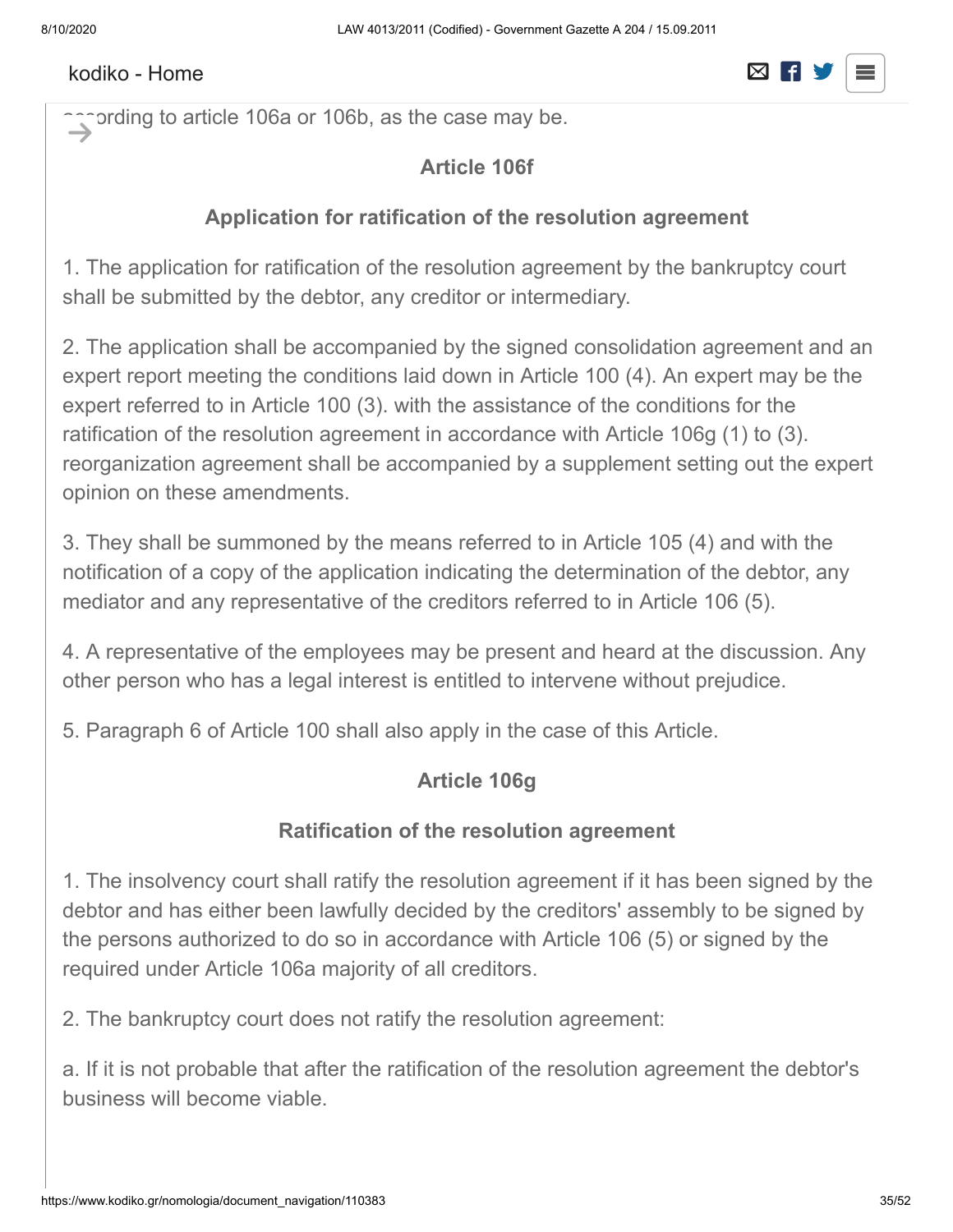#### Rodino Pionio [kodiko - Home](https://www.kodiko.gr/)

# b. If it is probable that the creditors' collective satisfaction is impaired with  $\Box$

 $\rightarrow$  the resolution agreement is the result of fraud or other wrongdoing or misconduct of the debtor, creditor or third party, or violates provisions of mandatory law, in particular competition law.

d. If the resolution agreement does not treat creditors, who are in the same position, on the basis of the principle of equal treatment. Deviations from the principle of equal treatment between creditors are allowed for important business or social reasons specifically set out in the bankruptcy court decision or if the affected creditor consents to the discrepancy. Indicatively, the customer's claims of the debtor's company, the nonsatisfaction of which substantially damages its reputation or its continuation, claims, the repayment of which is necessary for the maintenance of the creditor and his family, as well as labor claims may be favorably treated. .

3. If the ratification of the resolution agreement does not remove the possible cessation of payments, the bankruptcy court does not ratify the resolution agreement and, if a bankruptcy application is pending, declares the debtor bankrupt in accordance with paragraph 6 of Article 99. Bankruptcy application, but the court finds the payments to be suspended, the decision to reject the ratification of the resolution agreement is notified by the court secretariat to the prosecutor of the court of first instance to decide whether to file for bankruptcy under Article 5 (1).

4. The insolvency court may, in the event that not all the evidence substantiating the application has been provided, or finds that the resolution agreement should not be ratified, instead of rejecting the application, set a deadline for the submission of documents, provide clarifications. or amending the resolution agreement. Documents, clarifications or amendments must be submitted within the time limit set by the court and may not exceed ten days.

5. The decision that ratifies the resolution agreement or that rejects the application for its ratification is published without delay in a summary in the G.E.M.I. and in the Bulletin of article 101 paragraph 2 under the supervision of the mediator, if any, or otherwise of the debtor.

6. A third-party appeal against the ratifying decision may be brought before the bankruptcy court by a person who did not attend the hearing and was not legally summoned in accordance with paragraph 3 of Article 106f within an exclusive period of thirty (30) days from the publication under the previous paragraph.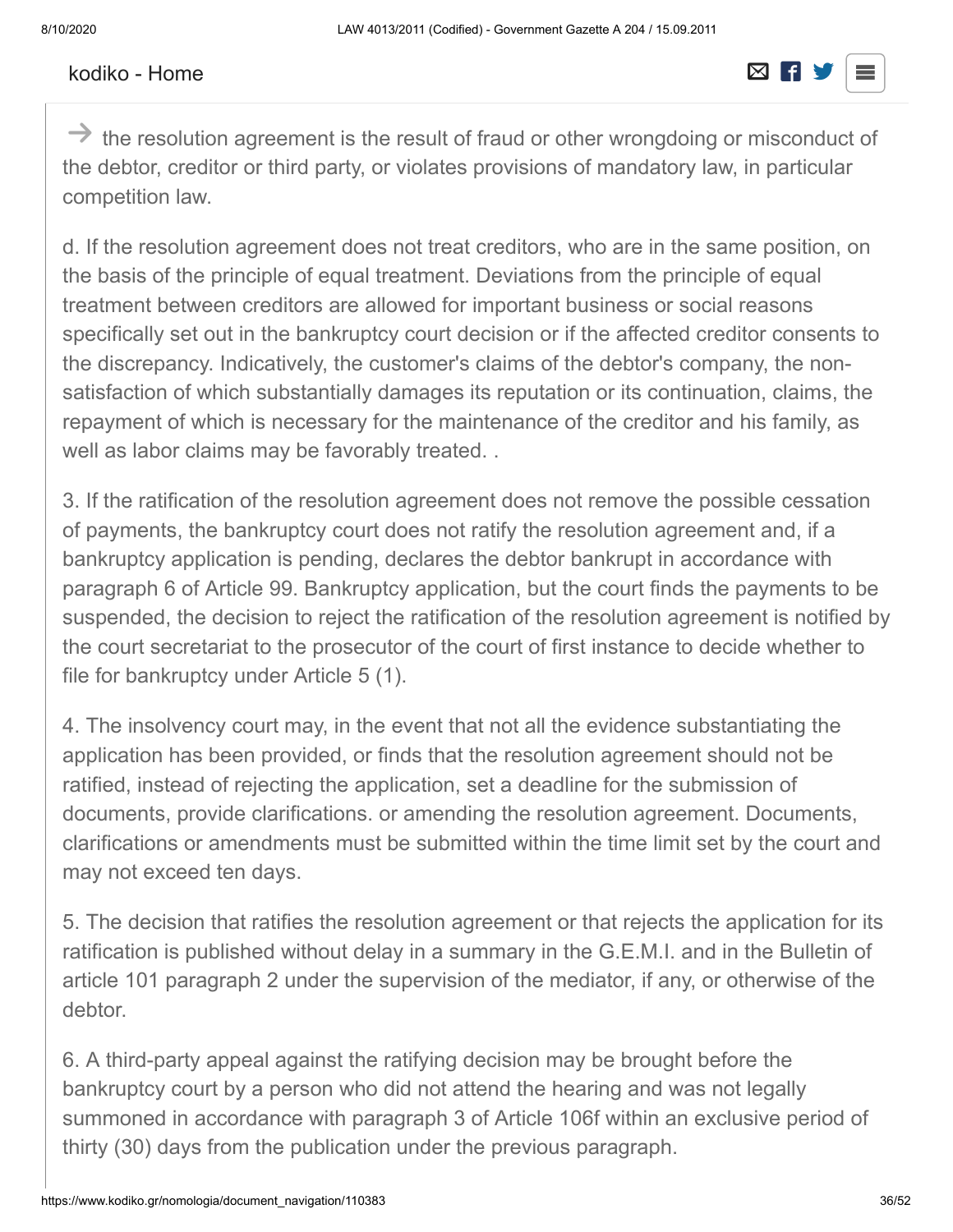#### $\overline{\mathbf{z}}$  . In the case of paragraph 6, the court shall annul the agreement only if it is not possible in the agreement only if  $\overline{\mathbf{z}}$  $t_{\text{total}}$  it by recall the amounts entitled to be received by the person who be received by the person who be received by the person who be received by the person who be received by the person who be received by the perso

 $\sim$  and the opposition or the third-party appeal. This recalculation is carried out by the court itself.  $\rightarrow$  :

8. An appeal against the decision rejecting the application for ratification is allowed under the common provisions.

## **Article 106h**

## **Validation results**

1. From its ratification, the resolution agreement shall be binding on all creditors whose claims are governed by it, even if they are not parties or have not voted in favor of the resolution agreement. Creditors whose claims arose after the opening of the reorganization process are not bound.

2. Without prejudice to specific provisions of this Chapter or to the provisions of this Agreement, ratification of the resolution agreement shall not affect the security of third parties, personal or property, including promissory notes provided by third parties to secure the claim. The same applies in case of debt in full.

3. Upon ratification of the agreement, the prohibition or impediment to the issuance of checks that had been imposed on the debtor prior to the commencement of the resolution process shall be automatically lifted. The crime of issuing unsecured checks and delaying debts to the State and the insurance funds that were committed before the conclusion of the resolution agreement is also eliminated.

4. The decision ratifying the resolution agreement is a title enforceable for the obligations undertaken with it, provided that the quantity and quality of the benefit arise from the agreement.

## **Article 106i**

## **Transfer of the debtor's business**

1. In the event that, in accordance with the resolution agreement or a contract drawn up in execution of the latter, all or part of the debtor's enterprise is transferred, the assets of the enterprise or part thereof shall be transferred to the acquirer and, to the extent provided for in the agreement, part of the liabilities, while the other liabilities on a caseby-case basis are repaid from the sale price of the company or its part, are written off, or in case of transfer of part of the company remain as liabilities of the debtor or are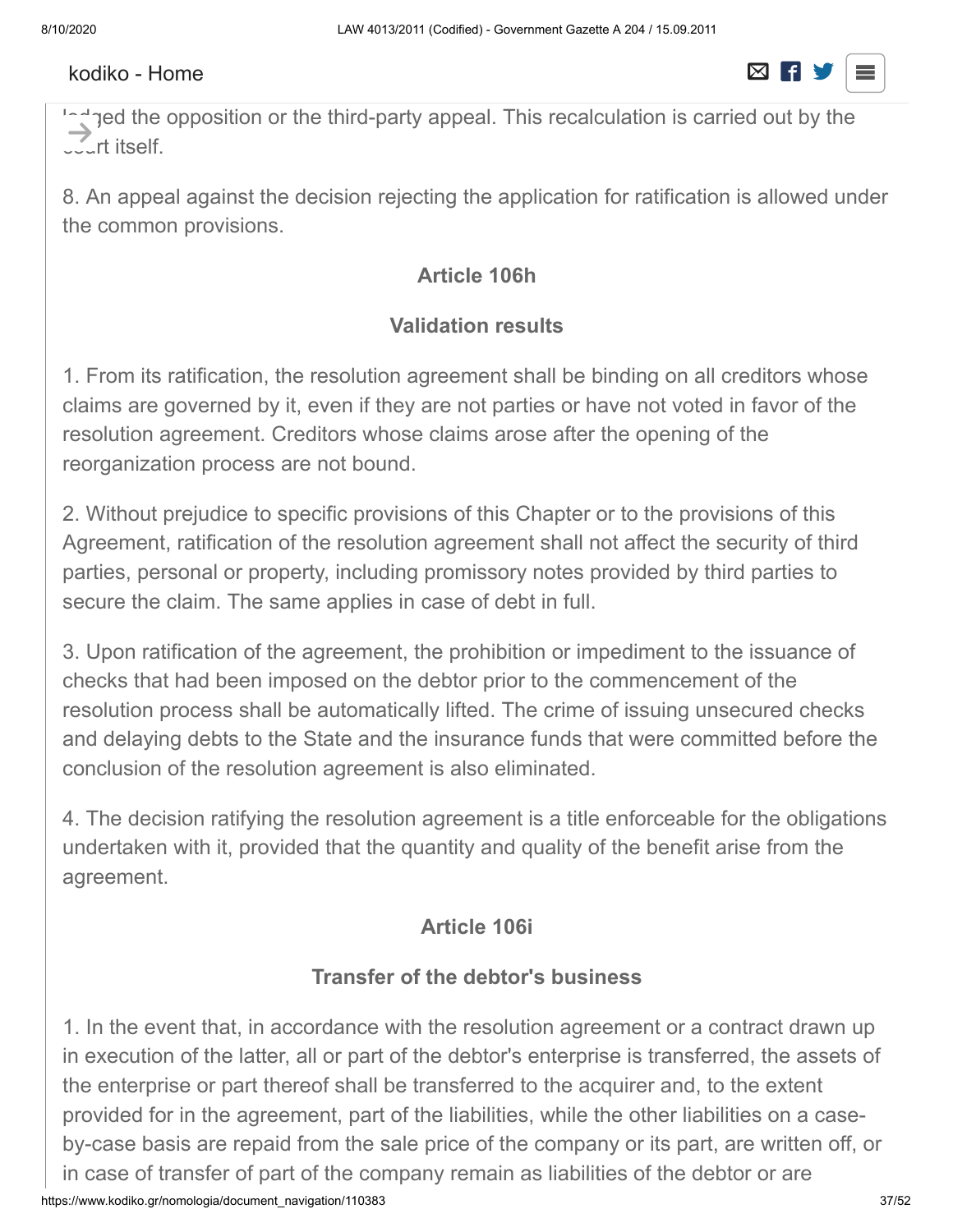

transfer agreement.  $\rightarrow$ 

2. It is possible to transfer the company or part of it to a third party in exchange for money or to a company recommended by the creditors in accordance with the following paragraph.

3. It is possible under the terms of the consolidation agreement to establish a public limited company with a contribution in kind or all of the claims against the debtor, subject to the conditions of articles 9 and 9a of codified law no. 2190/1920. This company acquires all or part of the debtor's business in exchange for the payment of the claims against the debtor that have been contributed to it. In that case the provisions of Article 106e (1) (c) shall apply mutatis mutandis.

4. In the case of this Article, Article 178 shall apply.

#### **Article 106j**

#### **Duties and remuneration of the bodies of the process**

1. The experts, the mediator and the special agent must be independent of the debtor within the meaning of article 63 paragraph 2, not be his creditors or related persons within the meaning of article 42e paragraph 5 of codified law no. 2190/1920 with the debtor or with creditors and have not been auditors of the debtor during the last five years. It is not permitted to designate civil servants serving in financial services as experts, brokers or special agents.

2. The expert, the mediator and the special representative must perform their duties conscientiously, objectively and impartially. They are liable to the debtor and the creditors for any positive damage. The expert is responsible for deceit and gross negligence, while the mediator and the special agent are responsible for each fault.

3. The remuneration of the experts under this chapter shall be agreed in each case with the debtor.

4. In case the mediator is nominated by the debtor, his fee is agreed with the latter, while in any other case it is determined by the bankruptcy court at the expense of the debtor's property.

5. The remuneration of the special agent under Article 102 (6) shall be determined by the insolvency court at the expense of the debtor's property.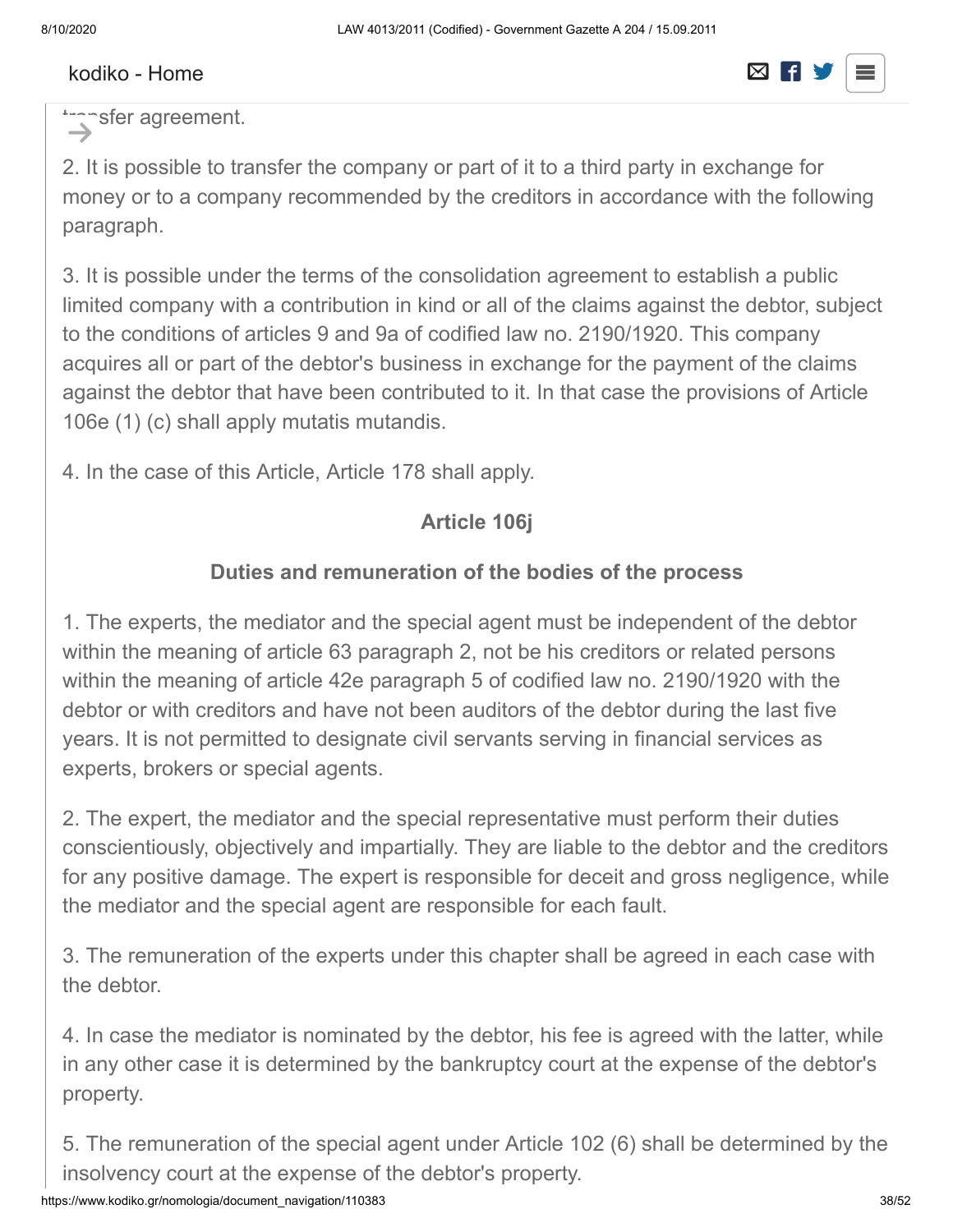#### [kodiko - Home](https://www.kodiko.gr/)  $\boxtimes$  F S

#### 6. The experts, the mediator and the special representative shall be obliged not to  $\frac{d}{dt}$  is the performance of the performance of the performance of the performance of the performance of the performance of the performance of the performance of the performance of the performance of the performance of

nches are for the conclusion of the agreement.  $\rightarrow$ 

### **Article 106k**

#### **Special clearance**

1. Debtors who meet the criteria of article 3 and in addition own a company that met during the last year at least two of the three numerical limits of the criteria of paragraph 6 of article 42a of codified law no. 2190/1920 may be subject by a decision of the court according to article 4 to the special liquidation regime in operation.

2. The application shall be submitted by the persons designated in Article 5. The admissibility of the application requires the simultaneous submission of: i) a certificate from a Bank or Investment Firm, which operates legally for the existence of a credible investor interested in the purchase of the company's assets, ii) a statement of the proposed liquidator (natural or legal person) about acceptance of the relevant project and its report for the planning and the course of the liquidation and the operation of the enterprise in liquidation, as well as budget of the expenses foreseen for the above, with confirmation of the same body for the availability of the required funds. Paragraphs 1, 2, 5 and 6 of Article 106j shall apply to the liquidator. Upon filing the application, the Court may take precautionary measures under Article 103 hereof.

3. If at the time of submission of the application for inclusion in the special liquidation procedure a reorganization procedure is pending according to articles 99 to 106i or if an application for inclusion in a reorganization procedure according to the above articles is submitted after the application for inclusion in the procedure of the special liquidation, but before its discussion, the examination of the application for inclusion in the special liquidation regime shall be suspended, applying in accordance with the provisions of paragraphs 6 and 8 of Article 99.

4. From the submission of the application for inclusion in a special liquidation regime until its rejection or the expiration of the deadline of paragraph 8 of this article, the examination of any bankruptcy application shall be suspended. In case of transfer of the assets of the debtor's company in accordance with the provisions of this article, any pending bankruptcy applications shall be rejected.

5. The application is notified to the company and a summary of it is published in the G.E.M.I. and in the Bulletin of article 101 paragraph 2 before ten (10) working days, not including the day of service and the court. Main interventions are submitted compulsorily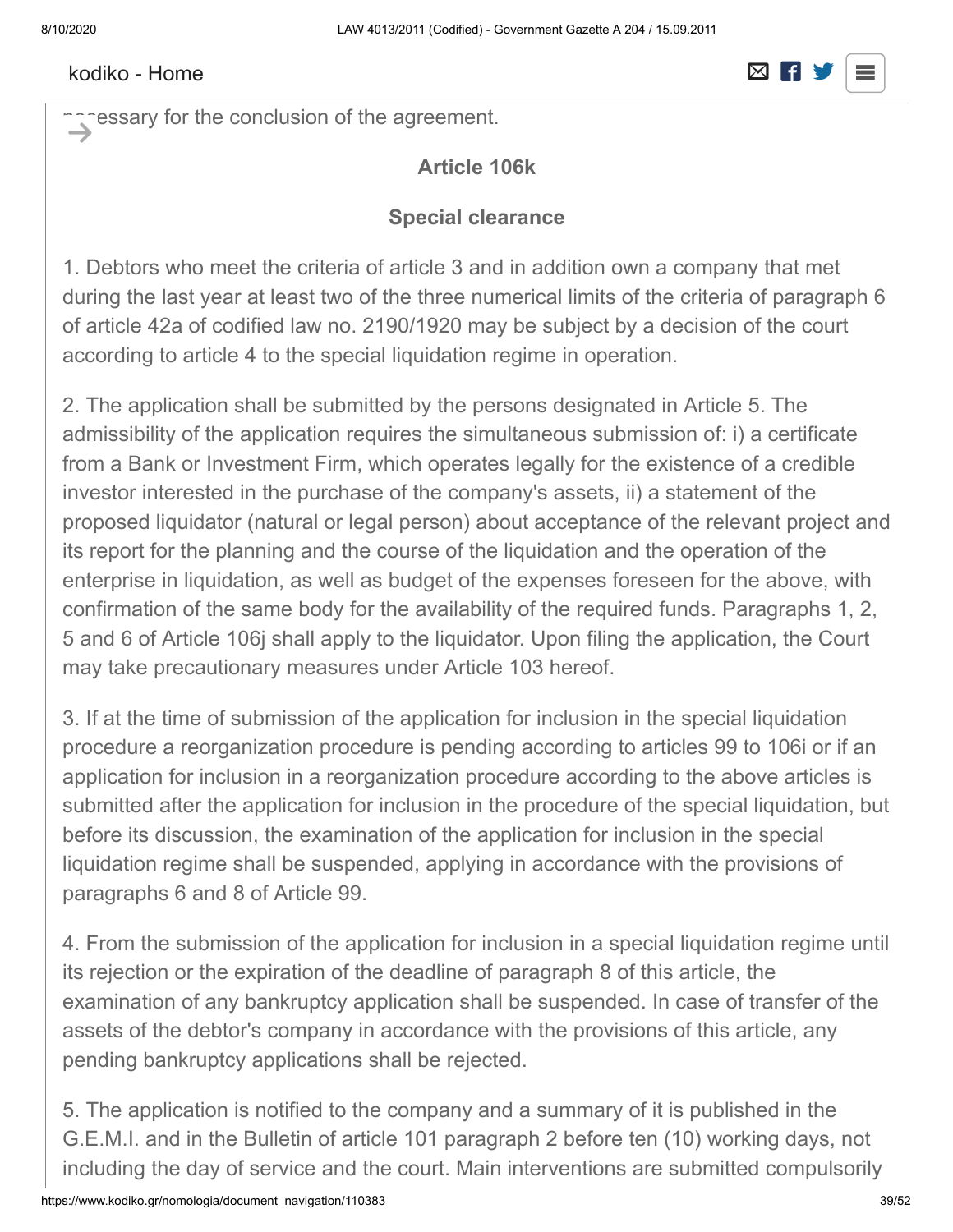#### [kodiko - Home](https://www.kodiko.gr/)  $\boxtimes$  **R**

#### and with a penalty of inadmissibility no later than the trial,  $\overline{\phantom{a}}$  working days before the trial,  $\overline{\phantom{a}}$ when same above calculation of days, and are computed, and are computed, as well as  $\mathcal{C}$

any additional interventions, with the application. In the event that the principal ...Crveners apply for special clearance, the provisions of paragraph 2 (i) and (ii) shall apply to their admissibility. The bankruptcy court accepts the application, if it provides that inclusion in the special liquidation scheme improves the chances of maintaining the business and saving jobs without prejudice to the collective satisfaction of creditors. The bankruptcy court accepting the application appoints in its decision the liquidator proposed in the application, unless there is more than one application or main intervention with the same application (placement in special liquidation) and a different proposal for the liquidator, in which case it appoints the judgment of the most appropriate.  $\rightarrow$ 

6. The decision of the bankruptcy court is not subject to appeal. The decision of the bankruptcy court is published in a summary in the General Commercial Register (G.E.M.I.) and in the Bulletin of article 101 paragraph 2. A third party appeal against the decision can be exercised by a person who did not attend the hearing and was not legally summoned to it. within an exclusive period of thirty (30) days from the publication of the decision under the previous paragraph. With the publication of the decision for placement of the company in liquidation, the power of the statutory bodies of administration and management of the company passes in its entirety to the appointed liquidator. The placing of the company in a special liquidation regime in operation does not in itself constitute an important reason for the termination of pending contracts, nor does it constitute a reason for revoking administrative licenses.

7. The liquidator is established with the help of the Public Authority in the management of the company, prepares an inventory of the details of the company immediately, according to the report of paragraph 2 and according to the relevant schedule and then prepares a Tender Memo based on the inventory, in which, except for the inventory of the company, it includes any information useful for the picture of its assets. Within ten (10) working days from his installation in the company, the liquidator publishes with a full-page entry in two daily pan-Hellenic newspapers, in G.E.M.I. including a commitment that with the signing of the Transfer Agreement at least 40% of the offered price will be paid in cash and the rest will be paid with interest, at an interest rate of the bidder's choice, for a period not exceeding five years. Interested buyers receive the Offer Memorandum from the liquidator and conduct an audit of the company's sold items, after signing a Confidentiality Agreement.

https://www.kodiko.gr/nomologia/document\_navigation/110383 40/52 8. After the end of the process of submission and unsealing of the bids according to the Invitation, the comparative assessment of them follows by the liquidator, who prepares a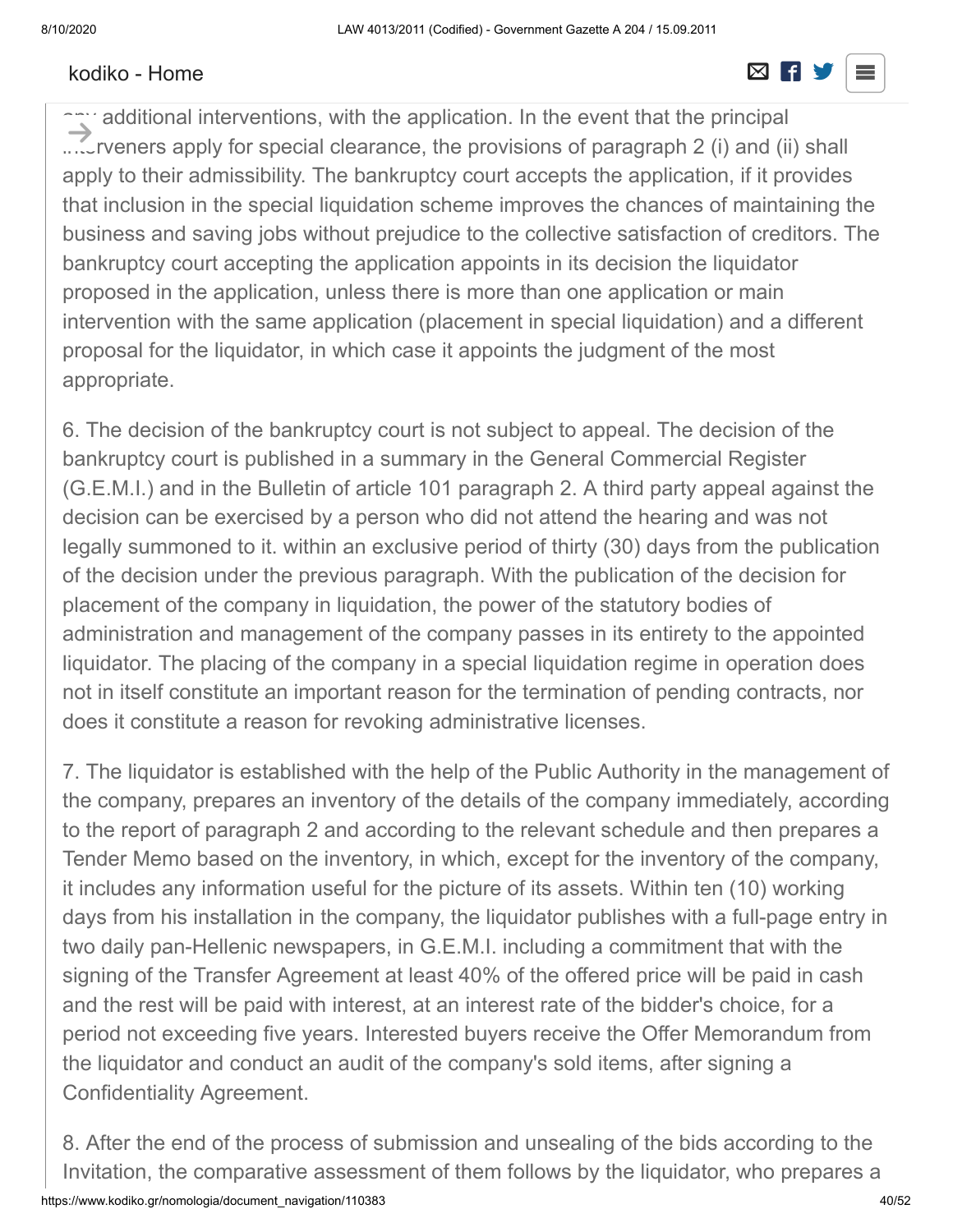#### [kodiko - Home](https://www.kodiko.gr/) and a series and a series and a series and a series of  $\boxtimes$  new series and a series of  $\boxtimes$  new series and a series of  $\boxtimes$  new series and a series of  $\boxtimes$  new series and a series of  $\boxtimes$  new series and

#### relevant report in which he proposes the order of the bids, the acceptance of the most  $\overline{\phantom{a}}$  and the averageous offer and the tender. This report is not the tender. This report is not those who have  $\overline{\phantom{a}}$

logally submitted bids and is submitted to the bankruptcy court with a relevant application  $\ldots$  acceptance. For the discussion of this application, any interventions, etc. the provisions of the application for liquidation shall apply mutatis mutandis. The bankruptcy court ratifies or rejects the relevant procedure, accepts or does not accept the submitted application by setting any additional conditions, in particular as regards the payment of the balance and declares the Buyer or Buyers, on a case-by-case basis by its decision, which is not subject to legal remedies. The decision of the bankruptcy court is published in summary in the G.E.M.I. and in the Bulletin of article 101 paragraph 2. Third party appeal against the decision may be exercised by a person who did not attend the hearing and was not legally summoned to it within an exclusive period of thirty (30) days from the publication of the decision under the previous paragraph. In case of acceptance of the application, the bankruptcy court also appoints a judge rapporteur for the needs of the distribution of the auction according to paragraph 9 of this article. Upon the publication of any positive decision, the liquidator prepares a draft Contract for the Transfer of the Company's Assets without delay, which he notifies in writing with a relevant invitation for signing, after five (5) working days, to the Buyer or Buyers. The called parties sign the relevant Contract, accepting any additional terms of the court decision or respond negatively within the deadline of five (5) working days, in which case the same procedure is followed for any Second Buyer and so on. The contract is a final award of 1003 et seq. Of the Code of Civil Procedure. If the court decision has not imposed additional conditions, the Buyer is obliged to sign the Transfer Agreement in accordance with the terms of the Offer Memorandum and the Buyer's offer. After the payment of the price or the agreed amount as immediately payable and provided that in the latter case the agreed terms of securing payment of the balance are complied with, the liquidator draws up without delay either a payment deed or a deed of certification of fulfillment of the above obligations of the Buyer. This act is annexed to the Transfer Agreement, is a summary report of the award of article 1005 of the Code of Civil Procedure, applying to it accordingly what applies to the latter and has, in the case of transfer of real estate, as a direct legal consequence, after its transfer and the relevant request to the mortgagor, the elimination and deletion of the third party encumbrances, which have been registered before the place of the company in the special liquidation regime. The provision of article 479 of the Civil Code does not apply to the transfer of all the assets of the company, in the context of the special liquidation. Regarding the above Transfer Agreement, the pending contracts of the company and the administrative licenses are valid as defined in paragraph 1 of article 106i hereof. The whole process of transfer of the assets according to the above takes a maximum of twelve (12) months, from the beginning of the liquidator's actions with the preparation of the inventory  $\rightarrow$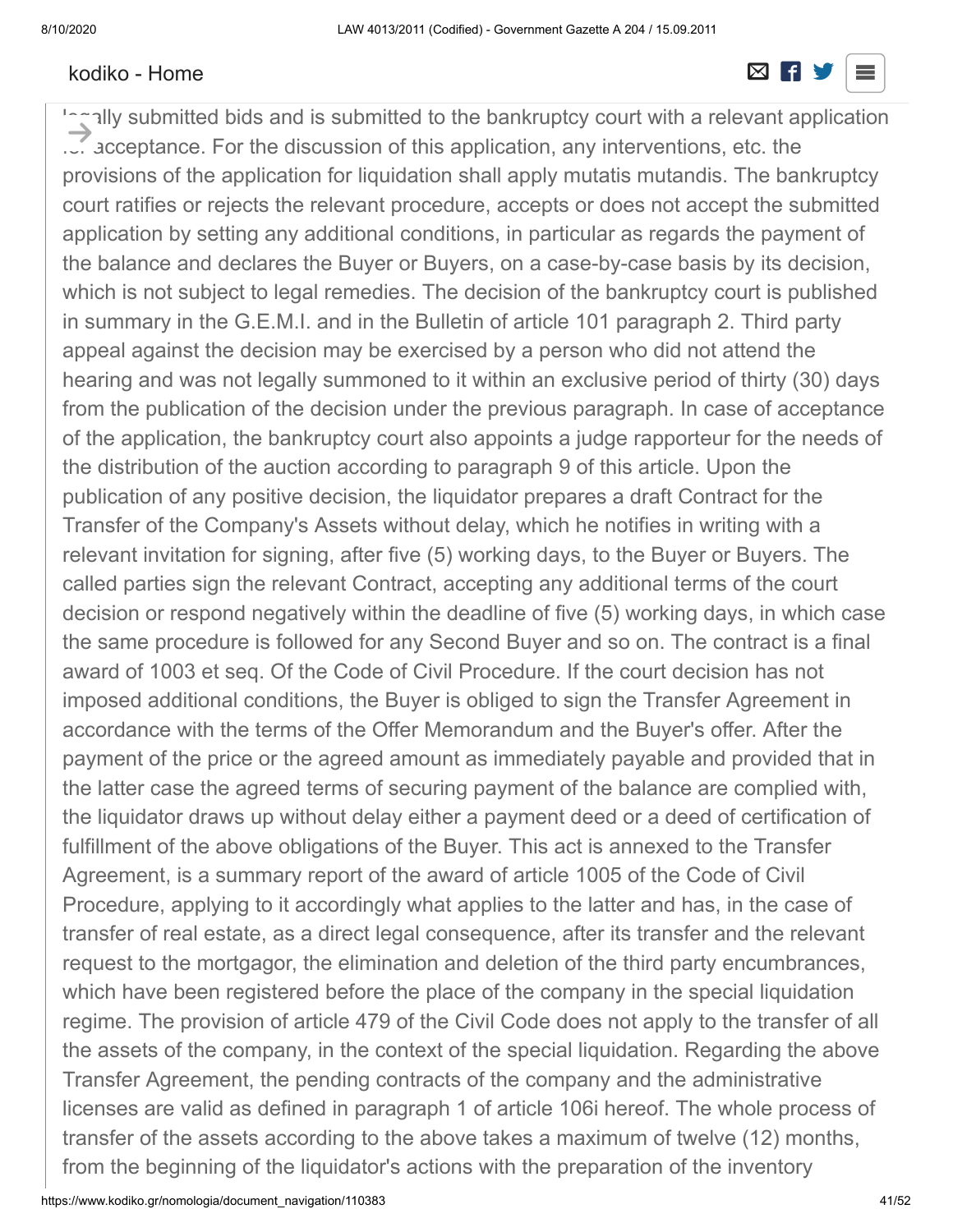#### [kodiko - Home](https://www.kodiko.gr/) and a strong strong strong strong strong strong strong strong strong strong strong strong strong



""idation terminates automatically and in case a bankruptcy application is pending, its **Examination proceeds. As for the procedure of their transfer, in case of acceptance of** this application, the above applies accordingly. The whole process of transfer of the assets according to the above takes a maximum of twelve (12) months, from the beginning of the liquidator's actions with the preparation of the inventory provided in paragraph 4 of this inventory with the possibility of extension by the bankruptcy court six (6) extra months. In case of exceeding the above time limits, the liquidation terminates automatically and in case a bankruptcy application is pending, its examination proceeds. As for the procedure of their transfer, in case of acceptance of this application, the above applies accordingly. The whole process of transfer of the assets according to the above takes a maximum of twelve (12) months, from the beginning of the liquidator's actions with the preparation of the inventory provided for in paragraph 4 of this inventory with the possibility of extension by the bankruptcy court six (6) extra months. In case of exceeding the above time limits, the liquidation terminates automatically and in case a bankruptcy application is pending, its examination proceeds. As for the transfer procedure, in case of acceptance of this application, the above applies accordingly. In case of exceeding the above time limits, the liquidation terminates automatically and in case a bankruptcy application is pending, its examination proceeds. As for the procedure of their transfer, in case of acceptance of this application, the above applies accordingly. In case of exceeding the above time limits, the liquidation terminates automatically and in case a bankruptcy application is pending, its examination proceeds. As for the transfer procedure, in case of acceptance of this application, the above applies accordingly.  $\rightarrow$ 

9. The liquidator within fifteen (15) working days from the transfer of the assets of the company as mentioned above is obliged to publish, in the manner referred to in paragraph 4 hereof, a Invitation to Announce the Claims of the creditors. Creditors announce their claims within one (1) month from the publication of the Invitation. Then the liquidator, after deducting from the liquidation product the liquidation expenses, which include the expenses of the operation of the company during the liquidation and returns the respective amounts proportionally to the beneficiaries, compiles, for the remaining balance, a Ranking Table by the provisions of articles 153-161 of the Bankruptcy Code applied accordingly. With the Table, the creditors are classified for the part of the price that may have been credited. The Bankruptcy Court, which judges according to the aforementioned provisions, has jurisdiction to adjudicate any objections against the Panel. "

### **Article 13**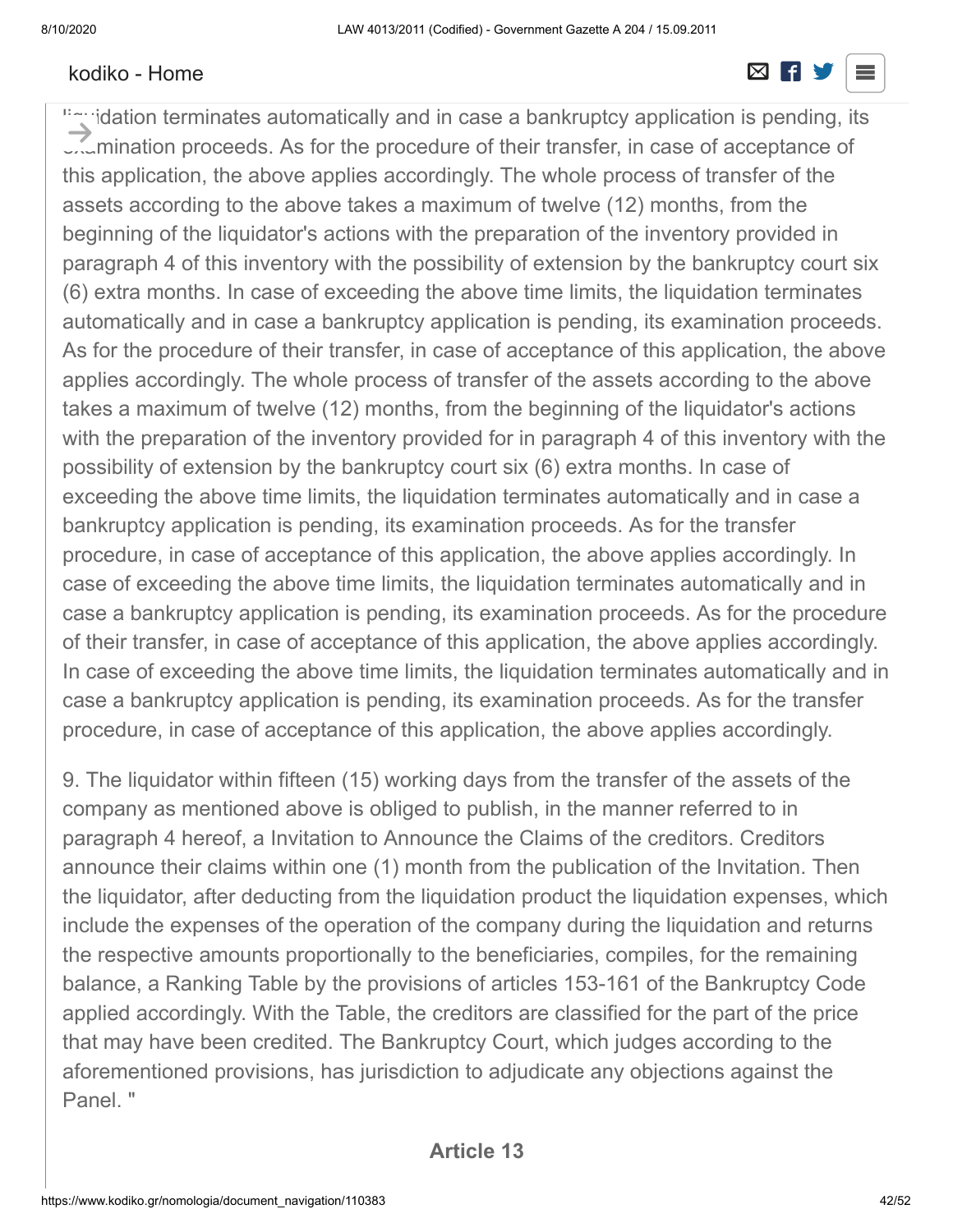**1** . Where the Bankruptcy Code or other legislation refers to a conciliation procedure, it

 $\rightarrow$  henceforth mean the conciliation procedure, unless something else arises.

**2** . Paragraph 2 of Article 5 of the Bankruptcy Code is amended as follows:

«2. The debtor is obliged to submit, without undue delay, however, within thirty (30) days at the latest, after the conditions of paragraph 1 of article 3 are met, an application to the bankruptcy court for the declaration of bankruptcy. "

**3** . The second subparagraph of paragraph 1 of Article 26 of the Bankruptcy Code is replaced by the following:

"Mortgage creditors are satisfied with all the bankruptcy estate, only in case they give up their privilege or security or the privilege or security is not enough for their full satisfaction."

**4** . In Article 45, a indent e is added as follows: "(e) Transactions that have taken place under the agreement or in execution of a resolution agreement."

**5** . Indent (a) of Article 154 is amended as follows:

"(A) Claims for financing of the debtor of any kind, in order to ensure the continuation of its activity and its payments based on the consolidation agreement or the reorganization plan of the enterprise. The same privilege is granted to claims of persons who, under the resolution agreement, contributed goods or services for the purpose of continuing the debtor's business and payments, for the value of the goods or services they contributed. Also, the same privilege have claims from financing of any kind, provision of goods and services to the debtor during the period mediated from the request for opening a reorganization procedure until the ratification of the agreement, insofar as the provision of this privilege is provided by the procedure consolidation.

**6** . A new paragraph shall be added at the end of the tenth sub-paragraph of indent i of paragraph 1 of Article 31 of the Income Tax Code as follows:

"With the exhaustion of the legal remedies, the write-off of a claim according to a resolution agreement ratified by the bankruptcy court in accordance with the sixth chapter of the Bankruptcy Code is equated."

**7** . The case of article 8 of Law 3461/2006 (AD 106) is replaced as follows: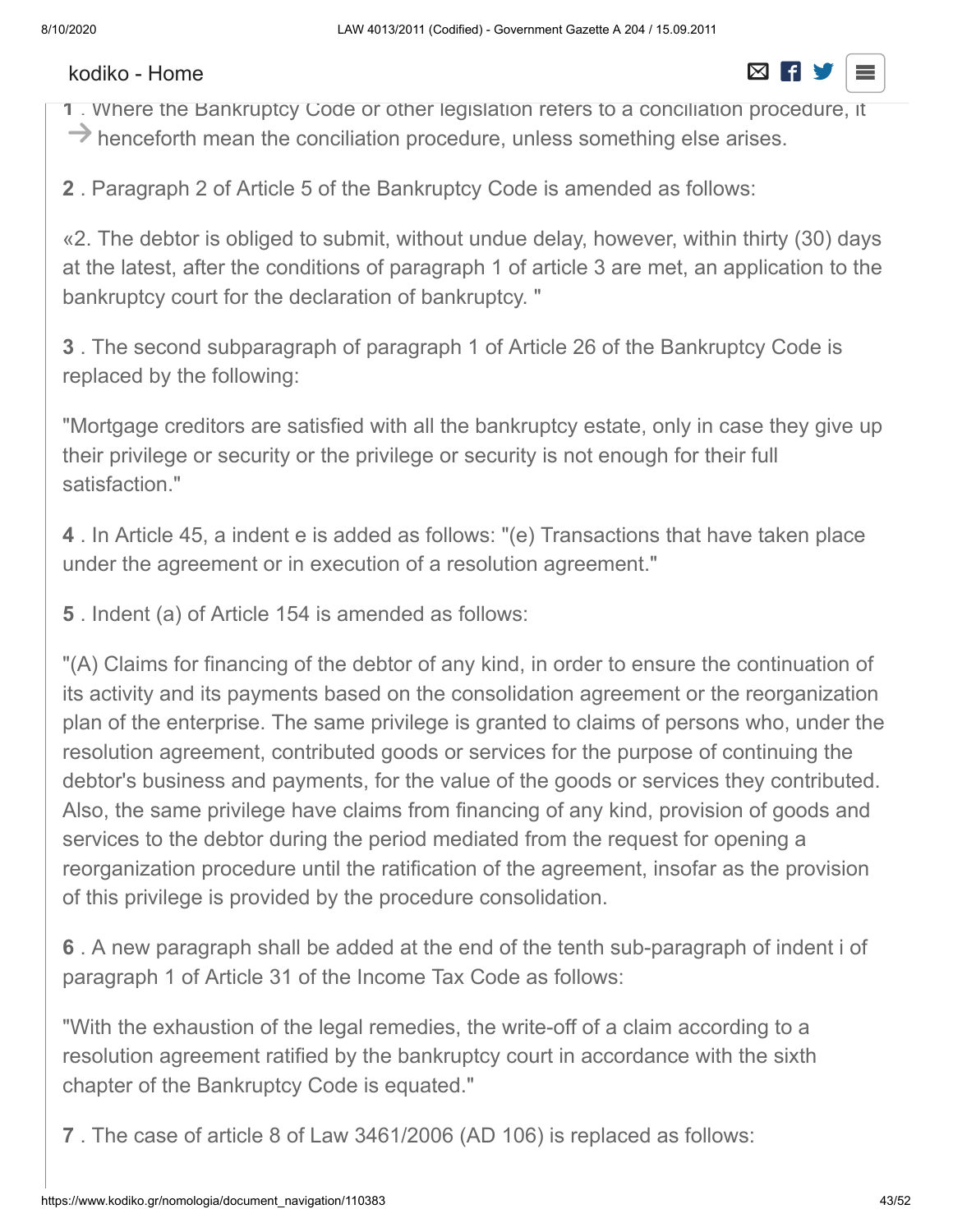$\rightarrow$ 

#### "The acquisition of securities is part of the company's consolidation process in according to the Bankruptcy Code." [kodiko - Home](https://www.kodiko.gr/)

# **Article 14 Final and transitional provisions**

**1** . Conciliation agreements already concluded in accordance with the provisions replaced by this law are not affected and governed by the provisions of Chapter Six of the Bankruptcy Code, as in force before this law, unless despite the conciliation agreement the debtor conditions of paragraph 1 of article 99, as in force after the entry into force of this law and the debtor requests its inclusion in a resolution process.

**2** . In the case of conciliation proceedings that have already been opened and are pending upon the entry into force of this law, the parties may, at their choice, enter into either a conciliation agreement ratified in accordance with the provisions replaced by this law and having the legal consequences provided with them, or a consolidation agreement in accordance with the provisions introduced by this law. In relation to reorganization procedures pending at the time of entry into force of this law, the deadline of article 100 paragraph 1 of the Bankruptcy Code does not expire before the expiration of sixty (60) days from the entry into force of this law.

**3** . Pending requests for the opening of a conciliation procedure are judged after the entry into force of this law under the previous provisions, unless the applicants turn them into requests for the opening of a conciliation procedure.

**4** . In cases where the sixth chapter of the Bankruptcy Code provides for publication in the G.E.M.I. and in the Bulletin of article 101 par. 2, until the full start of operation of G.E.M.I., for the companies that have been established before April 4, 2011, the relevant publications will be made only in the Bulletin, unless the debtor is anonymous company or limited liability company, in which case the relevant publications will be made in the M.A.E. or Μ.Ε.Π.Ε. respectively.

## **Article 15 Regulation of Commercial Leasing issues**

**1** . Settlement Committees for Commercial Leases are established, as an out-of-court body for resolving disputes concerning the adjustment of the lease of commercial leases of p.d. 34/1995 (AD 30). The Committees are also subject to the exempted leases, based on article 4 of the above presidential decree, except for the cases  $\alpha'$ ,  $\beta'$ ,  $\alpha$ ,  $\beta$ ,  $\alpha$ ,  $\beta$ ιστ and ιθί of paragraph 1 of this article.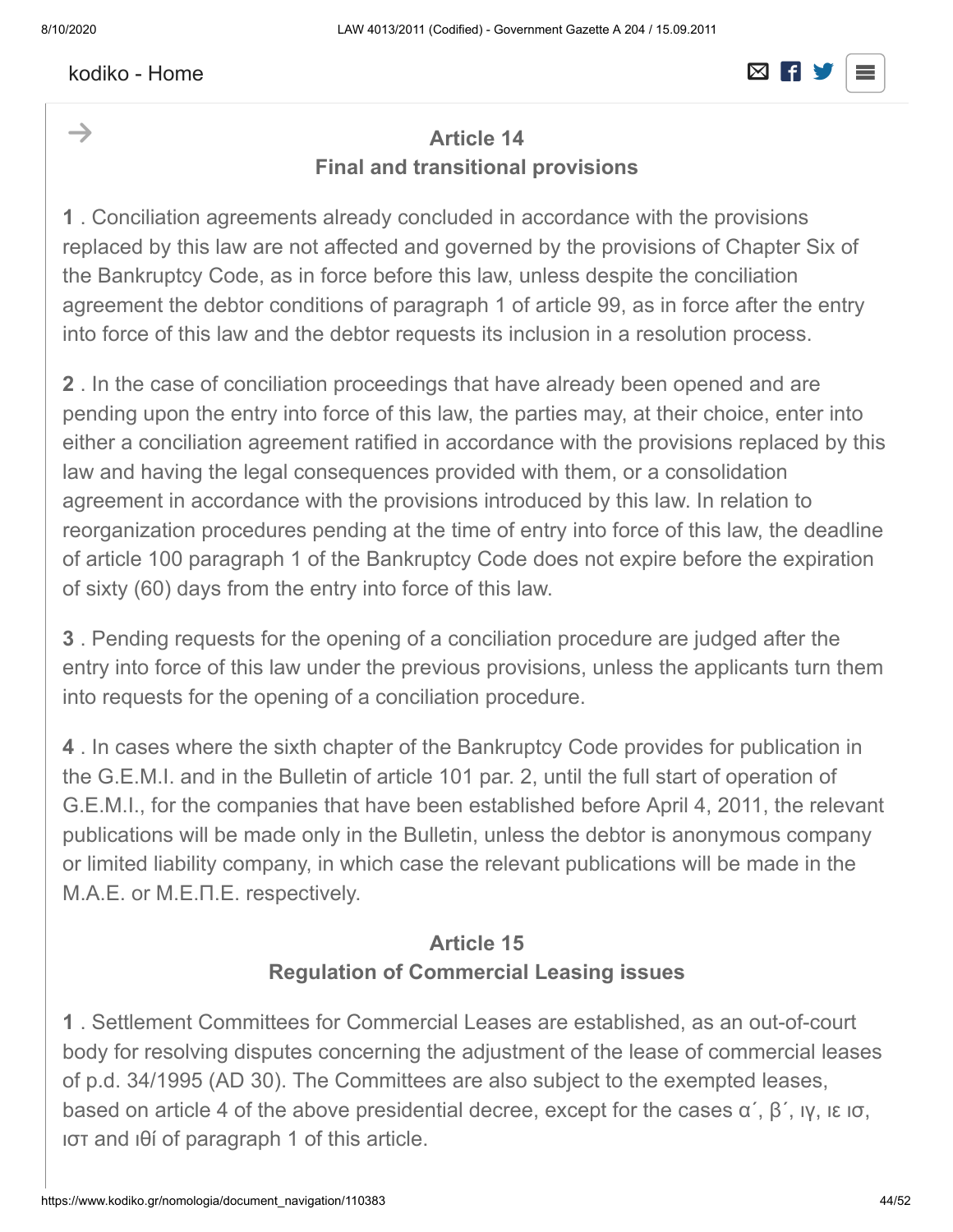#### [kodiko - Home](https://www.kodiko.gr/) and a strong strong strong strong strong strong strong strong strong strong strong strong strong

#### **2** . The Committees are composed of three (3) members with their respective deputies  $\overline{\phantom{a}}$  follows: a  $\overline{\phantom{a}}$  and  $\overline{\phantom{a}}$   $\overline{\phantom{a}}$   $\overline{\phantom{a}}$   $\overline{\phantom{a}}$   $\overline{\phantom{a}}$   $\overline{\phantom{a}}$   $\overline{\phantom{a}}$   $\overline{\phantom{a}}$   $\overline{\phantom{a}}$   $\overline{\phantom{a}}$   $\overline{\phantom{a}}$   $\overline{\phantom{a}}$   $\overline{\phantom{a}}$   $\overline{\phantom{a}}$   $\overline{\phantom{a}}$   $\$

I anal Adviser or Judicial Office of the relevant Region, as Chairman, a joint  $\sim$   $\sim$  esentative of its professional and scientific bodies regional unit and a representative of the Panhellenic Federation of Property Owners.  $\rightarrow$ 

In the event that he does not serve as a Consultant, Assistant or Judicial Representative in the Office of a Legal Adviser or Judicial Office of the relevant Region or cannot be appointed to staff the above Committee, as a member, in the capacity of Chairman of the Three-Member Commercial Leasing Committee, President of a Bar Association of the relevant Regional Unit with a deputy member of the Board of Directors of the Bar Association in question.

#### As amended by [par.2 Article 10 LAW 4038/2012](javascript:void(0);) and is valid from 2/2/2012 [See the evolution of the paragraph](https://www.kodiko.gr/nomologia/document?id=245761)

**3** . The members of the Committees, regularly and alternately, in the exercise of their responsibilities are bound only by the law and their conscience. They also have an obligation to maintain confidentiality and confidentiality.

**4**. The Settlement Committees are based and operate at the headquarters of each regional unit and may be more than one in each regional unit. By decision of the locally competent Deputy Regional Governor, the number of the Committees, their members, as well as the secretary of each committee, are appointed from among the employees of the relevant regional unit. Each professional and scientific body nominates to the competent Deputy Regional Governor, within a period of fifteen (15) days after a relevant written invitation, a member of the Committee with his deputy. The members participating in the Committees are selected by drawing lots from among those nominated. The written invitation from the Deputy Regional Governor and the fortnightly deadline are also valid for the suggestion of the representatives of the owners by the Panhellenic Federation of Property Owners. The non-expiration of the deadline implies the direct appointment of the members by the Regional Governor. In this case, as representatives are appointed a lessee and a lessor of real estate of the region that are subject to the regulation of p.d. 34/1995. The term of the Committees is two years and can be extended by decision of the locally responsible Deputy Regional Governor for another year.

**5**. The Settlement Committee is responsible for the out-of-court settlement of disputes concerning the adjustment of the rent to the commercial leases for properties located within the boundaries of the relevant regional unit. The Commission shall deal with matters falling within its competence upon the signed report of at least one of the parties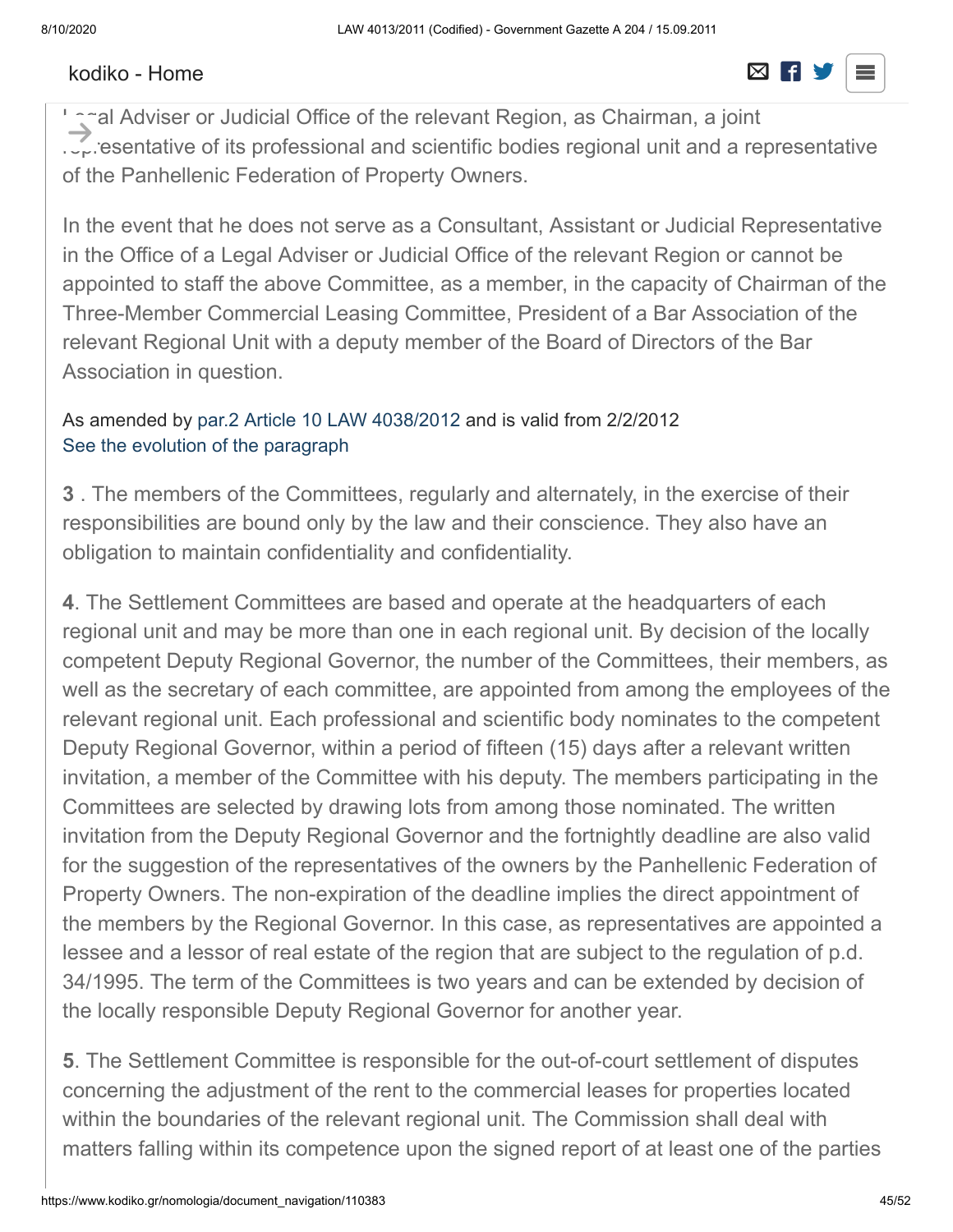#### involved. A condition for the admissibility of the petition is that two years have passed  $s_{\text{c}}$  is the lease or the last volume or  $\Box$  in the last volume or  $\Box$

rent or from a previous report of the same party or from the last appeal to the mediation L. Law 3898/2010 (AD 211), as well as the previous written notice for adjustment without response for the same lease.  $\rightarrow$ 

**6** . The Commission shall examine objectively and impartially the cases before it on the basis of the principle of a hearing, in such a way as to enable all interested parties to express their views in writing or orally and to be informed of the allegations and documents presents the other party. Those interested can appear before the Commission after or through a lawyer.

**7** . If a compromise is reached on the rent adjustment, a Minutes shall be drawn up, signed by the members of the Commission and the parties involved or their legal representatives or their attorneys, which shall constitute a court settlement and shall be enforceable. Otherwise, the Commission shall issue an Opinion, a copy of which the parties shall receive, expressing its assessment of the case and the opinion of any minority. The Commission's finding is taken into account by the Courts and is freely assessed.

**8** . A compromise on the rent reached by the parties without having submitted a relevant report to the Commission or before the hearing may be ratified by it upon submission of a Minutes signed by the parties. The Minutes, ratified by the Commission, have the status of a court settlement and are an enforceable title.

**9** . The commencement of the conciliation procedure may not exceed twenty (20) working days from the date of submission of the report in accordance with paragraph 5. Within twenty (20) working days from the completion of the settlement procedure and if no conciliation has been reached the The Commission is required to issue a report in accordance with paragraph 7.

**10** . Leases of presidential decrees 715/1979 (AD 212) and 19/1932 (AD 409) are also subject to the procedure of this article. The conclusion of a Compromise and the implementation of the Practical Compromise by the lessor or lessee subject to the above provisions does not require the approval of another Authority or body.

**11** . The leases of winter and summer cinemas and theaters, listed and not, which expire, according to article 23 par. 1 of law 3728/2008 (A'258), on December 31, 2011, are automatically extended until December 31, 2016. Also, those leases of cinemas and theaters that expire, for any reason, after December 31, 2011 are automatically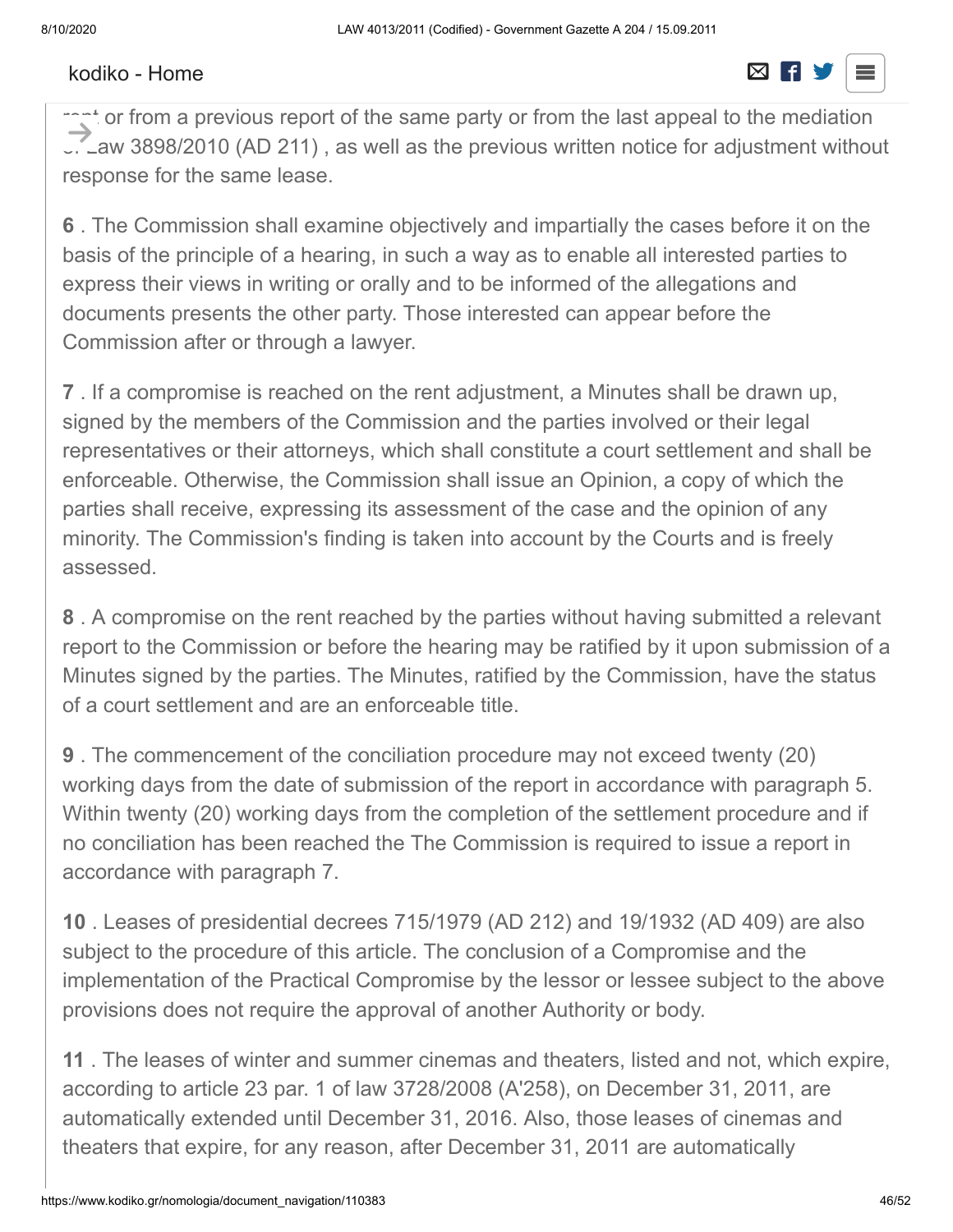#### reduce the time of publication of the time of the time of the time of the time of the time of the time of the time of the time of the time of the time of the time of the time of the time of the time of the time of the time [kodiko - Home](https://www.kodiko.gr/)

# extended, until  $\mathbb{R}$  ,  $\mathbb{R}$  ,  $\mathbb{R}$  , it is not allowed to increase the above cases, it is not allowed to increase the above cases, it is not allowed to increase the above cases, it is not allowed to increase t

### $\rightarrow$  imended by [Par.2 Article 53 LAW 4447/2016](javascript:void(0);) and is valid from 23/12/2016 [See the evolution of the paragraph](https://www.kodiko.gr/nomologia/document?id=511191)

**12**. Real estate leases, which are subject to p.d. 34/1995 (AD 30), which relate to properties in which businesses are housed with a lessor the State, Ν.Π.Δ.Δ., Ο.Τ.Α. or the broader public sector other than the ETAD, including those that have been extended or renewed, provided that there are no arrears of rent or other debts to the relevant entity and a viable business plan is submitted for the modernization and renovation of the property approved by the competent authority. , can be extended up to twelve (12) years from their expiration by a decision of the competent body and by directly concluding a lease extension contract with the lessee established in the lease. The same applies to leases of the above properties that have expired,

#### As amended by [Par.1 Article 41 LAW 4605/2019](javascript:void(0);) and is valid from 1/4/2019 [See the evolution of the paragraph](https://www.kodiko.gr/nomologia/document?id=510680)

**13** . For the determination of the rent of the time of the extension of the lease according to paragraph 12, it is preceded by an assessment of the rental value of the lease by a certified appraiser registered in the register of par. DG of article one of law 4152/2013 (AD 107 ). The rent cannot be agreed below the above estimated lease value. If the rent already paid exceeds the estimated lease value, the rent cannot be negotiated lower than what is already paid.

#### As amended by [Par.1 Article 41 LAW 4605/2019](javascript:void(0);) and is valid from 1/4/2019 [See the evolution of the paragraph](https://www.kodiko.gr/nomologia/document?id=510681)

**14**. Leases of real estate subject to p.d. 34/1995, which relate to properties located in border island municipalities designated tourist sites and which house tourist businesses of articles 1 of b.d. 436/1961 and 2 of Law 2160/1993, which were prepared pursuant to paragraph 19 of article 7 of Law 2741/1999 "Unified Food Control Agency, other regulations on matters within the competence of the Ministry of Development and other provisions" (AD 199 ), as amended by article 9 of Law 3517/2006 (AD 271), with an annual rent equal to or greater than 6% of the respective objective or market value of the lease in areas where the system for determining the value of real estate with objective criteria, if there are no overdue rent arrears or other debts to the relevant institution, may be amended in this respect by agreement of the Contracting Parties. In this case, the agreed rent may not be less than 4.8% of the current fair value or the market value of the lease, according to the above distinction.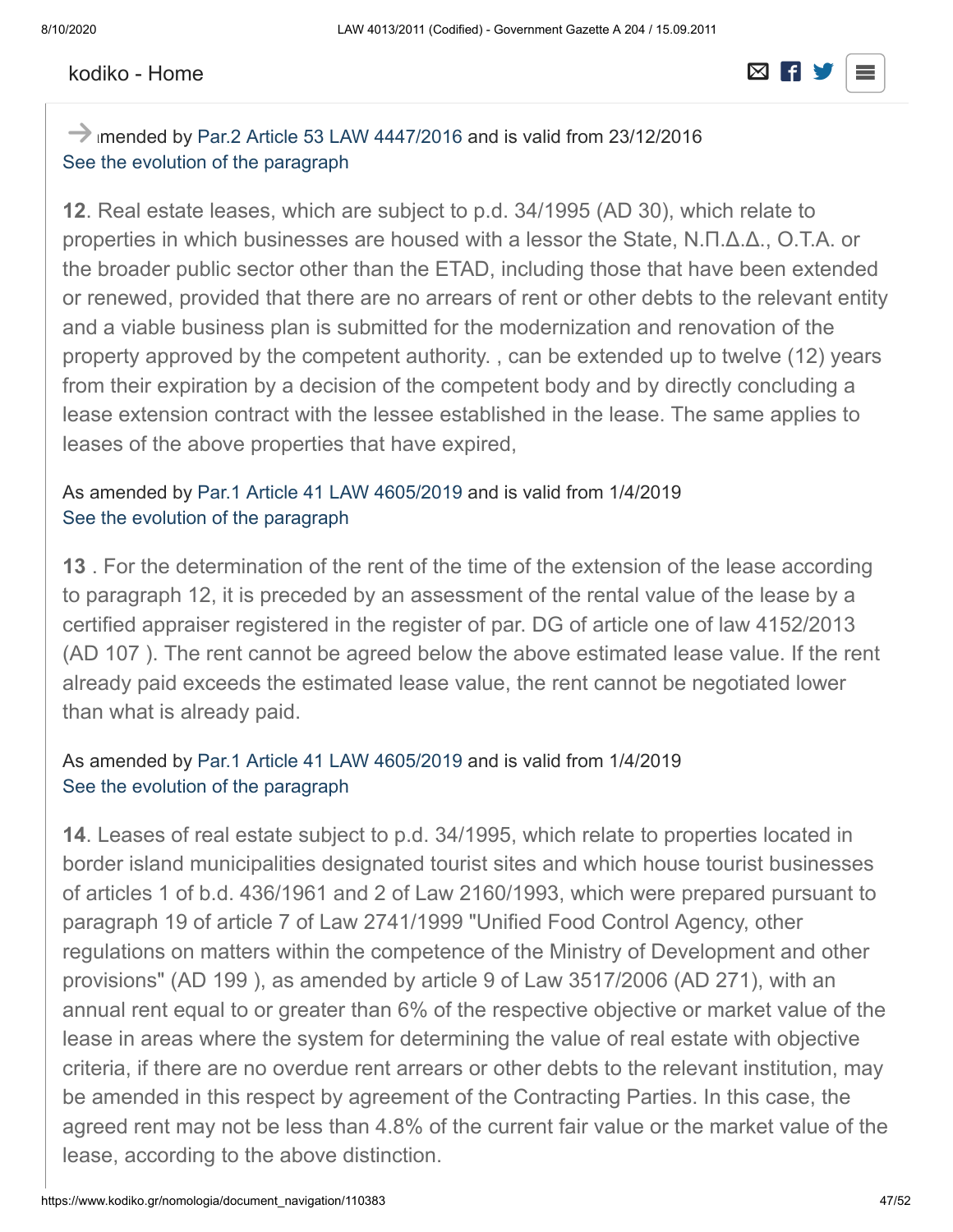# As amended by [par.4 Article 24 LAW 4255/2014](javascript:void(0);) and is valid from 11/4/2014

# $S^2$  [kodiko - Home](https://www.kodiko.gr/)  $S^2$  is the paragraph of the paragraph  $S^2$  is the paragraph of the paragraph of the paragraph of the paragraph of the paragraph of the paragraph of the paragraph of the paragraph of the paragraph of

→ The last three paragraphs of par. 19 of article 7 of law 2741/1999, as they were added with article 9 of law 3517/2006 (AD 271), are abolished.

### **Article 16 Other provisions**

**1** . At the end of paragraph 5 of article 23a of cod. 2190/1920, as replaced by article 33 of Law 3604/2007 (AD 189), a paragraph is added as follows:

"The contracts referred to in paragraph 1 shall be permitted if they are concluded between or provided for the benefit of legal persons subject to consolidation in accordance with Articles 90 to 109, subject to the conditions of paragraphs 2, 3 and 4."

**2** . In paragraph 2 of article 1 of Law 3297/2004 (AD 259) the phrase "by the Minister of Development" is replaced by the phrase "by the Minister of Labor and Social Security".

**3** . Holders of licenses to participate in the Sunday market of the Municipality of Piraeus, according to the provisions of article 2 of Law 2323/1995 (AD 145), even if it was not renewed, can participate in the Sunday market, provided they pay to the Municipality the corresponding fees from the date of expiry of their license until the date of renewal or issue of a new one. The fines imposed for participation in this market after the expiration of the license are deleted and if they have been paid, they are refunded.

As repealed by [par.6 Subparagraph F5 Paragraph F Article one LAW 4254/2014](javascript:void(0);) and is valid from 7/4/2014

[See the evolution of the paragraph](https://www.kodiko.gr/nomologia/document?id=110474)

### **Article 17**

The following changes occur in the two paragraphs added at the end of article 19 of Law 3429/2005 with case cd of par. 7 of article 47 of Law 3943/2011:

(a) A new subparagraph shall be added after the first subparagraph as follows:

"Also excluded is the societe anonyme with the name Unit of Organization for the Development of Development Programs" M.O.D. SA ", without prejudice to the provisions of article 2 of Law 3899/2010, which also apply to its employees."

b) In the last paragraph the phrase "by decision of the Ministers of Finance and of Health and Social Solidarity" is replaced by the phrase "by decision of the Minister of Finance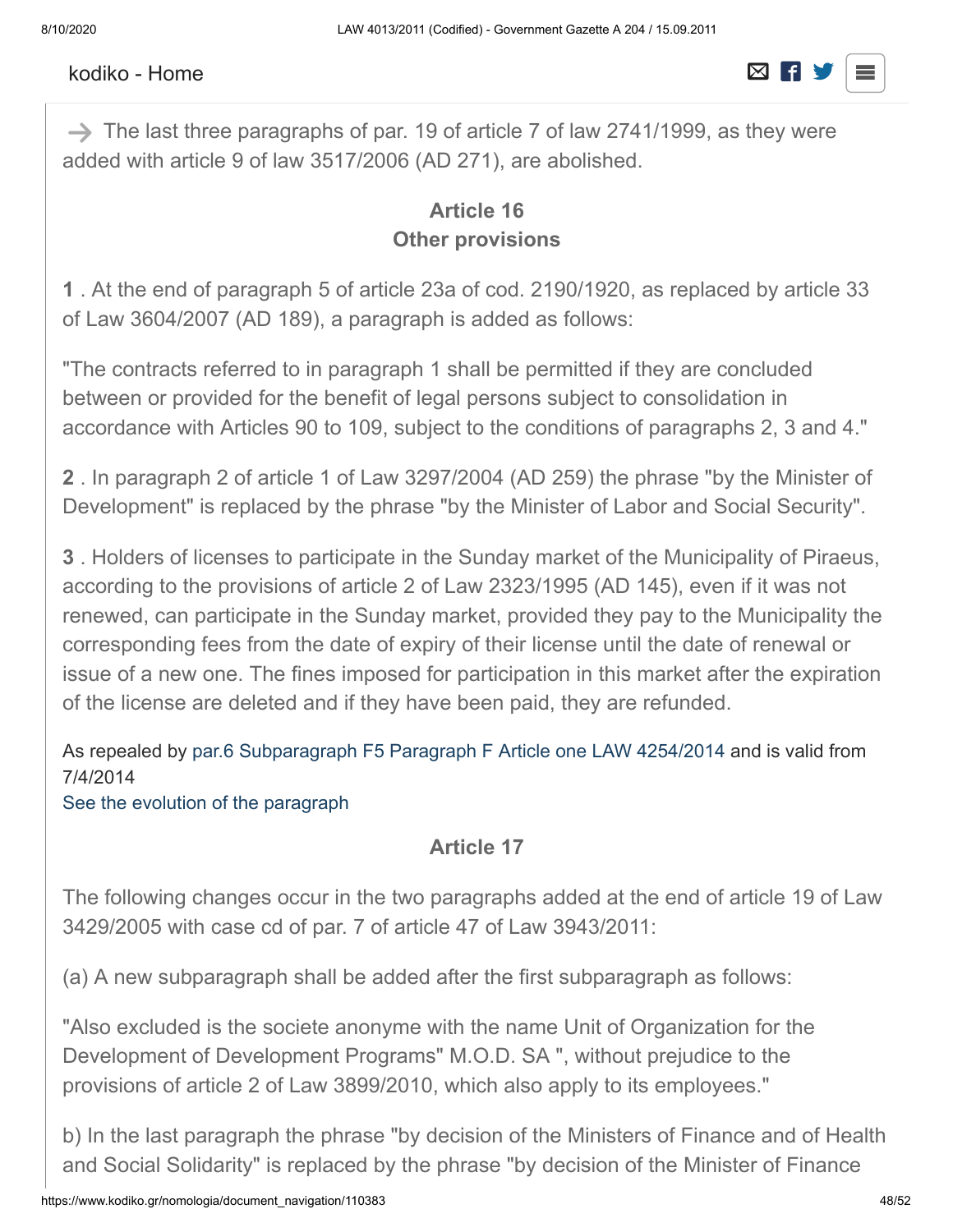$\rightarrow$ 

#### and the competent Minister, as the case may be". [kodiko - Home](https://www.kodiko.gr/)

#### **Article 18 Settings for PPP and investment plans**

**1** . At the end of paragraph 12 of article 105 of Law 2238/1994 (K.F.E.) new paragraphs are added which are as follows:

"For the Special Purpose Companies defined by Law 3389/2005 (AD 232), as time of acquisition of income from the implementation of Public-Private Partnerships is considered the time when the price becomes required based on the terms of the relevant each time Partnership Agreement. The first paragraph of paragraph 12 of P.D. 186/1992 (AD 84) is applied accordingly. The provisions of the previous paragraph do not apply to revenues obtained by the Special Purpose Companies from the own exploitation of the project.

The total cost of implementation of the Partnership, which includes the construction costs, as it arises from the relevant Partnership Agreement or the relevant Accompanying Pact, the initial cost of the total equipment required as part of the undertaken project, the interest during the construction period, and any costs and expenses for supervision, insurance, consultants' fees, preparatory costs, technical inspections, legal costs, installation and relocation costs, letters of guarantee costs, are amortized, at the option of the Special Purpose Company, the fixed method, throughout the operation period of the project, or with the method provided in paragraph 5 of article 97 of Law 1892/1990 (AD 101). If this project is funded by the Greek State, Depreciation is applied to the balance remaining after deducting the grant from construction costs. The losses of the Special Purpose Company are transferred to offset with the profits of the next ten (10) years. "

**2** . The provisions of paragraph 3 of article 29 of Law 3389/2005 are replaced as follows:

«3. The VAT credit balance is returned to the Special Purpose Company in accordance with the provisions of article 34 of the VAT Code. (Law 2859/2000). The application for refund can be submitted with the VAT return. each year and the return is made within ninety (90) days from the submission of the relevant application. "

**3** . From the entry into force of the present, paragraph 4 of article 29 and article 30 of Law 3389/2005 (AD 232) are repealed.

**4** . The provisions of the previous paragraphs also apply to the Partnership Agreements that have already been concluded.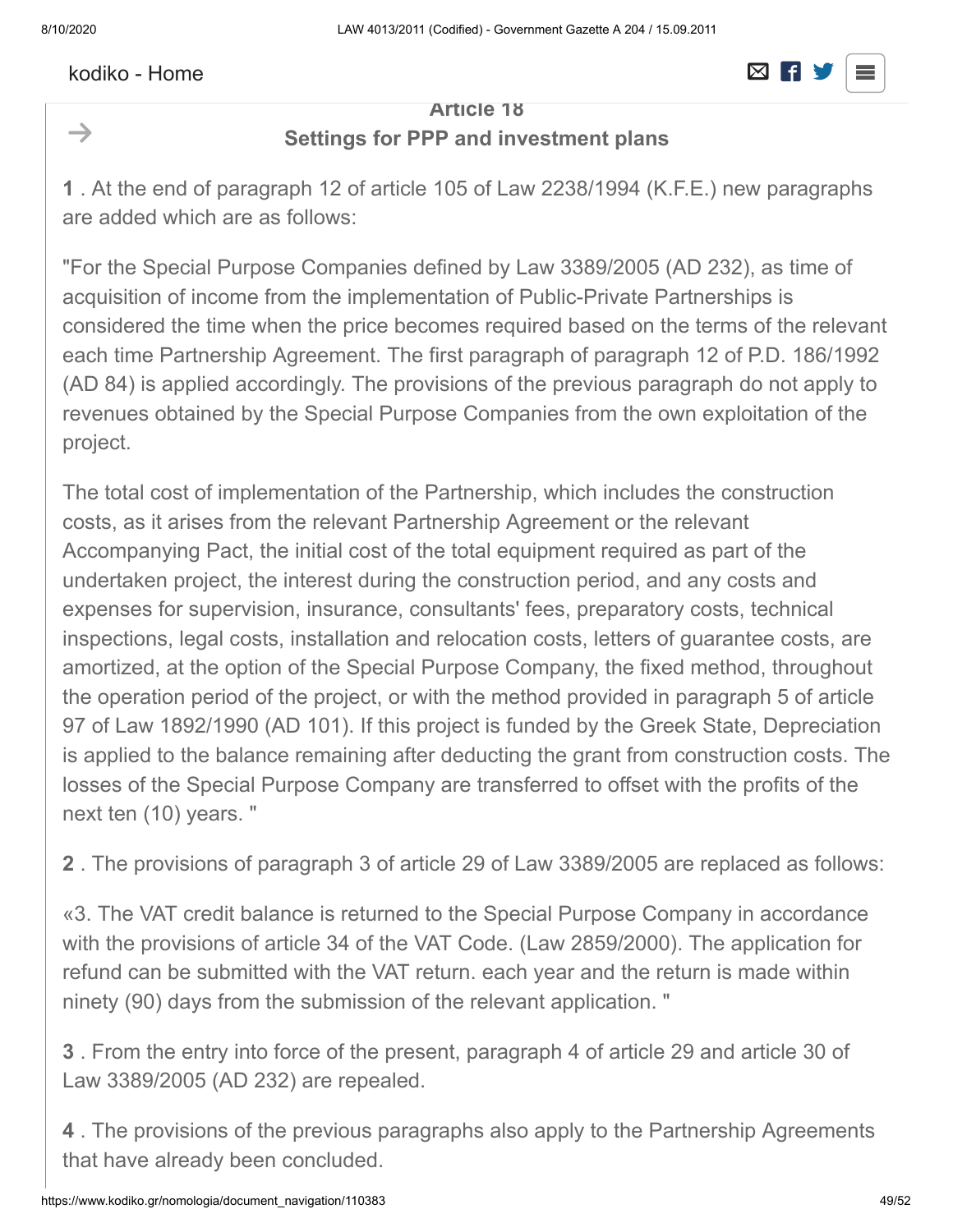#### $\frac{32}{2}$ [kodiko - Home](https://www.kodiko.gr/)  $\boxtimes$  F S



 $\cap$  are reprent gazette is extended until December 31, 2012, regardless of whether the ......al or extended deadline has been met. integration.  $\rightarrow$ 

**6** . The increased cost of the investment projects that were subject to the provisions of Law 3299/2004 and Law 2601/1998 cannot, with the decisions of certification of their completion and commencement of productive operation, exceed the increased cost that had been defined in their subordination decisions .

#### **Article 19**

**1** . a) The second paragraph of paragraph 8 of article 8 of Law 3959/2011 "Protection of free competition" (AD 93) is replaced as follows:

"The commitments proposed by the participating undertakings shall be submitted no later than twenty days from the date of referral of the case to the Competition Commission upon submission of the relevant proposal in accordance with paragraph 5."

b) The fifth paragraph of paragraph 8 of article 8 of the same law is repealed.

**2** . a) The third paragraph of paragraph 1 of article 12 of Law 3959/2011 is replaced as follows:

"The Competition Commission has legal personality, administrative and financial autonomy and is present independently in all kinds of lawsuits."

b) Paragraph 9 of article 50 of the same law is repealed.

**3** . a) In paragraph 3 of article 1 of P.D. 219/1991 "On Commercial Agents in compliance with Directive 86/653 / EEC of the Council of the European Communities" (AD 81), as in force, indent c is added, as follows:

«Γ. A commercial representative recognized by an EU member state is exempted from the obligation to register with the Chamber. or a member state of the EEA and established in it, who performs, in the context of the provision of cross-border services, occasional acts of commercial representation in Greece, as defined herein, provided that he meets the conditions of the state in which he is established for the exercise of commercial representation acts. This commercial representative bears the title of the country of his main establishment and if he establishes an office or branch or other establishment in Greece, he is obliged to register with the G.E.M.I. "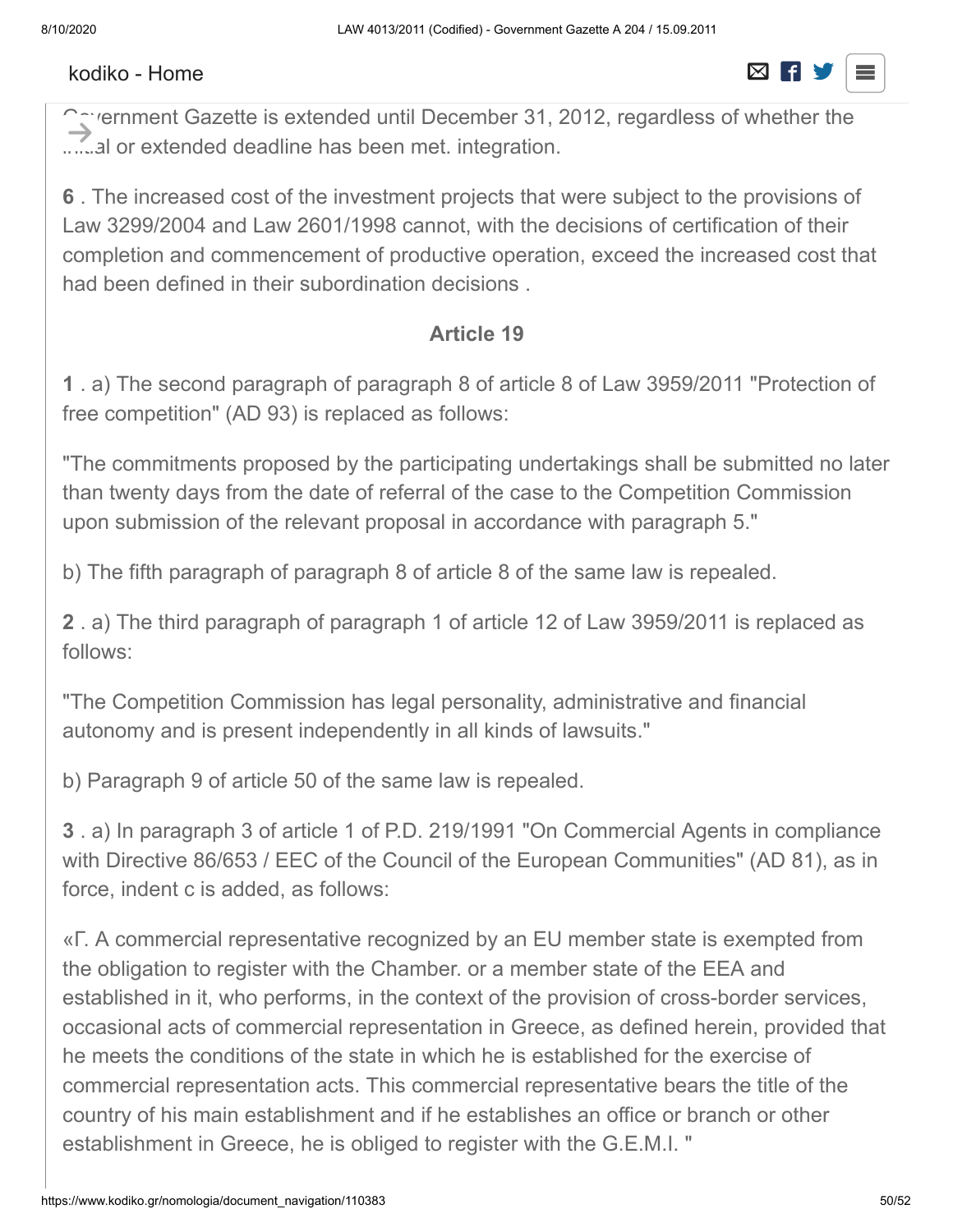#### $108$   $\mu$ [kodiko - Home](https://www.kodiko.gr/)

# $\overline{\mathbf{z}}$  of article 2 of article 2 of  $\overline{\mathbf{z}}$  of  $\overline{\mathbf{z}}$

 $\rightarrow$  at least a high school diploma or an equivalent foreign degree".

c) Paragraph 2 of article 2 of P.D. 249/1993 (AD 108) is repealed.

**4** . The last paragraph of article 8 of Law 3419/2005, as amended by paragraph 7 of article 13 of Law 3853/2010, is amended as follows:

"The above fee constitutes the income of the Central Union of Chambers (KEE) at a rate of eighty percent (80%) and at a rate of twenty percent (20%) income of the relevant registration service in the G.E.M.I. with the exception of that paid in favor of the G.E.M.I. Department. of the General Secretariat of Commerce which constitutes entirely revenue of the State Budget.

The K.E.E. has the above revenues exclusively for the needs of the Supervisory Board and the Central Service of G.E.M.I .. "

**5** . In case a of article 40 of Law 3982/2011 (AD 143) the phrase "article 4 except paragraphs 6, 7, 8 case b and 9" is replaced by the phrase "article 4 except paragraphs 6 , 7, 8, 9 case β΄ and 10 ».

## **Article 20 Entry into force**

This law shall enter into force upon its publication in the Government Gazette, unless otherwise specified in its individual provisions.

The responsibilities provided for in Article 2 shall be exercised by the Authority three months after the adoption of the decision provided for in paragraph 3 of Article 3 hereof.

As amended by [par.3 Article 10 LAW 4038/2012](javascript:void(0);) and is valid from 2/2/2012 [See the evolution of the article](https://www.kodiko.gr/nomologia/document?id=245762)

We order the publication of this in the Government Gazette and its execution as a law of the State.

Athens, 13 September 2011

THE PRESIDENT OF DEMOCRACY

KAROLOS GR. ΠΑΠΟΥΛΙΑΣ